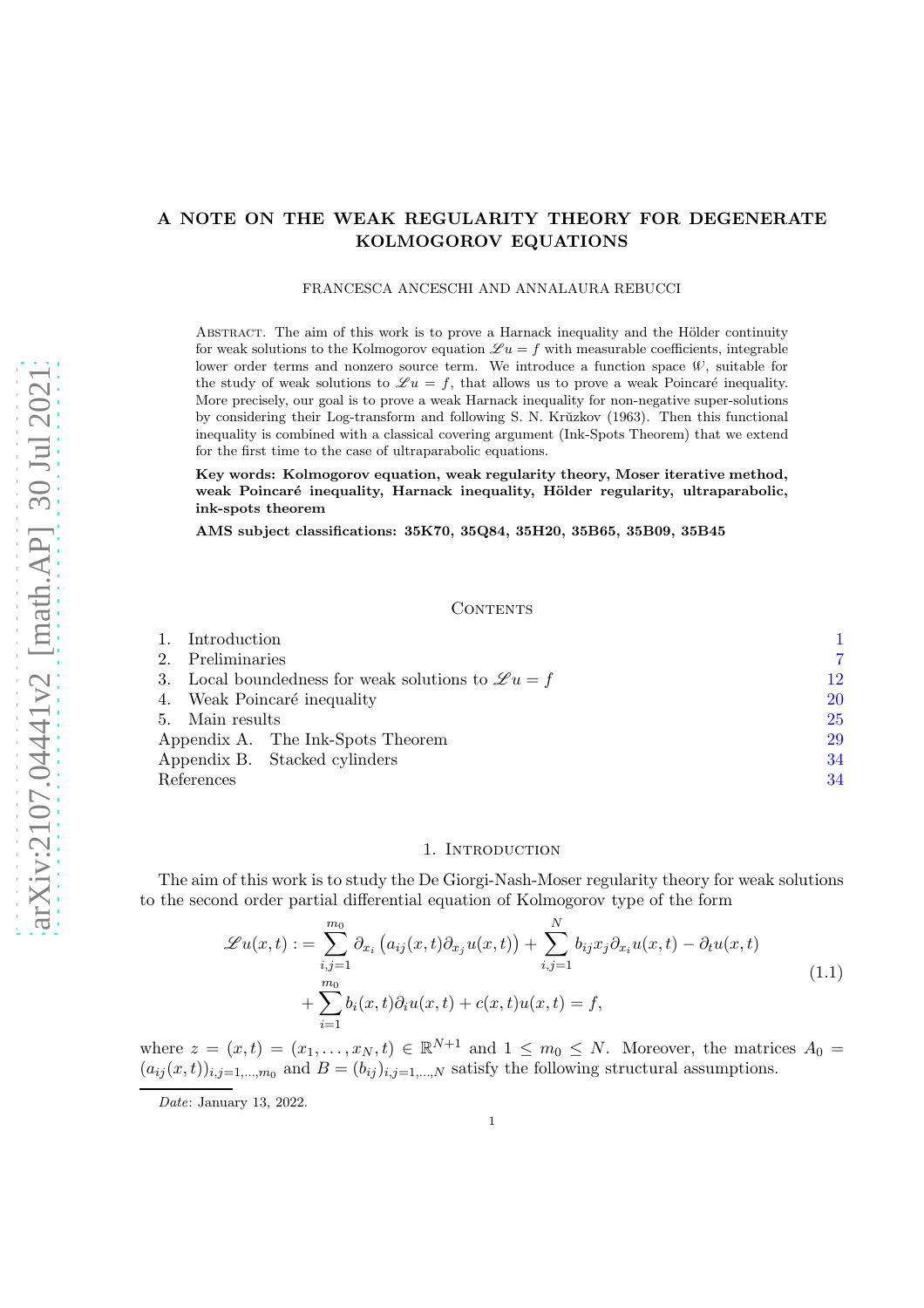(H1) The matrix  $A_0$  is symmetric with real measurable entries. Moreover,  $a_{ij}(x,t) = a_{ji}(x,t)$ , for every  $i, j = 1, \ldots, m_0$ , and there exist two positive constants  $\lambda$  and  $\Lambda$  such that

<span id="page-1-0"></span>
$$
\lambda |\xi|^2 \le \sum_{i,j=1}^{m_0} a_{ij}(x,t)\xi_i \xi_j \le \Lambda |\xi|^2 \tag{1.2}
$$

for every  $(x,t) \in \mathbb{R}^{N+1}$  and  $\xi \in \mathbb{R}^{m_0}$ . The matrix B has constant entries.

Note that we allow the operator  $\mathscr L$  to be strongly degenerate whenever  $m_0 < N$ . However, the first order part of  $\mathscr L$  may induce a strong regularizing property. Indeed, it is known that, under suitable assumptions on the matrix  $B$ , the operator  $\mathscr L$  is hypoelliptic, namely that every distributional solution u to  $\mathscr{L}u = f$  defined in some open set  $\Omega \subset \mathbb{R}^{N+1}$  belongs to  $C^{\infty}(\Omega)$  and it is a classical solution to  $\mathscr{L} u = f$ , whenever  $f \in C^{\infty}(\Omega)$ . In the sequel, we will therefore rely on the following assumption.

(H2) The principal part operator  $\mathscr K$  of  $\mathscr L$  is hypoelliptic and homogeneous of degree 2 with respect to the family of dilations  $(\delta_r)_{r>0}$  introduced in [\(2.9\)](#page-7-0), where  $\mathscr K$  is defined as

<span id="page-1-1"></span>
$$
\mathcal{K}u(x,t) := \sum_{i=1}^{m_0} \partial_{x_i}^2 u(x,t) + \sum_{i,j=1}^N b_{ij} x_j \partial_{x_i} u(x,t) - \partial_t u(x,t), \qquad (x,t) \in \mathbb{R}^{N+1}.
$$
 (1.3)

It is clear that if L is uniformly parabolic (i.e.  $m_0 = N$  and  $B \equiv \mathbb{O}$ ), then assumption (H2) is satisfied. In fact, in this case the principal part operator  $\mathscr K$  is simply the heat operator, which is known to be hypoelliptic. For further information on the hypoellipticity of  $\mathscr K$  and on the equivalent structural condition for the matrix B we refer to Section [2.](#page-6-0)

In the sequel we will also make use of the following notation in order to introduce a compact formulation for the operator  $\mathscr L$ . More precisely, here and in the sequel

$$
D = (\partial_{x_1}, \dots, \partial_{x_N}), \quad \langle \cdot, \cdot \rangle, \quad \text{div}
$$

respectively denote the gradient, the inner product and the divergence in  $\mathbb{R}^N$ . In addition,

$$
D_{m_0} = (\partial_{x_1}, \dots, \partial_{x_{m_0}}), \quad \text{div}_{m_0}
$$

denote the partial gradient and the partial divergence in the first  $m_0$  components, respectively. Moreover, we introduce the matrix

$$
A(x,t) = (a_{ij}(x,t))_{1 \le i,j \le N},
$$

where  $a_{ij}$ , for every  $i, j = 1, \ldots, m_0$ , are the coefficients appearing in [\(1.1\)](#page-0-1), while  $a_{ij} \equiv 0$ whenever  $i > m_0$  or  $j > m_0$ , and we let

$$
b(x,t) := (b_1(x,t),\ldots,b_{m_0}(x,t),0,\ldots,0), \qquad Y := \sum_{i,j=1}^N b_{ij} x_j \partial_{x_i} u(x,t) - \partial_t u(x,t). \tag{1.4}
$$

Now, we are in a position to rewrite the operator  $\mathscr L$  in the following compact form

$$
\mathcal{L}u = \text{div}(ADu) + Yu + \langle b, Du \rangle + cu
$$

and to state our last assumption on the integrability of  $b$ ,  $c$  and of the source term  $f$ .

(H3) 
$$
c, f \in L^q(\Omega)
$$
 and  $b \in (L^q(\Omega))^{m_0}$  for some  $q > \frac{3}{4}(Q+2)$ . Moreover, we assume  
  $divb \ge 0$  in  $\Omega$ .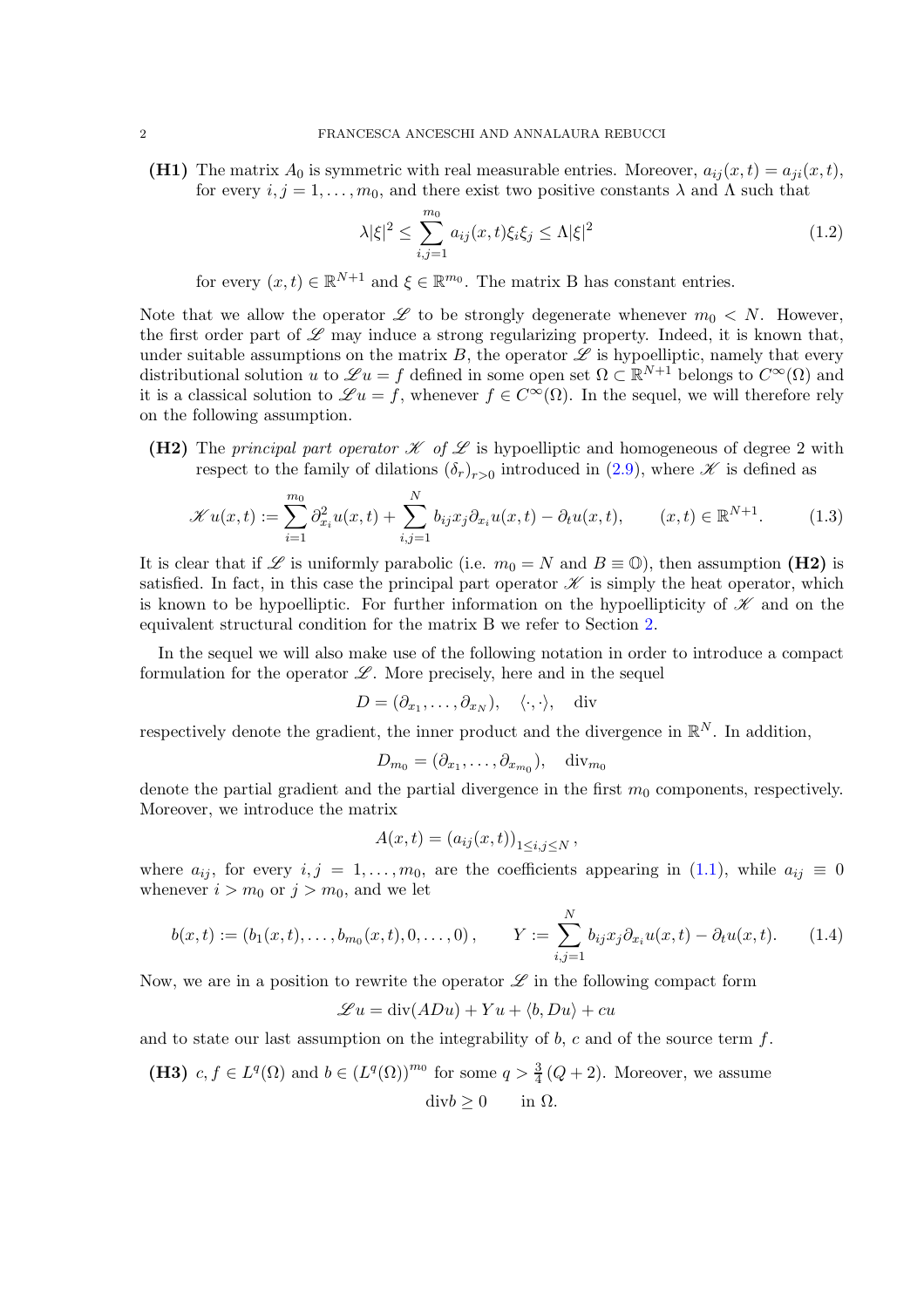The physical interpretation of the sign of the divergence of b can be understood by considering the Vlasov-Poisson-Fokker-Planck equation  $[36]$ , for which the lower order term b represents the electrostatic or gravitational forces. The equations with the term  $b$  satisfying the structural assumption  $divb > 0$  arise also in some other applications, like the ones contained in [\[34,](#page-34-1) [31\]](#page-34-2). Moreover, the sign assumption on the divergence of b is also quite relevant in the case of parabolic equations, since it has several applications to, for instance, incompressible flows and magnetostrophic turbulence models for the Earth's fluid core, e.g. [\[27\]](#page-34-3). In particular, it is nowadays known that the sign (or either the divergence free, i.e.  $divb = 0$ ) assumption can be considered to relax the regularity assumptions on b under which one can prove the Harnack inequality and other results, see [\[34,](#page-34-1) [16\]](#page-34-4). Nevertheless, in our case as in the parabolic setting presented in [\[34\]](#page-34-1), there is still the need to require that the divergence of b exists in the sense of distributions and that b is at least locally integrable up to a certain power.

1.1. **Main results.** Our aim is to prove the local boundedness and the local Hölder continuity. alongside with a Harnack inequality, for weak solutions to  $\mathscr{L} u = f$  under the assumptions (H1)-(H3). In particular, in order to expose our main results we first need to introduce some preliminary notation. From now on, we consider a set  $\Omega = \Omega_{m_0} \times \Omega_{N-m_0+1}$  of  $\mathbb{R}^{N+1}$ , where  $\Omega_{m_0}$  is a bounded Lipschitz domain of  $\mathbb{R}^{m_0}$  and  $\Omega_{N-m_0+1}$  is a bounded Lipschitz domain of  $\mathbb{R}^{N-m_0+1}$ . This is not restrictive since the cylinders Q introduced in [\(1.11\)](#page-4-0) that we consider in our local analysis satisfy the Lipschitz boundary assumption. Then we split the coordinate  $x \in \mathbb{R}^N$  as

<span id="page-2-1"></span>
$$
x = (x^{(0)}, x^{(1)}, \dots, x^{(\kappa)}), \qquad x^{(0)} \in \mathbb{R}^{m_0}, \quad x^{(j)} \in \mathbb{R}^{m_j}, \quad j \in \{1, \dots, \kappa\},
$$
 (1.5)

where we have that in accordance with the scaling of the differential equation (see  $(2.9)$ ) below) every  $m_i$  is a positive integer such that

$$
\sum_{j=1}^{\kappa} m_j = N \quad \text{and} \quad N \ge m_0 \ge m_1 \ge \ldots \ge m_{\kappa} \ge 1.
$$

We denote by  $\mathcal{D}(\Omega)$  the set of  $C^{\infty}$  functions compactly supported in  $\Omega$  and by  $\mathcal{D}'(\Omega)$  the set of distributions in  $\Omega$ . From now on,  $H^1_{x^{(0)}}$  denotes the Sobolev space of functions  $u \in L^2(\Omega_{m_0})$ with distribution gradient  $D_{m_0}u$  lying in  $(L^2(\Omega_{m_0}))^{m_0}$ , i.e.

$$
H_{x^{(0)}}^1 := \left\{ u \in L^2(\Omega_{m_0}) : D_{m_0} u \in (L^2(\Omega_{m_0}))^{m_0} \right\},\,
$$

and we set

$$
||u||_{H^1_{x^{(0)}}} := ||u||_{L^2(\Omega_{m_0})} + ||D_{m_0}u||_{L^2(\Omega_{m_0})}
$$

We let  $H^1_{c,x^{(0)}}$  denote the closure of  $C_c^{\infty}(\Omega_{m_0})$  in the norm of  $H^1_{x^{(0)}}$  and we recall that  $C_c^{\infty}(\overline{\Omega}_{m_0})$ is dense in  $H_{x^{(0)}}^1$  since  $\Omega_{m_0}$  is a bounded Lipschitz domain by assumption. Moreover,  $H_{c,x^{(0)}}^1$  is a reflexive Hilbert space and thus we may consider its dual space

$$
\left(H^1_{c,x^{(0)}}\right)^*=H^{-1}_{x^{(0)}}\quad\text{and}\quad \left(H^{-1}_{x^{(0)}}\right)^*=H^1_{c,x^{(0)}},
$$

where the notation we consider is the classical one. Hence, from now on we denote by  $H_{\tau^{(0)}}^{-1}$  the dual of  $H^1_{c,x^{(0)}}$  acting on functions in  $H^1_{c,x^{(0)}}$  through the duality pairing  $\langle \cdot, \cdot \rangle := \langle \cdot, \cdot \rangle_{H^1_{x^{(0)}}, H^1_{c,x^{(0)}}}$ . In a standard manner, see for instance [\[4,](#page-33-2) [26\]](#page-34-5), we let W denote the closure of  $C^{\infty}(\overline{\Omega})$  in the norm

<span id="page-2-0"></span>
$$
||u||_{\mathcal{W}}^2 = ||u||_{L^2(\Omega_{N-m_0+1};H_{x^{(0)}}^1)}^2 + ||Yu||_{L^2(\Omega_{N-m_0+1};H_{x^{(0)}}^{-1})}^2,
$$
\n(1.6)

.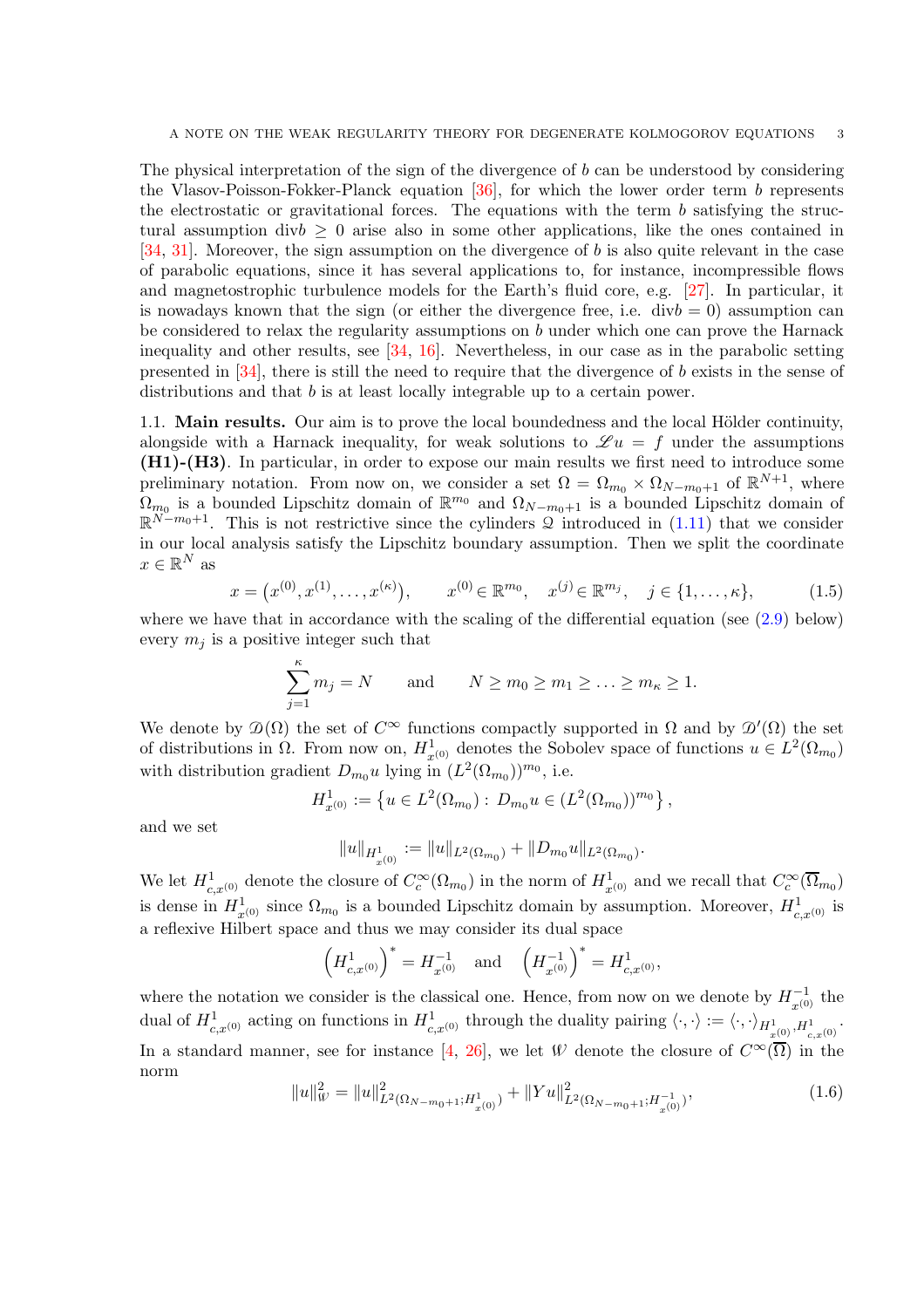where the previous norm can explicitly computed as follows:

$$
||u||_W^2 = \left(\int_{\Omega_{N-m_0+1}} ||u(\cdot,y,t)||^2_{H^1_{x^{(0)}}}dy\,dt\right)^{\frac{1}{2}} + \left(\int_{\Omega_{N-m_0+1}} ||Yu(\cdot,y,t)||^2_{H^{-1}_{x^{(0)}}}dy\,dt\right)^{\frac{1}{2}},
$$

where  $y = (x^{(1)}, \ldots, x^{(\kappa)})$ . In particular,  $\mathcal W$  is a Banach space and we remark that the dual of  $L^2(\Omega_{N-m_0+1}; H^1_{c,x^{(0)}})$  satisfies

$$
\left(L^2(\Omega_{N-m_0+1};H^1_{c,x^{(0)}})\right)^* = L^2(\Omega_{N-m_0+1};H^{-1}_{c,x^{(0)}}) \text{ and }
$$

$$
\left(L^2(\Omega_{N-m_0+1};H^{-1}_{c,x^{(0)}})\right)^* = L^2(\Omega_{N-m_0+1};H^1_{c,x^{(0)}}).
$$

From now on, we consider the shorthand notation  $L^2H^{-1}$  to denote  $L^2(\Omega_{N-m_0+1}; H^{-1}_{c,x^{(0)}})$ .

The space of functions  $W$  is the most natural framework for the study of the weak regularity theory for the operator  $\mathscr{L}$ . In particular, it is an extension of the functional setting proposed by Armstrong and Mourrat in [\[4\]](#page-33-2) for the study of the kinetic Kolmogorov-Fokker-Planck equation, where the authors show that it is sufficient to control  $u \in L^2$  and  $Yu \in L^2H^{-1}$  in order to derive new Poincaré inequalities, such as Proposition  $4.1$ , on which we base our analysis later on. Moreover, we refer to  $[26, Section 2]$  for some properties of the space  $W$ . Lastly, we remark that the major issue when dealing with the space  $W$  is that it requires to handle the duality pairing between  $L^2H^1$  and  $L^2H^{-1}$ . To this end, we take advantage of the following remark, see [\[20,](#page-34-6) Chapter 4].

<span id="page-3-2"></span>**Remark 1.1.** For every open subset  $A \subset \mathbb{R}^n$  and for every function  $g \in H^{-1}(A)$  there exist two functions  $H_0$ ,  $H_1 \in L^2(A)$  such that

 $g = \text{div}_{m_0} H_1 + H_0$  and  $||H_0||_{L^2(A)} + ||H_1||_{L^2(A)} \leq 2||g||_{H^{-1}(A)}.$ 

Now, we introduce the definition of weak solution we consider in our work.

<span id="page-3-0"></span>**Definition 1.2.** A function  $u \in W$  is a weak solution to [\(1.1\)](#page-0-1) with source term  $f \in L^2(\Omega)$  if for every non-negative test function  $\varphi \in \mathcal{D}(\Omega)$ , we have

<span id="page-3-1"></span>
$$
\int_{\Omega} -\langle ADu, D\varphi \rangle + \varphi Yu + \langle b, Du \rangle \varphi + cu\varphi = \int_{\Omega} f\varphi.
$$
\n(1.7)

In the sequel, we will also consider weak sub-solutions to [\(1.1\)](#page-0-1), namely functions  $u \in W$  that satisfy the following inequality

$$
\int_{\Omega} -\langle ADu, D\varphi \rangle + \varphi Yu + \langle b, Du \rangle \varphi + cu\varphi \ge \int_{\Omega} f\varphi, \tag{1.8}
$$

for every non-negative test function  $\varphi \in \mathcal{D}(\Omega)$ . A function u is a super-solution to [\(1.1\)](#page-0-1) if  $-u$ is a sub-solution.

This framework is quite classical for the study of the weak regularity theory for the kinetic Kolmogorov-Fokker-Planck equation  $[4, 11, 13, 14]$  $[4, 11, 13, 14]$  $[4, 11, 13, 14]$  $[4, 11, 13, 14]$  $[4, 11, 13, 14]$  $[4, 11, 13, 14]$ , that can be recovered from  $(1.1)$  by choosing  $N = 2d$ ,  $\kappa = 1$ ,  $m_0 = m_1 = d$  and  $c \equiv 0$ . Still, even if it is the most natural framework for [\(1.1\)](#page-0-1), to the best of our knowledge it has never been considered in literature yet. Indeed, the weak regularity theory for the operator  $\mathscr L$  has been widely developed during the last decade starting from the paper [\[33\]](#page-34-10) by Pascucci and Polidoro, where the authors worked under the stronger assumption  $Yu \in L^2_{loc}(\Omega)$ . In the same framework (i.e.  $Yu \in L^2(\Omega)$ ), Wang and Zang [\[38,](#page-35-0) [39\]](#page-35-1)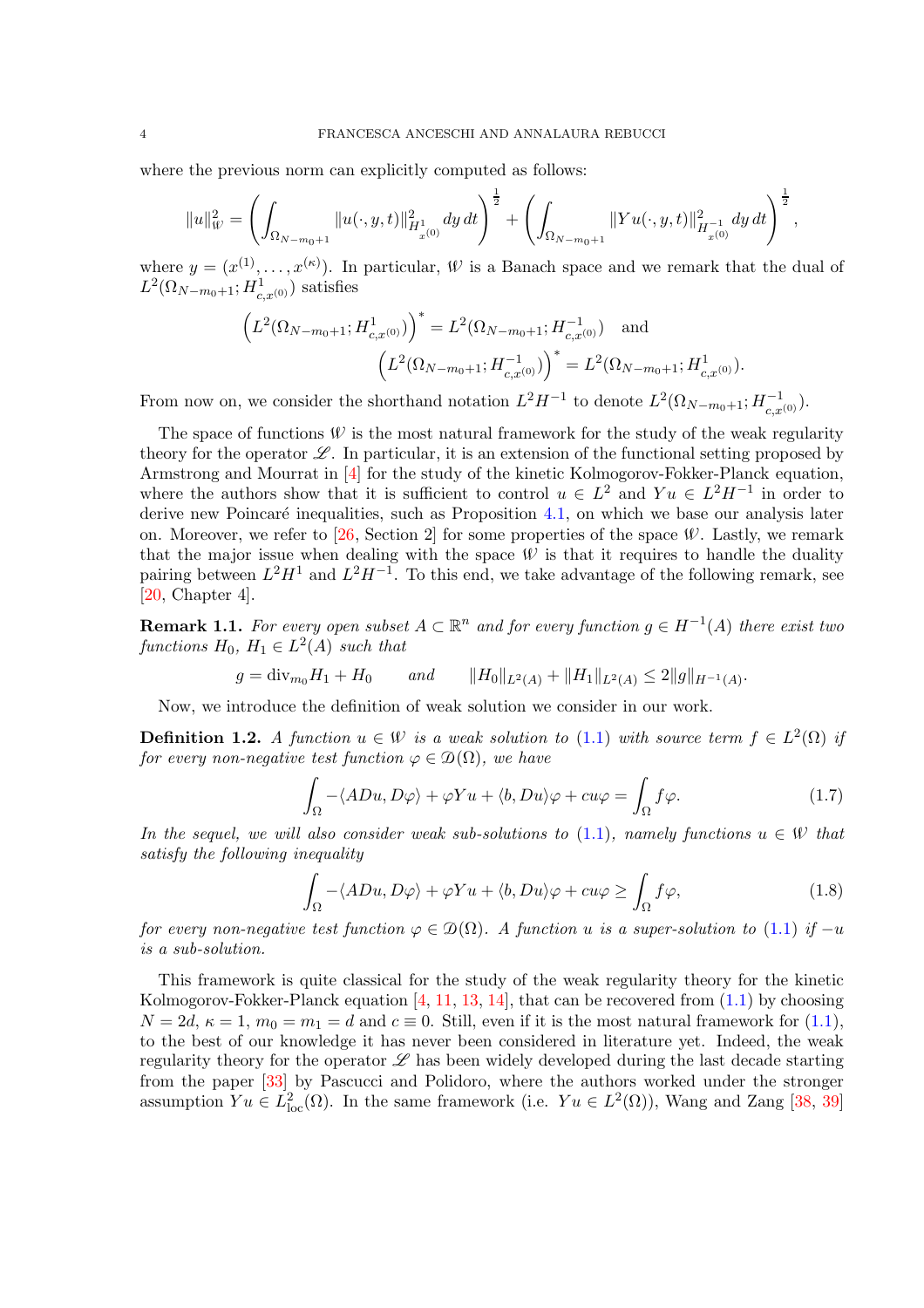lately proved the results for equation [\(1.1\)](#page-0-1) with  $a = b = f = 0$  on the local Hölder continuity for solutions.

The aim of this paper is to prove the local Hölder continuity and a Harnack inequality for solutions to [\(1.1\)](#page-0-1) in the sense of Definition [1.2.](#page-3-0) Our method is based on the combination of three fundamental ingredients - boundedness of weak solutions, weak Poincaré inequality and Log-transformation - in the same spirit of the recent paper [\[13\]](#page-34-8) for the Fokker-Planck equation. In particular, we give an answer to Remark 4, p. 2 of [\[13\]](#page-34-8) and we are also able to simplify the proof proposed in  $[40]$  to obtain the local Hölder continuity for weak solutions to  $(1.1)$ . We classically reduce the local study to the case where  $\mathcal{Q}^0$  is at unit scale and for some reasons we expose below in Section [5,](#page-24-0)  $\mathcal{Q}^0$  takes the form  $B_{R_0} \times B_{R_0} \times \ldots \times B_{R_0} \times (-1,0]$  for some large constant  $R_0$  only depending on the dimension Q and the ellipticity constants  $\lambda$ ,  $\Lambda$  in (H1).

As we will see in Section [2,](#page-6-0) the suitable geometry when dealing with operator  $\mathscr L$  is given by an homogeneous Lie group structure defined on  $\mathbb{R}^{N+1}$ . Our results naturally reflect this non-Euclidean setting. Let " ∘" denote the composition law introduced in  $(2.1)$  and  $(\delta_r)_{r>0}$  the family of dilations defined in [\(2.9\)](#page-7-0). We consider the unit past cylinder

<span id="page-4-4"></span>
$$
\mathcal{Q}_1 := B_1 \times B_1 \times \ldots \times B_1 \times (-1, 0), \tag{1.9}
$$

defined through the open balls

<span id="page-4-3"></span>
$$
B_1 = \{x^{(j)} \in \mathbb{R}^{m_j} : |x| \le 1\},\tag{1.10}
$$

where  $j = 0, \ldots, \kappa$  and  $|\cdot|$  denotes the euclidean norm in  $\mathbb{R}^{m_j}$ . Now, for every  $z_0 \in \mathbb{R}^{N+1}$  and  $r > 0$ , we set

<span id="page-4-0"></span>
$$
\mathcal{Q}_r(z_0) := z_0 \circ (\delta_r(\mathcal{Q}_1)) = \{ z \in \mathbb{R}^{N+1} : z = z_0 \circ \delta_r(\zeta), \zeta \in \mathcal{Q}_1 \}. \tag{1.11}
$$

We are now in a position to state our main results.

<span id="page-4-1"></span>**Theorem 1.3** (Weak Harnack inequality). Let  $\mathcal{Q}^0 = B_{R_0} \times B_{R_0} \times \ldots \times B_{R_0} \times (-1,0]$  and let u be a non-negative weak super-solution to  $\mathscr{L} u = f$  in  $\Omega \supset \mathfrak{Q}^0$  under the assumptions (H1)-(H3). Then we have

$$
\left(\int_{\mathcal{Q}_{-}} u^{p}\right)^{\frac{1}{p}} \leq C \left(\inf_{\mathcal{Q}_{+}} u + \|f\|_{L^{q}(\mathcal{Q}^{0})}\right),\tag{1.12}
$$

where  $\mathcal{Q}_+ = B_\omega \times B_{\omega^3} \times \ldots \times B_{\omega^{2\kappa+1}} \times (-\omega^2, 0]$  and  $\mathcal{Q}_- = B_\omega \times B_{\omega^3} \times \ldots \times B_{\omega^{2\kappa+1}} \times (-1, -1+\omega^2]$ . Moreover, the constants C, p,  $\omega$  and R<sub>0</sub> only depend on the homogeneous dimension Q defined in  $(2.12)$ , q and on the ellipticity constants  $\lambda$  and  $\Lambda$  in  $(1.2)$ .

We remark that as in [\[33\]](#page-34-10), the radius  $\omega$  is small enough so that when "stacking cylinders" over a small initial one contained in  $\mathcal{Q}^-$ , the cylinder  $\mathcal{Q}^+$  is captured, see Lemma [B.1.](#page-33-3) As far as we are concerned with  $R_0$ , it is large enough so that it is possible to apply the expansion of positivity lemma (see Lemma [5.1\)](#page-25-0) to every stacked cylinder. By combining the local boundedness of positive weak sub-solutions proved in Theorem [3.1](#page-11-1) and Theorem [1.3](#page-4-1) we obtain the following Harnack inequality, which is an extension of the analogous result contained in [\[1,](#page-33-4) [11\]](#page-34-7).

<span id="page-4-2"></span>**Theorem 1.4** (Harnack inequality). Let  $\mathcal{Q}^0 = B_{R_0} \times B_{R_0} \times \ldots \times B_{R_0} \times (-1,0]$  and let u be a non-negative weak solution to  $\mathscr{L} u = f$  in  $\Omega \supset \mathbb{Q}^0$  under the assumptions  $(H1)$ - $(H3)$ . Then we have

$$
\sup_{\mathcal{Q}_-} u \le C \left( \inf_{\mathcal{Q}_+} u + \|f\|_{L^q(\mathcal{Q}^0)} \right),\tag{1.13}
$$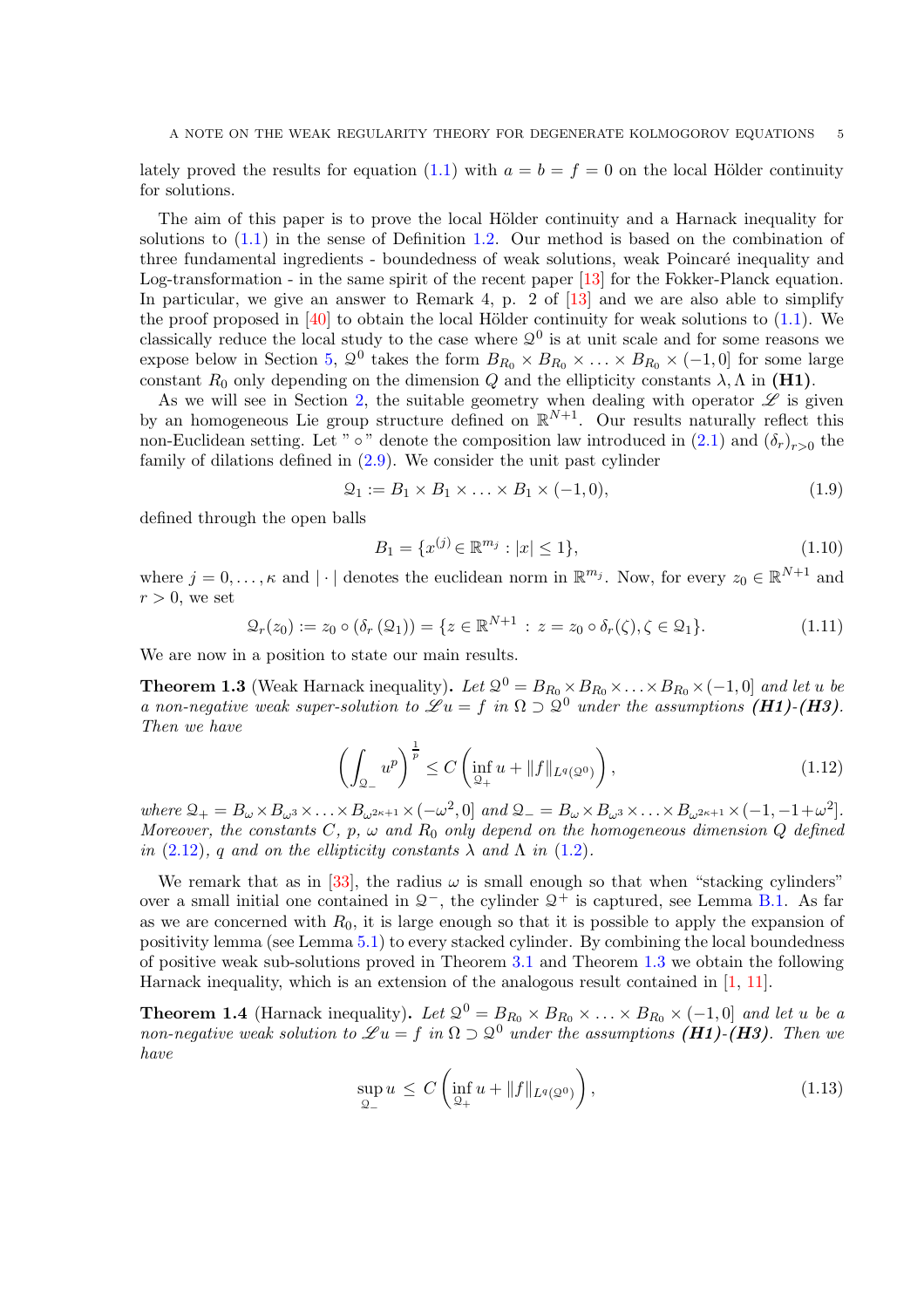where  $\mathcal{Q}_+ = B_\omega \times B_{\omega^3} \times \ldots \times B_{\omega^{2\kappa+1}} \times (-\omega^2, 0]$  and  $\mathcal{Q}_- = B_\omega \times B_{\omega^3} \times \ldots \times B_{\omega^{2\kappa+1}} \times (-1, -1+\omega^2]$ . Moreover, the constants  $C, \omega$  and  $R_0$  only depend on the homogeneous dimension Q defined in  $(2.12)$ , q and on the ellipticity constants  $\lambda$  and  $\Lambda$  in  $(1.2)$ .

Since our proof of Theorem [1.3](#page-4-1) is constructive, as it is based on the combination of an expansion of positivity argument with the weak Poincaré inequality of Proposition  $4.1$ , also the proof of Theorem [1.4](#page-4-2) is constructive. Moreover, the weak Harnack inequality also implies the Hölder regularity of weak solutions. In order to state this result, we first need to give the following definition.

**Definition 1.5.** Let  $\alpha$  be a positive constant,  $\alpha \leq 1$ , and let  $\Omega$  be an open subset of  $\mathbb{R}^{N+1}$ . We say that a function  $f : \Omega \longrightarrow \mathbb{R}$  is Hölder continuous with exponent  $\alpha$  in  $\Omega$  with respect to the group  $\mathbb{K} = (\mathbb{R}^{N+1}, \circ),$  defined in [\(2.1\)](#page-6-1), (in short: Hölder continuous with exponent  $\alpha$ ,  $f \in C_K^{\alpha}(\Omega)$  if there exists a positive constant  $C > 0$  such that

 $|f(z) - f(\zeta)| \le C d(z, \zeta)^{\alpha}$  for every  $z, \zeta \in \Omega$ ,

where  $d$  is the distance defined in  $(2.11)$ .

To every bounded function  $f \in C_K^{\alpha}(\Omega)$  we associate the semi-norm

$$
[f]_{C^{\alpha}(\Omega)} = \sup_{\substack{z,\zeta \in \Omega \\ z \neq \zeta}} \frac{|f(z) - f(\zeta)|}{d(z,\zeta)^{\alpha}}
$$

.

Moreover, we say a function f is locally Hölder continuous, and we write  $f \in C_{K,\text{loc}}^{\alpha}(\Omega)$ , if  $f \in C_K^{\alpha}(\Omega')$  for every compact subset  $\Omega'$  of  $\Omega$ .

We are now in a position to state the following result.

<span id="page-5-0"></span>**Theorem 1.6** (Hölder regularity). There exists  $\alpha \in (0,1)$  only depending on dimension  $Q$ ,  $\lambda$ ,  $Λ$  such that all weak solutions u to [\(1.1\)](#page-0-1) under assumption (H1)- (H3) in  $Ω ⊃ Q₁$  satisfy

$$
[u]_{C^{\alpha}(Q_{\frac{1}{2}})}\,\leq C\left(\|u\|_{L^2(\Omega_1)}+\|f\|_{L^q(\Omega_1)}\right),
$$

where the constant  $C$  only depends on the homogeneous dimension  $Q$  defined in  $(2.12)$ , q and the ellipticity constants  $\lambda$ ,  $\Lambda$ .

<span id="page-5-1"></span>Remark 1.7. The estimates presented in Theorem [1.4](#page-4-2) and Theorem [1.6](#page-5-0) can be scaled and stated in arbitrary cylinders thanks to the invariance of the operator  $\mathscr L$  with respect to the group operations (dilations [\(2.9\)](#page-7-0) and translations [\(2.1\)](#page-6-1)) introduced in Section [2.](#page-6-0) Moreover, all of our main results still hold true if we replace assumption  $(H3)$  with the following one:

 $c, f \in L^q(\Omega)$  for some  $q > \frac{Q+2}{2}$  and  $b \in (L^q(\Omega))^{m_0}$  for some  $q > Q+2$  in  $\Omega$ .

This is exactly the integrability requirement assumed by Wang and Zhang in  $[40]$ , thus our work is an improvement of this article for the case homogeneous ultraparabolic operators. Moreover, as we work in the appriopriate functional setting  $W$ , our proofs of the main results are simpler than the ones proposed in [\[40\]](#page-35-2).

1.2. Comparison with existing results and organization of the paper. The purpose of this paper is to provide a complete characterization of the De Giorgi-Nash-Moser weak regularity theory for the Kolmogorov equation in divergence form with measurable coefficients in the more natural space W for weak solutions to  $\mathscr{L} u = f$ . First of all, we improve the existing result proved by Wang and Zhang in [\[38,](#page-35-0) [39,](#page-35-1) [40\]](#page-35-2) by providing a simpler and more elegant proof of the weak Harnack inequality and by explicitly showing the derivation of an invariant Harnack inequality, the first one available for weak solutions to  $\mathscr{L} u = f$ . In particular, our results hold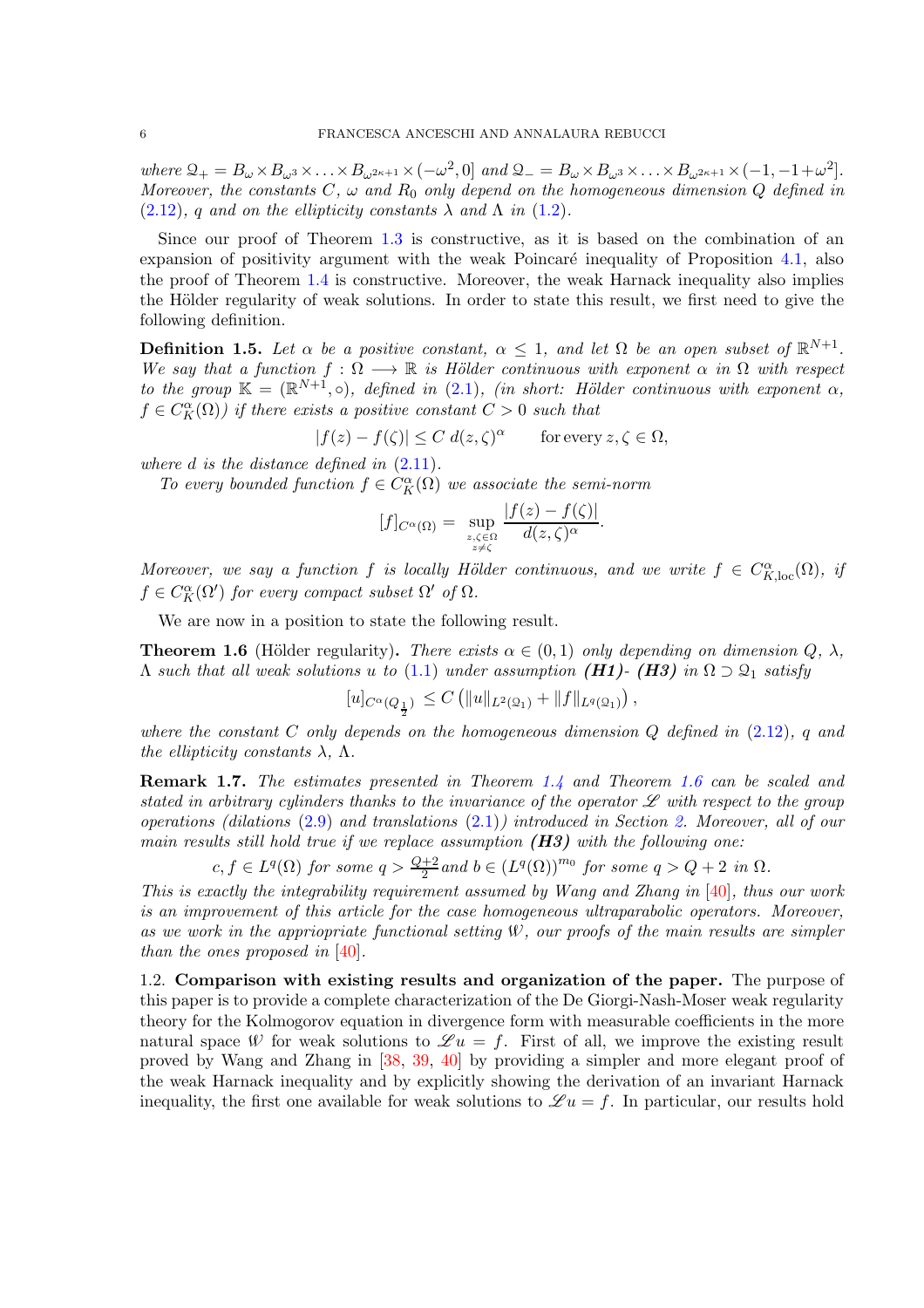true also under the assumptions of [\[40\]](#page-35-2) as it is pointed out in Remark [1.7](#page-5-1) and Remark [3.2,](#page-12-0) and extend the ones obtained in the particular case of the kinetic Fokker-Planck equation in [\[13,](#page-34-8) [11,](#page-34-7) [26\]](#page-34-5).

Our proof is based on the combination of a weak Poincaré inequality for the space  $W$  with the Ink-spots theorem in the same spirit of [\[19,](#page-34-11) [13\]](#page-34-8). We remark that, up to this day, the Inkspot theorem has only been available just for the Fokker-Planck equation case in  $\mathbb{R}^{2n+1}$ , and thus also the technical result that we prove in Appendix [A](#page-28-0) is a complete novelty in this more general framework. Moreover, we manage to lower the integrability assumption on the lower order coefficients and on the source term  $f$  and to extend the Moser's iterative method proposed in [\[33\]](#page-34-10) to this more general case.

The structure of the paper is the following. In Section [2](#page-6-0) we recall some known facts about operators  $\mathscr L$  and we state some preliminary results. The proofs of some intermediate theorems (a Sobolev type and a Caccioppoli type inequality), together with the Moser's iterative method, are presented in Section [3.](#page-11-0) Section [4](#page-19-0) is devoted to the proof of a weak Poincaré inequality. In Section [5](#page-24-0) we derive the weak Harnack inequality by combining the expansion of positivity and a covering argument known as Ink-spots theorem, whose proof is contained in Appendix [A.](#page-28-0) Finally, in Appendix [B](#page-33-0) we state a technical lemma regarding stacked cylinders.

Acknowledgements. The authors are grateful to Prof. Sergio Polidoro for suggesting the question and the fruitful discussions. The first author is funded by the research grant PRIN2017 2017AYM8XW "Nonlinear Differential Problems via Variational, Topological and Set-valued Methods".

## 2. Preliminaries

<span id="page-6-0"></span>In this Section we recall notation and results we need in order to deal with the non-Euclidean geometry underlying the operators  $\mathscr L$  and  $\mathscr K$ . We refer to the articles [\[33,](#page-34-10) [24\]](#page-34-12) and to the survey [\[2\]](#page-33-5) for a comprehensive treatment of this subject.

As first observed by Lanconelli and Polidoro in [\[24\]](#page-34-12), the operator  $\mathscr K$  is invariant with respect to left translation in the group  $\mathbb{K} = (\mathbb{R}^{N+1}, \circ)$ , where the group law is defined by

<span id="page-6-1"></span>
$$
(x,t) \circ (\xi, \tau) = (\xi + E(\tau)x, t + \tau), \quad (x,t), (\xi, \tau) \in \mathbb{R}^{N+1}, \tag{2.1}
$$

and

<span id="page-6-2"></span>
$$
E(s) = \exp(-sB), \qquad s \in \mathbb{R}.\tag{2.2}
$$

N+1

Then  $\mathbb K$  is a non-commutative group with zero element  $(0,0)$  and inverse

$$
(x,t)^{-1} = (-E(-t)x, -t).
$$

For a given  $\zeta \in \mathbb{R}^{N+1}$  we denote by  $\ell_{\zeta}$  the left traslation on  $\mathbb{K} = (\mathbb{R}^{N+1}, \circ)$  defined as follows

$$
\ell_{\zeta} : \mathbb{R}^{N+1} \to \mathbb{R}^{N+1}, \quad \ell_{\zeta}(z) = \zeta \circ z.
$$

Then the operator  $\mathscr K$  is left invariant with respect to the Lie product  $\circ$ , that is

$$
\mathscr{K} \circ \ell_{\zeta} = \ell_{\zeta} \circ \mathscr{K} \qquad or, equivalently, \qquad \mathscr{K} (u(\zeta \circ z)) = (\mathscr{K} u)(\zeta \circ z),
$$

for every u sufficiently smooth.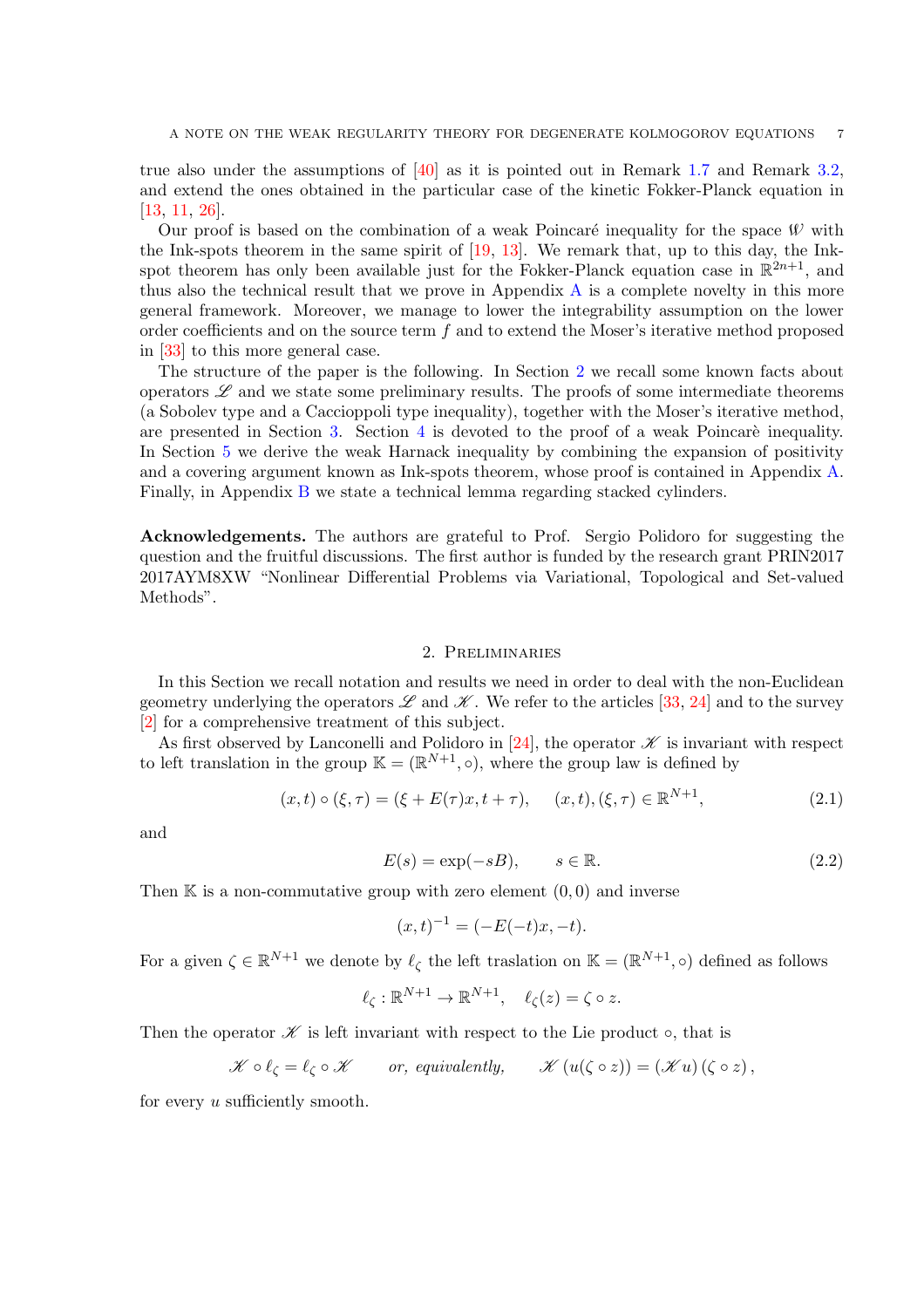We recall that, by  $[24]$  (Propositions 2.1 and 2.2), assumption  $(H2)$  is equivalent to assume that, for some basis on  $\mathbb{R}^N$ , the matrix B takes the following form

<span id="page-7-1"></span>
$$
B = \begin{pmatrix} \mathbb{O} & \mathbb{O} & \dots & \mathbb{O} & \mathbb{O} \\ B_1 & \mathbb{O} & \dots & \mathbb{O} & \mathbb{O} \\ \mathbb{O} & B_2 & \dots & \mathbb{O} & \mathbb{O} \\ \vdots & \vdots & \ddots & \vdots & \vdots \\ \mathbb{O} & \mathbb{O} & \dots & B_\kappa & \mathbb{O} \end{pmatrix} \tag{2.3}
$$

where every  $B_k$  is a  $m_k \times m_{k-1}$  matrix of rank  $m_j$ ,  $j = 1, 2, \ldots, \kappa$  with

$$
m_0 \ge m_1 \ge \ldots \ge m_\kappa \ge 1
$$
 and  $\sum_{j=0}^\kappa m_j = N$ .

In the sequel we will assume that  $B$  has the canonical form  $(2.3)$ . We remark that assumption  $(H2)$  is implied by the condition introduced by Hörmander in [\[15\]](#page-34-13):

rank Lie 
$$
(\partial_{x_1}, \ldots, \partial_{x_{m_0}}, Y)(x, t) = N + 1, \quad \forall (x, t) \in \mathbb{R}^{N+1},
$$
 (2.4)

where Lie  $(\partial_{x_1}, \ldots, \partial_{x_{m_0}}, Y)$  denotes the Lie algebra generated by the first order differential operators  $(\partial_{x_1}, \ldots, \partial_{x_{m_0}}, Y)$  computed at  $(x, t)$ . Yet another condition equivalent to (H2), (see [\[24\]](#page-34-12), Proposition A.1), is that

<span id="page-7-2"></span>
$$
C(t) > 0, \quad \text{for every } t > 0,
$$
\n
$$
(2.5)
$$

where

$$
C(t) = \int_0^t E(s) A_0 E^T(s) ds,
$$

and  $E(\cdot)$  is the matrix defined in  $(2.2)$ .

We now recall that, under the the hypothesis of hypoellipticity, Hörmander in  $[15]$  constructed the fundamental solution of  $\mathscr K$  as

$$
\Gamma(z,\zeta) = \Gamma(\zeta^{-1} \circ z,0), \quad \forall z,\zeta \in \mathbb{R}^{N+1}, \ z \neq \zeta,
$$
\n(2.6)

where

<span id="page-7-3"></span>
$$
\Gamma((x,t),(0,0)) = \begin{cases} \frac{(4\pi)^{-\frac{N}{2}}}{\sqrt{\det C(t)}} \exp\left(-\frac{1}{4}\langle C^{-1}(t)x, x\rangle - t \operatorname{tr}(B)\right), & \text{if } t > 0, \\ 0, & \text{if } t < 0. \end{cases}
$$
(2.7)

Note that condition  $(2.5)$  implies that  $\Gamma$  in  $(2.7)$  is well-defined.

Let us now consider the second part of assumption  $(H2)$ . We say that  $\mathscr K$  is invariant with respect to  $(\delta_r)_{r>0}$  if

<span id="page-7-4"></span>
$$
\mathcal{K}(u \circ \delta_r) = r^2 \delta_r(\mathcal{K}u), \quad \text{for every} \quad r > 0,
$$
\n(2.8)

for every function u sufficiently smooth. It is known (see Proposition 2.2 of [\[24\]](#page-34-12)) that this dilation invariance property can be read in the expression of the matrix B in [\(2.3\)](#page-7-1). More precisely,  $\mathscr K$ satisfies  $(2.8)$  if and only if the matrix B takes the form  $(2.3)$ . In this case, we have

<span id="page-7-0"></span>
$$
\delta_r = \text{diag}(r \mathbb{I}_{m_0}, r^3 \mathbb{I}_{m_1}, \dots, r^{2\kappa + 1} \mathbb{I}_{m_\kappa}, r^2), \qquad r > 0. \tag{2.9}
$$

We next introduce a homogeneous norm of degree 1 with respect to the dilations  $(\delta_r)_{r>0}$  and a corresponding quasi-distance which is invariant with respect to the group operation  $(2.1)$ .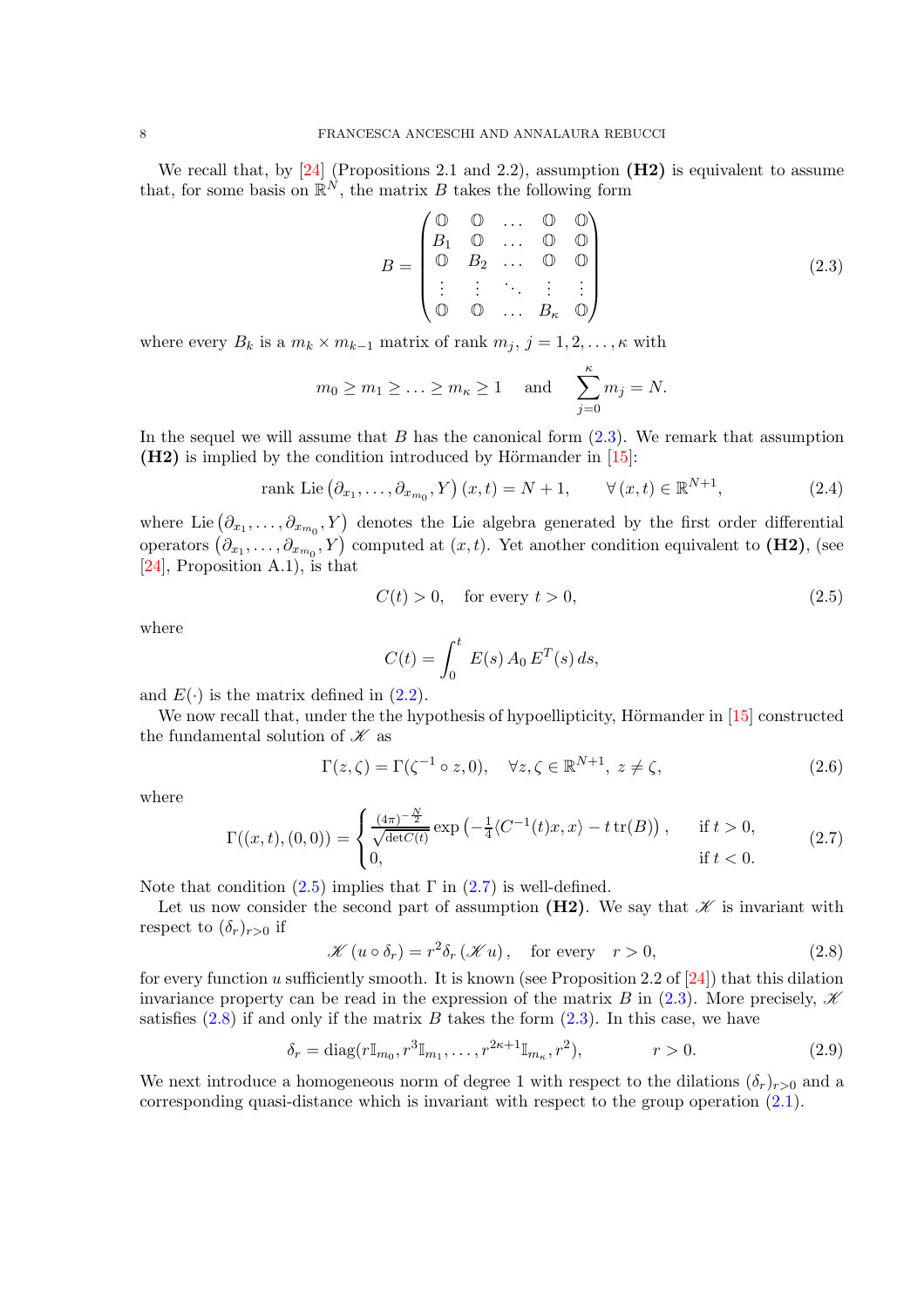<span id="page-8-2"></span>**Definition 2.1.** Let  $\alpha_1, \ldots, \alpha_N$  be positive integers such that

<span id="page-8-3"></span>
$$
\text{diag}\left(r^{\alpha_1}, \dots, r^{\alpha_N}, r^2\right) = \delta_r. \tag{2.10}
$$

 $If ||z|| = 0$  we set  $z = 0$  while, if  $z \in \mathbb{R}^{N+1} \setminus \{0\}$  we define  $||z|| = r$  where r is the unique positive solution to the equation

$$
\frac{x_1^2}{r^{2\alpha_1}} + \frac{x_2^2}{r^{2\alpha_2}} + \ldots + \frac{x_N^2}{r^{2\alpha_N}} + \frac{t^2}{r^4} = 1.
$$

Accordingly, we define the quasi-distance d by

<span id="page-8-1"></span>
$$
d(z, w) = \|z^{-1} \circ w\|, \quad z, w \in \mathbb{R}^{N+1}.
$$
 (2.11)

**Remark 2.2.** As det  $E(t) = e^{t \text{ trace } B} = 1$ , the Lebesgue measure is invariant with respect to the translation group associated to  $\mathscr K$ . Moreover, since  $\det \delta_r = r^{Q+2}$ , we also have

$$
\operatorname{meas}(\mathcal{Q}_r(z_0)) = r^{Q+2}\operatorname{meas}(\mathcal{Q}_1(z_0)), \qquad \forall \ r > 0, z_0 \in \mathbb{R}^{N+1},
$$

where

<span id="page-8-0"></span>
$$
Q = m_0 + 3m_1 + \dots + (2\kappa + 1)m_\kappa. \tag{2.12}
$$

The natural number  $Q + 2$  is called the homogeneous dimension of  $\mathbb{R}^{N+1}$  with respect to  $(\delta_r)_{r>0}$ and the spatial homogeneous dimension  $Q$  is the hypoelliptic counterpart of the space dimension N usually considered in the parabolic setting, see  $[32]$ . This denomination is proper since the Jacobian determinant of  $\delta_r$  equals to  $r^{Q+2}$ .

**Remark 2.3.** The semi-norm  $\|\cdot\|$  is homogeneous of degree 1 with respect to  $(\delta_r)_{r>0}$ , i.e.

$$
\|\delta_r(x,t)\| = r\|(x,t)\|
$$
  $\forall r > 0 \text{ and } (x,t) \in \mathbb{R}^{N+1}.$ 

Since in  $\mathbb{R}^{N+1}$  all the norms which are 1-homogeneous with respect to  $(\delta_r)_{r>0}$  are equivalent, the norm introduced in Definition [2.1](#page-8-2) is equivalent to the following one

$$
||(x,t)||_1 = |t|^{\frac{1}{2}} + |x|, \quad |x| = \sum_{j=1}^{N} |x_j|^{\frac{1}{\alpha_j}}
$$

where the exponents  $\alpha_j$ , for  $j = 1, ..., N$  were introduced in [\(2.10\)](#page-8-3). We prefer the norm of Definition [2.1](#page-8-2) to  $\|\cdot\|_1$  because its level sets (spheres) are smooth surfaces.

<span id="page-8-4"></span>**Remark 2.4.** We recall that for every cylinder  $\mathcal{Q}_r(z_0)$  defined in [\(1.11\)](#page-4-0) there exists a positive constant  $\bar{c}$  [\[39,](#page-35-1) equation (21)] such that

$$
B_r(x_0^{(0)}) \times B_{r_1^3}(x_0^{(1)}) \times \ldots \times B_{r_1^{2\kappa+1}}(x_0^{(\kappa)}) \times (-r_1^2, 0]
$$
  

$$
\subset \mathcal{Q}_r(z_0) \subset B_{r_2}(x_0^{(0)}) \times B_{r_2^3}(x_0^{(1)}) \times \ldots \times B_{r_2^{2\kappa+1}}(x_0^{(\kappa)}) \times (-r_2^2, 0],
$$

where  $r_1 = r/\overline{c}$  and  $r_2 = \overline{c}r$ . From now on, by abuse of notation we will sometimes consider the newly introduced ball representation instead of the definition of cylinder in [\(1.11\)](#page-4-0).

Since *X* is dilation invariant with respect to  $(\delta_r)_{r>0}$ , also its fundamental solution Γ is a homogeneous function of degree  $-Q$ , namely

$$
\Gamma\left(\delta_r(z),0\right) = r^{-Q} \Gamma\left(z,0\right), \quad \forall z \in \mathbb{R}^{N+1} \setminus \{0\}, \ r > 0.
$$

This property implies a  $L^p$  estimate for Newtonian potential (c. f. for instance [\[9\]](#page-33-6)).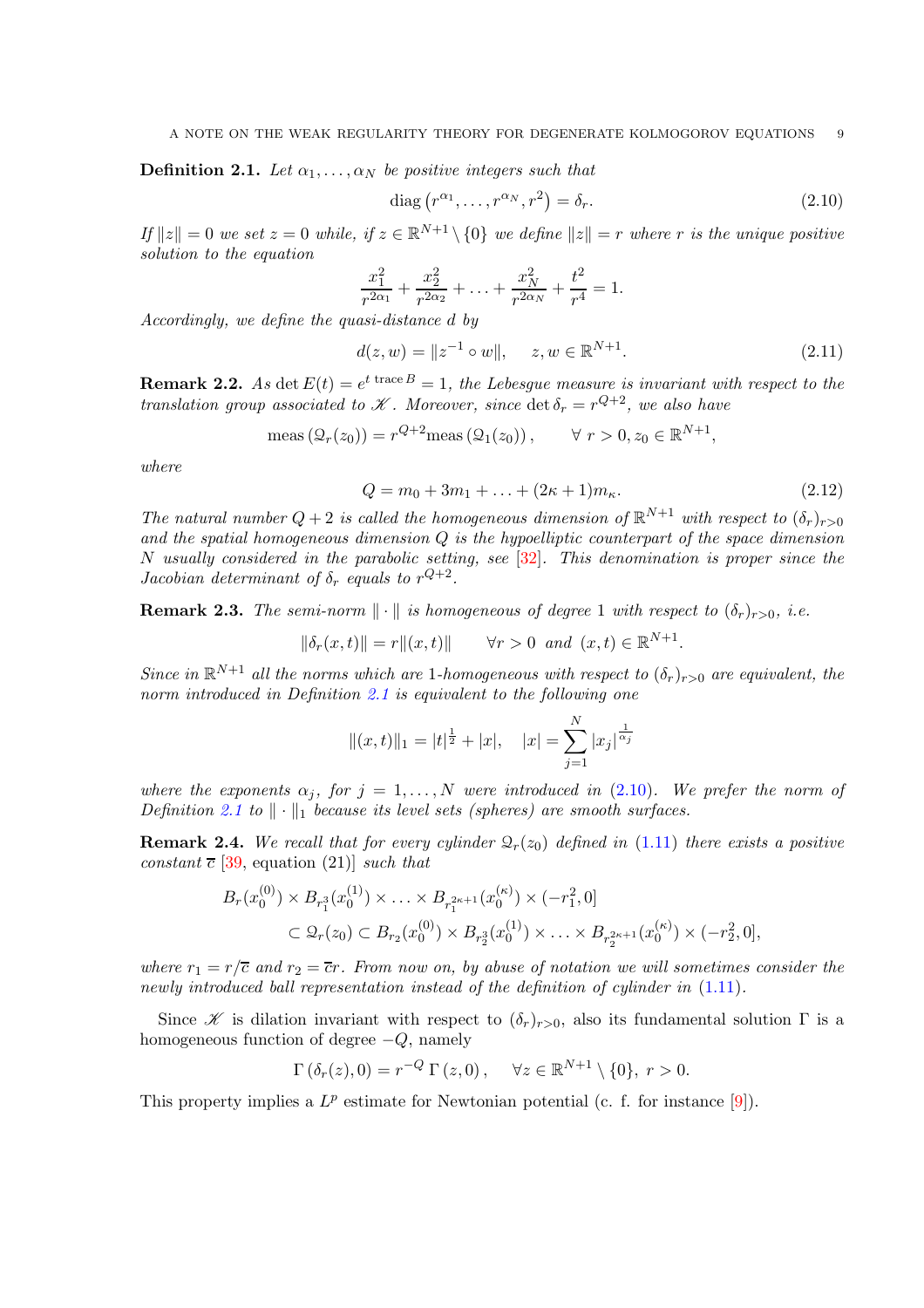<span id="page-9-0"></span>**Theorem 2.5.** Let  $\alpha \in ]0, Q + 2[$  and let  $G \in C(\mathbb{R}^{N+1} \setminus \{0\})$  be a  $\delta_{\lambda}$ -homogeneous function of degree  $\alpha - Q - 2$ . If  $f \in L^p(\mathbb{R}^{N+1})$  for some  $p \in ]1, +\infty[$ , then the function

$$
G_f(z) := \int_{\mathbb{R}^{N+1}} G(\zeta^{-1} \circ z) f(\zeta) d\zeta,
$$

is defined almost everywhere and there exists a constant  $c = c(Q, p)$  such that

$$
||G_f||_{L^q(\mathbb{R}^{N+1}} \leq c \max_{\|z\|=1} |G(z)| ||f||_{L^p(\mathbb{R}^{N+1})},
$$

where q is defined by

$$
\frac{1}{q} = \frac{1}{p} - \frac{\alpha}{Q+2}.
$$

Now, we are able to define the  $\Gamma-potential$  of the function  $f \in L^1(\mathbb{R}^{N+1})$  as follows

$$
\Gamma(f)(z) = \int_{\mathbb{R}^{N+1}} \Gamma(z,\zeta) f(\zeta) d\zeta, \qquad z \in \mathbb{R}^{N+1}.
$$
 (2.13)

We also remark that the potential  $\Gamma(D_{m_0}f)$ :  $\mathbb{R}^{N+1} \longrightarrow \mathbb{R}^{m_0}$  is well-defined for any  $f \in$  $L^p(\mathbb{R}^{N+1})$ , at least in the distributional sense, that is

$$
\Gamma(D_{m_0}f)(z) := -\int_{\mathbb{R}^{N+1}} D_{m_0}^{(\xi)} \Gamma(z, \xi) f(\xi) d\xi,
$$

where  $D_{m_0}^{(\xi)} \Gamma(x, t, \xi, \tau)$  is the gradient with respect to  $\xi_1, \ldots, \xi_{m_0}$ . Based on Theorem [2.5,](#page-9-0) we derive the following explicit potential estimates by substituting  $\alpha = 1$  and  $\alpha = 2$  when considering the Γ-potential for f and  $D_0f$ , respectively. For the proof of this corollary we refer to [\[33,](#page-34-10) Corollary 2.2].

<span id="page-9-1"></span>**Corollary 2.6.** Let  $f \in L^p(\mathcal{Q}_r)$ . There exists a positive constant  $c = c(T, B)$  such that

<span id="page-9-5"></span><span id="page-9-4"></span>
$$
\|\Gamma(f)\|_{L^{p**}(\Omega_r)} \le c \|f\|_{L^p(\Omega_r)},\tag{2.14}
$$

$$
\|\Gamma(D_{m_0}f)\|_{L^{p^*}(\Omega_r)} \le c\|f\|_{L^p(\Omega_r)},\tag{2.15}
$$

where  $\frac{1}{p^*} = \frac{1}{p} - \frac{1}{Q+2}$  and  $\frac{1}{p^{**}} = \frac{1}{p} - \frac{2}{Q+2}$ .

Lastly, we show that it is possible to use the fundamental solution  $\Gamma$  as a test function in the definition of sub and super-solution. The following result extends [\[33,](#page-34-10) Lemma 2.5], [\[6,](#page-33-7) Lemma 3] and [\[3,](#page-33-8) Lemma 2.6] to the functional setting  $W$ .

<span id="page-9-3"></span>**Lemma 2.7.** Let  $(H1)$ - $(H2)$  hold. Let  $c \in L^q(\Omega)$  and  $b \in (L^q(\Omega))^{m_0}$  for some  $q > \frac{Q+2}{2}$  and let  $f \in L^2(\Omega)$ . Moreover, let us assume that divb in  $\Omega$ . Let v be a non-negative weak sub-solution to  $\mathscr{L}v = f$  in  $\Omega$ . For every  $\varphi \in \mathcal{D}(\Omega)$ ,  $\varphi \geq 0$ , and for almost every  $z \in \mathbb{R}^{N+1}$ , we have

$$
\int_{\Omega} -\langle ADv, D(\Gamma(z,\cdot)\varphi) \rangle + \Gamma(z,\cdot)\varphi Yv + \langle b, Dv \rangle \Gamma(z,\cdot)\varphi + cv\Gamma(z,\cdot)\varphi - \Gamma(z,\cdot)\varphi f \ge 0.
$$

An analogous result holds for weak super-solutions to  $\mathscr{L} u = f$ .

*Proof.* For every  $\varepsilon > 0$ , we set

$$
\psi_{\varepsilon}(z,\zeta) = 1 - \chi_{\varepsilon,2\varepsilon} \left( \| \zeta^{-1} \circ z \| \right) \tag{2.16}
$$

where  $\chi_{\rho,r} \in C^{\infty}([0,+\infty))$  is the cut-off function defined by

<span id="page-9-2"></span>
$$
\chi_{\rho,r}(s) = \begin{cases} 0, & \text{if } s \ge r, \\ 1, & \text{if } 0 \le s \le \rho, \end{cases} \quad |\chi_{\rho,r}'| \le \frac{2}{r - \rho}, \tag{2.17}
$$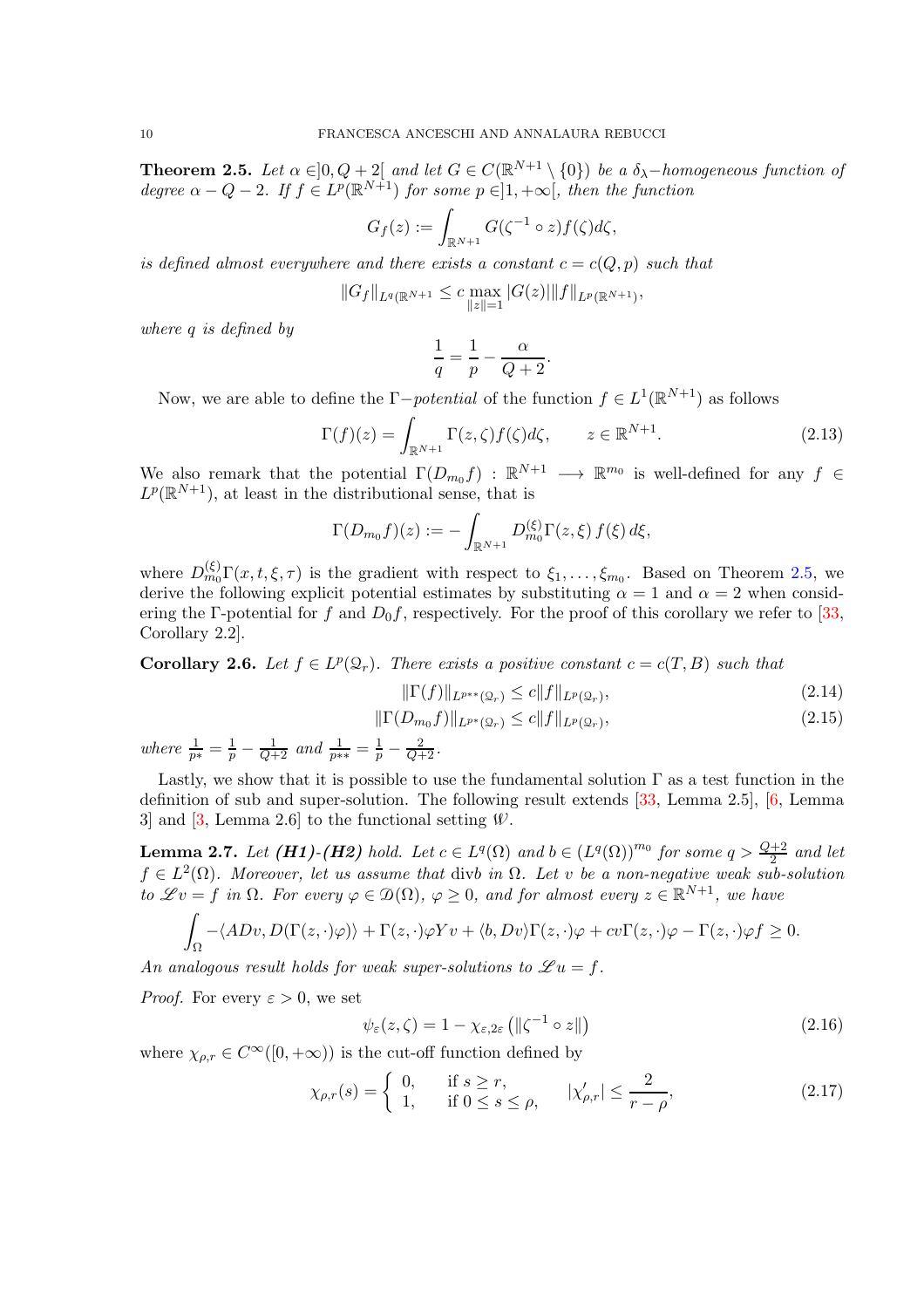with  $\frac{1}{2} \leq \rho < r \leq 1$ . As v is a weak-subsolution, for every  $\varepsilon > 0$  and  $z \in \mathbb{R}^{N+1}$ , we have  $0 \leq -I_{1,\varepsilon}(z) + I_{2,\varepsilon}(z) - I_{3,\varepsilon}(z) + I_{4,\varepsilon}(z) + I_{5,\varepsilon}(z) + I_{6,\varepsilon}(z)$ 

where

$$
I_{1,\varepsilon}(z) = \int_{\Omega} [\langle ADv, D\Gamma(z, \cdot) \rangle \varphi \psi_{\varepsilon}(z, \cdot)](\zeta) d\zeta
$$
  
\n
$$
I_{3,\varepsilon}(z) = \int_{\Omega} [\langle ADv, D\psi_{\varepsilon}(z, \cdot) \rangle \varphi \Gamma(z, \cdot)](\zeta) d\zeta
$$
  
\n
$$
I_{2,\varepsilon}(z) = \int_{\Omega} [\Gamma(z, \cdot) \psi_{\varepsilon}(z, \cdot) (-\langle ADv, D\varphi) \rangle + \varphi Yv)](\zeta) d\zeta
$$
  
\n
$$
I_{4,\varepsilon}(z) = \int_{\Omega} \langle b, Dv \rangle \Gamma(z, \cdot) \varphi \psi_{\varepsilon}(z, \cdot)](\zeta) d\zeta
$$
  
\n
$$
I_{5,\varepsilon}(z) = -\int_{\Omega} [\Gamma(z, \cdot) \varphi \psi_{\varepsilon}(z, \cdot) f](\zeta) d\zeta
$$

Keeping in mind Corollary [2.6,](#page-9-1) it is clear that the integrals that define  $I_{i,\varepsilon}(z)$ ,  $i = 1,2,3$  are potentials and therefore convergent for almost every  $z \in \mathbb{R}^{N+1}$ . Thus, by a similar argument to the one used in [\[33\]](#page-34-10) in the proof of Lemma 2.5, we infer that for almost every  $z \in \mathbb{R}^{\bar{N}+1}$ 

$$
\lim_{\varepsilon \to 0^+} I_{1,\varepsilon}(z) = \int_{\Omega} [\langle ADv, D\Gamma(z, \cdot) \rangle \varphi](\zeta) d\zeta \qquad \lim_{\varepsilon \to 0^+} I_{3,\varepsilon}(z) = 0
$$
  

$$
\lim_{\varepsilon \to 0^+} I_{2,\varepsilon}(z) = \int_{\Omega} [\Gamma(z, \cdot) (-\langle ADv, D\varphi) \rangle + \varphi Yv)](\zeta) d\zeta,
$$

where the passage to the limit for the term  $I_{2,\varepsilon}$  by a density argument. We now take care of the term  $I_{4,\varepsilon}$ . Integrating by parts and taking advantage of the assumption div $b \geq 0$ , we obtain

$$
I_{4,\varepsilon}(z) = -\int_{\Omega} [\text{div}b \Gamma(z,\cdot)\varphi \psi_{\varepsilon}(z,\cdot)v](\zeta) d\zeta - \int_{\Omega} [\langle b, D(\Gamma(z,\cdot)\varphi \psi_{\varepsilon}(z,\cdot))\rangle v](\zeta) d\zeta
$$
  

$$
\leq -\int_{\Omega} [\langle b, D(\Gamma(z,\cdot)\varphi \psi_{\varepsilon}(z,\cdot))\rangle v](\zeta) d\zeta
$$

We are left with the estimate of a potential and therefore we exploit once again Corollary [2.6.](#page-9-1) Since we have  $b \in (L^q(\Omega))^{m_0}$  and  $v \in L^2(\Omega)$ , we get

$$
|\Gamma(z,\cdot)||\varphi||b||Dv| \in L^{2\alpha}(\Omega),
$$

where

$$
\alpha = \alpha(q) = \frac{q(Q+2)}{q(Q-2) + 2(Q+2)} > 1
$$
 if and only if  $q > \frac{Q+2}{2}$ 

.

Hence,  $|\langle b, D(\Gamma(z, \cdot) \varphi \psi_{\varepsilon}(z, \cdot)) \rangle v| \leq |\langle b, D(\Gamma(z, \cdot) \varphi) \rangle v| \in L^1(\Omega)$ . Thus, the Lebesgue convergence theorem yields

$$
\lim_{\varepsilon \to 0^+} I_{4,\varepsilon}(z) = \lim_{\varepsilon \to 0^+} - \int_{\Omega} [\langle b, D(\Gamma(z, \cdot) \varphi \psi_{\varepsilon}(z, \cdot)) \rangle \, v](\zeta) d\zeta
$$

$$
= \int_{\Omega} [\langle b, D\Gamma(z, \cdot) \varphi \rangle v](\zeta) d\zeta.
$$

Similarly, we can estimate the term  $I_{5,\varepsilon}$  noting that  $|c||v||\Gamma(z,\cdot)||\varphi| \in L^{2\alpha}(\Omega)$  with  $\alpha$  as above. As a consequence, we have

$$
|cv\Gamma(z,\cdot)\varphi\psi_{\varepsilon}(z,\cdot)|\leq |cv\Gamma(z,\cdot)\varphi|\in L^1(\Omega),\qquad\text{and thus }\lim_{\varepsilon\to 0^+}I_{5,\varepsilon}(z)=\int_{\Omega}[cv\Gamma(z,\cdot)\varphi](\zeta)d\zeta.
$$

Now, we are left with the estimate of term  $I_{6,\varepsilon}$ , which is again a Γ-potential such that

$$
|\Gamma(z,\cdot)||\varphi||f| \in L^{2\kappa}(\Omega),
$$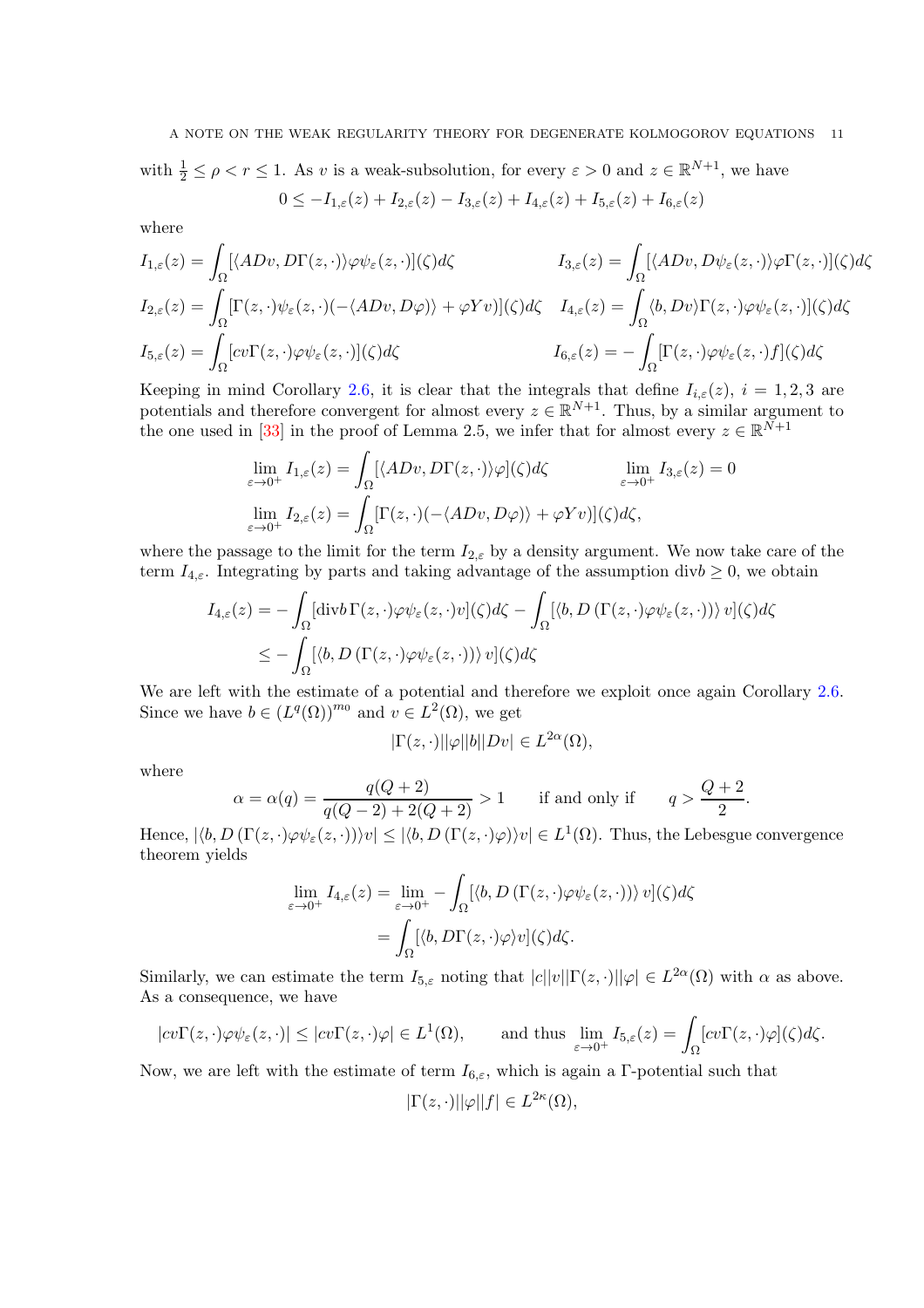where  $\kappa = \frac{Q+2}{Q-2}$  $\frac{Q+2}{Q-2}$ . Thus, we infer  $|\Gamma(z,\cdot)\varphi\psi_{\varepsilon}(z,\cdot)f| \leq |\Gamma(z,\cdot)\varphi f| \in L^1(\Omega)$ . Therefore we conclude the proof by applying the dominated convergence theorem to  $I_{6,\varepsilon}(z)$ .

We conclude this Section by recalling the following lemma for whose proof we refer to  $[6,$ Lemma 6].

<span id="page-11-3"></span>**Lemma 2.8.** There exists a positive constant  $\overline{c} \in (0,1)$  such that

$$
z \circ \mathcal{Q}_{\overline{cr}(r-\rho)} \subseteq \mathcal{Q}_r,\tag{2.18}
$$

<span id="page-11-0"></span>for every  $0 < \rho < r \leq 1$  and  $z \in \mathcal{Q}_\rho$ .

## 3. LOCAL BOUNDEDNESS FOR WEAK SOLUTIONS TO  $\mathscr{L} u = f$

Other than the new framework for the study of the weak regularity theory of  $(1.1)$ , the local Hölder continuity for solutions and the Harnack inequality, the Moser's iterative scheme for weak solutions to  $(1.1)$  with unbounded source term f, to whose proof this Section is devoted, is in itself one of the main novelties of our work.

Indeed, this procedure was firstly introduced by Moser in [\[28,](#page-34-15) [30\]](#page-34-16) and it is based on the iterative combination of a Caccioppoli and a Sobolev inequality. When considering the classical uniformly elliptic and parabolic settings, the Caccioppoli inequality provides us with a priori estimates for the  $L^2$  norm of the complete gradient of the solution in terms of the  $L^2$  norm of the solution and we are able to consider the classical Sobolev embedding to obtain a gain of integrability for the solution.

This is not the case when dealing with operator  $(1.1)$ . In fact, the degeneracy of the diffusion part allows us to estimate only the partial gradient  $D_{m_0}u$  of the solution to  $\mathscr{L} u = f$  (see Theorem [3.4\)](#page-14-0). In addition, according to our definition of weak solution,  $u$  does not lie in a classical Sobolev space. In order to overcome these issues, we adopt a technique based on the representation of a solution u to  $\mathscr{L} u = f$  in terms of the fundamental solution  $\Gamma$  (see [\(2.7\)](#page-7-3)) of the principal part operator  $\mathscr K$ . Indeed, following the idea presented for the first time in [\[33\]](#page-34-10) and later on applied in [\[3,](#page-33-8) [6\]](#page-33-7), we have that if u is a solution to  $\mathscr{L} u = f$  then

$$
\mathcal{K}u = (\mathcal{K} - \mathcal{L})u - f = \text{div}_{m_0} ((\mathbb{I}_{m_0} - A_0) D_{m_0}u) - \langle Bx, Du \rangle - \partial_t u. \tag{3.1}
$$

Thus, by combining this representation formula with the potential estimates presented in Corollary [2.6,](#page-9-1) we are able to prove a Sobolev inequality (see Theorem [3.3\)](#page-12-1) and a Caccioppoli inequality (see Theorem [3.4\)](#page-14-0) for weak solutions to  $\mathscr{L} u = f$ . We remark that in literature there is no similar result available for weak solutions in the sense of Definition [1.2](#page-3-0) to the Kolmogorov equation  $\mathscr{L}u = f$ , with f non zero source term. Indeed, in [\[11,](#page-34-7) [13,](#page-34-8) [14\]](#page-34-9) the authors consider the case of the kinetic Fokker-Planck operator, whereas in [\[33,](#page-34-10) [6,](#page-33-7) [3\]](#page-33-8) the authors consider the Kolmogorov equation  $\mathscr{L}u = 0$  under the "strong" notion of weak solution, i.e.  $Yu \in L^2$ .

<span id="page-11-1"></span>**Theorem 3.1.** Let u be a non-negative weak sub-solution to  $\mathscr{L}u = f$  in  $\Omega$  under the assumptions (H1)-(H3). Let  $z_0 \in \Omega$  and  $r, \rho$ , with  $0 < \rho < r$ , be such that  $\overline{\mathcal{Q}_r(z_0)} \subseteq \Omega$ . Then for every  $p \in \mathbb{R}$  such that  $p > 1/2$  there exist a positive constant C such that

$$
\sup_{\mathcal{Q}_{\rho}(z_0)} u^p \le \frac{C}{(r-\rho)^{4\mu}} \parallel u^p \parallel_{L^{\beta}(\mathcal{Q}_r)}
$$

where  $C = C(p, \lambda, \Lambda, Q, || b ||_{L^q(Q_r(z_0))}, || c ||_{L^q(Q_r(z_0))}, || f ||_{L^q(Q_r(z_0))})$  and

<span id="page-11-2"></span>
$$
\mu := \frac{\alpha}{\alpha - \beta}, \quad where \quad \alpha := \frac{q(Q+2)}{q(Q-2) + 2(Q+2)} \quad and \quad \beta := \frac{q}{q-1}.
$$
 (3.2)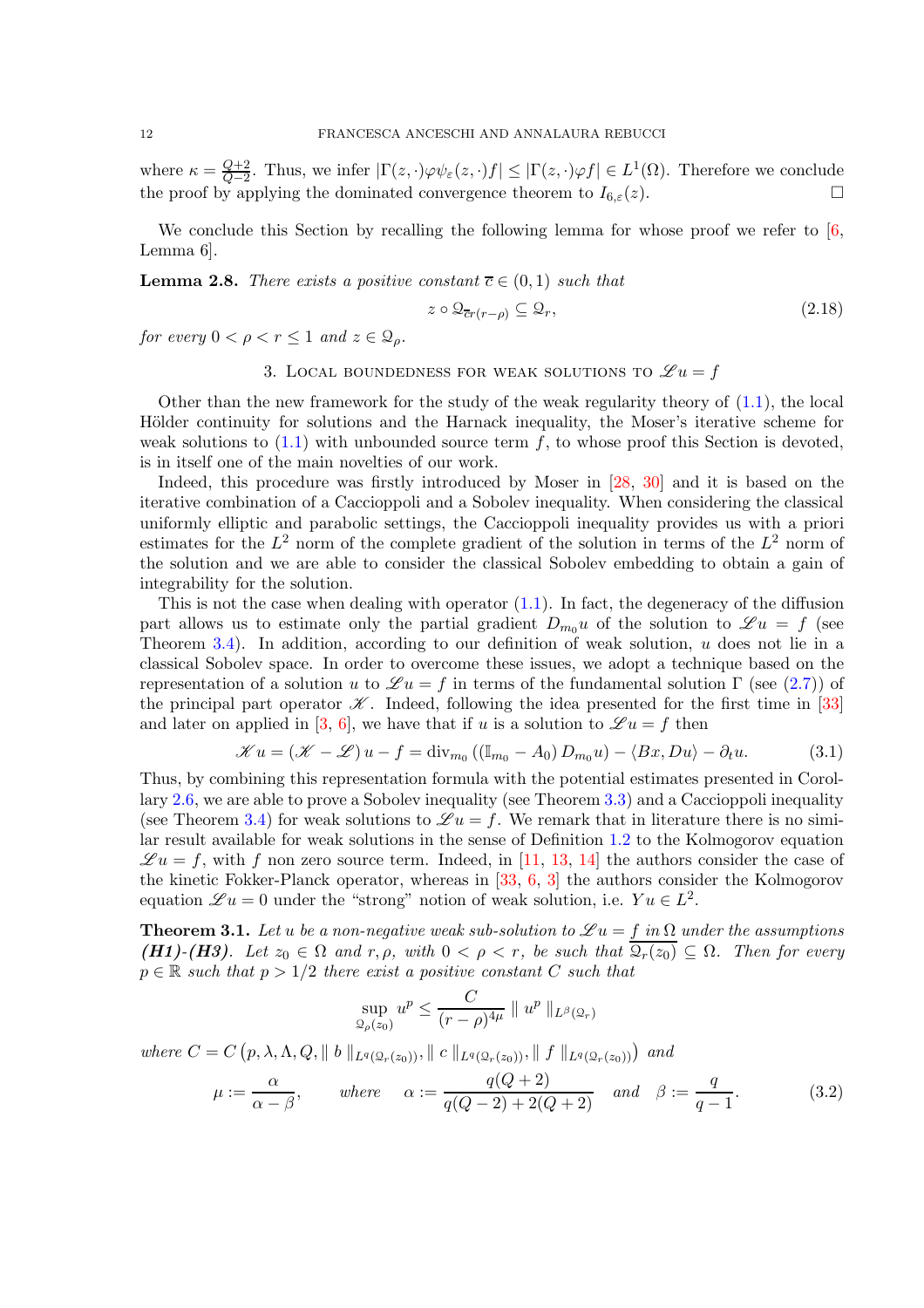<span id="page-12-0"></span>Remark 3.2. Theorem [3.1](#page-11-1) holds true under the assumptions of Remark [1.7.](#page-5-1) In particular, in this case the constant  $\alpha$  is replaced by  $\alpha = 1 + \frac{2}{Q}$ , that was firstly obtained in [\[33\]](#page-34-10). This is due the fact that the Sobolev inequality, Theorem [3.3,](#page-12-1) holds true with a greater exponent if we assume more integrability for the coefficient b. Thus, this allows us to obtain the local boundedness for weak solutions to  $\mathscr{L}u = f$  with lower integrability for c and f, i.e.  $c, f \in L^q(\Omega)$ , with  $q > \frac{Q+2}{2}$ .

3.1. Sobolev Inequality. This subsection is devoted to the proof of a Sobolev type inequality for weak solutions to  $\mathscr{L} u = f$ . Our approach is inspired by the paper [\[33\]](#page-34-10) and allows us to construct an "ad hoc" Sobolev embedding for weak solutions to  $\mathscr{L} u = f$  by overcoming the difficulties due to the degeneracy of the second order part of the operator  $\mathscr L$  at the cost of lowering the Sobolev exponent, that in our case depends on  $q$  and it is defined in  $(3.2)$ . We remark that the following statement holds true under lower integrability assumption than the one required in (H3).

<span id="page-12-1"></span>**Theorem 3.3** (Sobolev Type Inequality for sub-solutions). Let (**H1)-(H2)** hold. Let  $c \in L^q(\Omega)$ and  $b \in (L^q(\Omega))^{m_0}$  for some  $q > \frac{Q+2}{2}$  and let  $f \in L^2(\Omega)$ . Let v be a non-negative weak sub-solution of  $\mathscr{L}v = f$  in  $\mathfrak{Q}_1$ . Then there exists a constant  $C = C(Q, \lambda, \Lambda) > 0$  such that  $v \in L^{2\alpha}(\mathfrak{Q}_1)$ , and the following inequality holds

$$
\| v \|_{L^{2\alpha}(\Omega_{\rho}(z_0))} \leq C \cdot \left( \| b \|_{L^{q}(\Omega_{r}(z_0))} + \frac{r - \rho + 1}{r - \rho} \right) \| D_{m_0} v \|_{L^{2}(\Omega_{r}(z_0))} + \\ + C \cdot \left( \| c \|_{L^{q}(\Omega_{r}(z_0))} + \frac{\rho + 1}{\rho(r - \rho)} \right) \| v \|_{L^{2}(\Omega_{r}(z_0))} + C \cdot \| f \|_{L^{2}(\Omega_{r}(z_0))}
$$

for every  $\rho, r$  with  $\frac{1}{2} \leq \rho < r \leq 1$  and for every  $z_0 \in \Omega$ , where  $\alpha = \alpha(q)$  is defined as  $(3.2)$ . The same statement holds for non-negative super-solutions.

*Proof.* Let v be a non-negative weak sub-solution to  $\mathscr{L}v = f$ . We represent v in terms of the fundamental solution Γ. To this end, we consider the cut-off function  $\chi_{\rho,r}$  defined in [\(2.17\)](#page-9-2) for  $\frac{1}{2} \leq \rho < r \leq 1$ . Then, if we consider the test function

<span id="page-12-3"></span>
$$
\psi(x,t) = \chi_{\rho,r}(\| (x,t) \|), \tag{3.3}
$$

the following estimates hold true

<span id="page-12-2"></span>
$$
|Y\psi| \le \frac{c_0}{\rho(r-\rho)}, \qquad |\partial_{x_j}\psi| \le \frac{c_1}{r-\rho} \text{ for } j = 1,\dots, m_0
$$
 (3.4)

where  $c_0$ ,  $c_1$  are dimensional constants. For every  $z \in \mathcal{Q}_\rho$ , we have

$$
v(z) = v\psi(z) = \int_{\Omega_r} \left[ \langle A_0 D(v\psi), D\Gamma(z, \cdot) \rangle - \Gamma(z, \cdot) Y(v\psi) \right] (\zeta) d(\zeta)
$$
  
=  $I_0(z) + I_1(z) + I_2(z) + I_3(z)$  (3.5)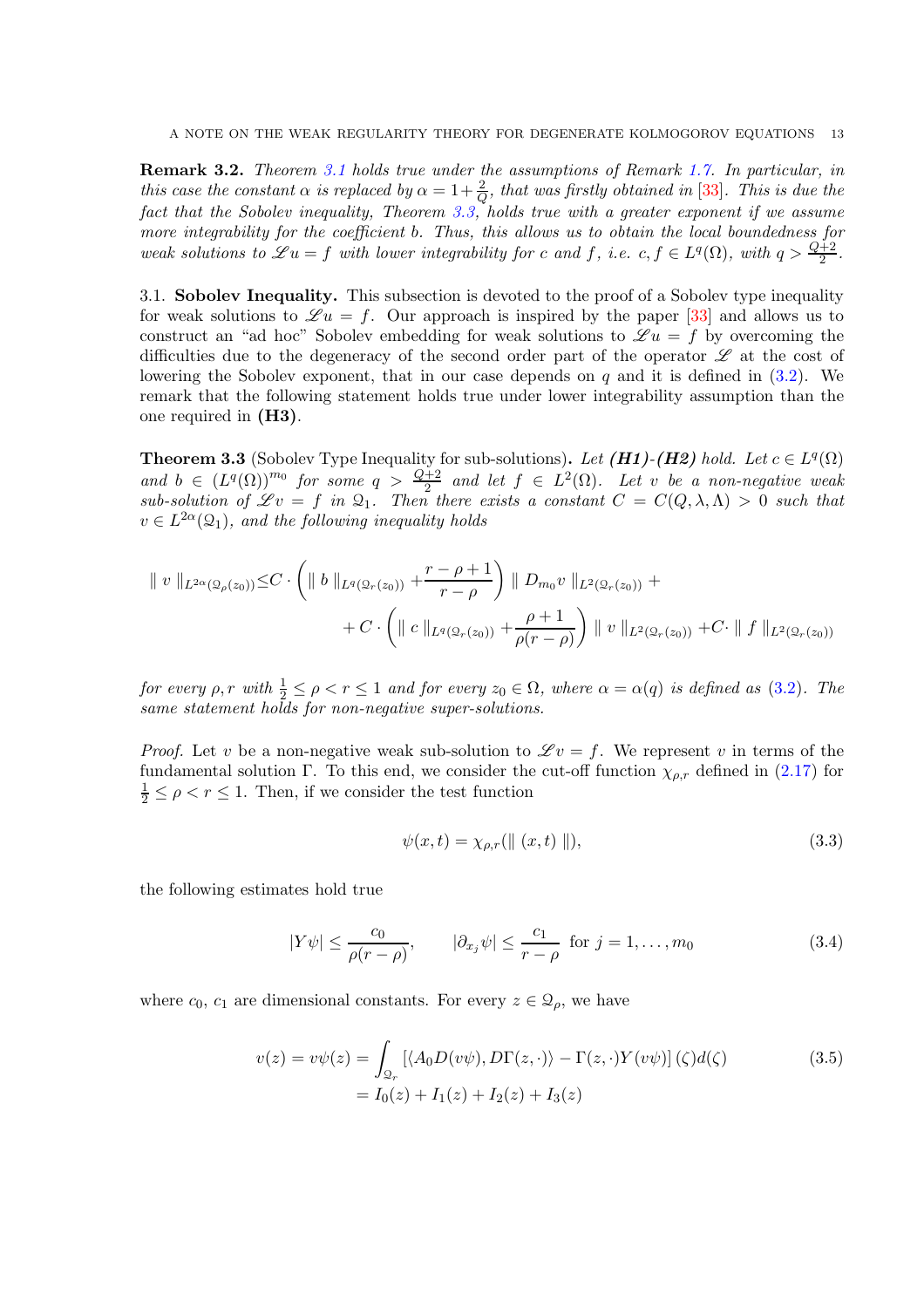where

$$
I_0(z) = \int_{\mathcal{Q}_r} [\langle b, Dv \rangle \Gamma(z, \cdot) \psi] (\zeta) d\zeta + \int_{\mathcal{Q}_r} [cv\Gamma(z, \cdot)\psi] (\zeta) d\zeta - \int_{\mathcal{Q}_r} [\Gamma(z, \cdot)\psi f](\zeta) d\zeta
$$
  
\n
$$
I_1(z) = \int_{\mathcal{Q}_r} [\langle A_0 D\psi, D\Gamma(z, \cdot) \rangle v] (\zeta) d\zeta - \int_{\mathcal{Q}_r} [\Gamma(z, \cdot)vY \psi] (\zeta) d\zeta = I'_1 + I''_1,
$$
  
\n
$$
I_2(z) = \int_{\mathcal{Q}_r} [\langle (A_0 - A)Dv, D\Gamma(z, \cdot) \rangle \psi] (\zeta) d\zeta - \int_{\mathcal{Q}_r} [\Gamma(z, \cdot) \langle ADv, D\psi \rangle] (\zeta) d\zeta
$$
  
\n
$$
I_3(z) = \int_{\mathcal{Q}_r} [\langle ADv, D(\Gamma(z, \cdot)\psi) \rangle] (\zeta) d\zeta - \int_{\mathcal{Q}_r} [(\Gamma(z, \cdot)\psi) Yv] (\zeta) d\zeta
$$
  
\n
$$
- \int_{\mathcal{Q}_r} [\langle b, Dv \rangle \Gamma(z, \cdot)\psi] (\zeta) d\zeta - \int_{\mathcal{Q}_r} [cv\Gamma(z, \cdot)\psi] (\zeta) d\zeta + \int_{\mathcal{Q}_r} [\Gamma(z, \cdot)\psi f] (\zeta) d\zeta
$$

Since v is a non-negative weak sub-solution to  $\mathscr{L}v = f$ , it follows from Lemma [2.7](#page-9-3) that  $I_3 \leq 0$ , then

$$
0\leq v(z)\leq I_0(z)+I_1(z)+I_2(z)\quad\text{for a.e. }z\in\mathcal{Q}_\rho.
$$

To prove our claim is sufficient to estimate v by a sum of  $\Gamma$ -potentials. We start by estimating  $I_0$ . In order to do so, we recall that

$$
\langle b, Dv \rangle
$$
,  $cv \in L^2^{\frac{q}{q+2}}$  for  $b, c \in L^q$ ,  $q > \frac{Q+2}{2}$  and  $v \in L^2$ .

Thus by Corollary [2.6](#page-9-1) we get

$$
\Gamma * \langle b, Dv \rangle, \Gamma * (cv) \in L^{2\alpha}
$$

,

where  $\alpha = \alpha(q)$  is defined in [\(3.2\)](#page-11-2). In addition, for  $f \in L^2$ , we have

$$
\Gamma * f \in L^{2\kappa}, \quad \kappa = \frac{Q+2}{Q-2}.
$$

Observing that  $\kappa > \alpha$ , we obtain that  $\Gamma * f \in L^{2\alpha}$  and therefore

$$
\begin{split} \| I_0(\zeta) \|_{L^{2\alpha}(\Omega_\rho)} &\leq \Gamma * (\langle b, D_{m_0} v \rangle \psi) + \Gamma * (cv\psi) \|_{L^{2\alpha}(\Omega_\rho)} + \| \Gamma * f \|_{L^{2\alpha}(\Omega_\rho)} \\ &\leq C \cdot \left( \| b \|_{L^q(\Omega_\rho)} \| D_{m_0} v \|_{L^2(\Omega_\rho)} + \| c \|_{L^q(\Omega_\rho)} \| v \|_{L^2(\Omega_\rho)} + \| f \|_{L^2(\Omega_\rho)} \right). \end{split}
$$

We now deal with the  $I_1$ .  $I'_1$  can be estimated by  $(2.15)$  of Corollary [2.6](#page-9-1) as follows

$$
\| I_1' \|_{L^{2\alpha}(\Omega_\rho)} \leq C \| I_1' \|_{L^{2^*}(\Omega_\rho)} \leq C \| v D_{m_0} \psi \|_{L^2(\mathbb{R}^{N+1})} \leq \frac{C}{r - \rho} \| v \|_{L^2(\Omega_\rho)},
$$

where the last inequality follows from  $(3.4)$ . To estimate  $I''_1$  we use  $(2.14)$ 

$$
\| I''_1 \|_{L^{2\alpha}(\Omega_\rho)} \le C \| I''_1 \|_{L^{2^*}(\Omega_\rho)} \le \text{meas}(\Omega_\rho)^{2/Q} \| I''_1 \|_{L^{2^{**}}(\Omega_\rho)}
$$
  

$$
\le C \| vY\psi \|_{L^2(\mathbb{R}^{N+1})} \le \frac{C}{\rho(r-\rho)} \| v \|_{L^2(\Omega_\rho)}.
$$

We can use the same technique to prove that

$$
\| I_2 \|_{L^{2\alpha}(\Omega_\rho)} \leq C \left( 1 + \frac{1}{r - \rho} \right) \| Dv \|_{L^2(\Omega_\rho)},
$$

for some constant  $C = C(Q, \lambda, \Lambda)$ . A similar argument proves the thesis when v is a supersolution to  $\mathscr{L}v = f$ . In this case we introduce the following auxiliary operator

$$
\mathcal{K} = \text{div}(A_0 D) + \widetilde{Y}, \qquad \widetilde{Y} \equiv -\langle x, BD \rangle - \partial_t. \qquad (3.6)
$$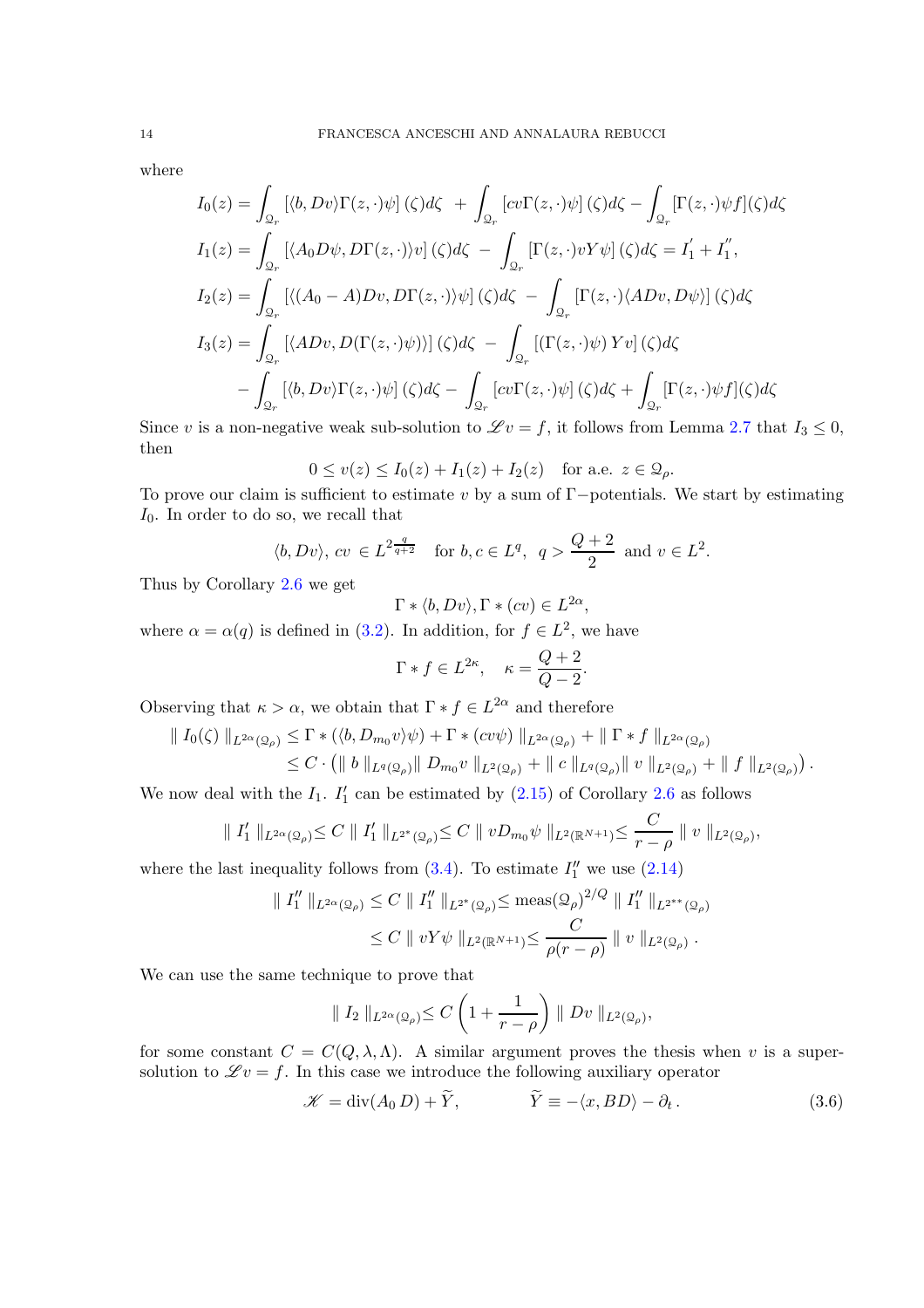Then we proceed analogously as in [\[33\]](#page-34-10), Section 3, proof of Theorem 3.3.

3.2. Caccioppoli inequality. The aim of this subsection is to prove a Caccioppoli type inequality for powers  $v = u^p$  of weak sub-solutions to  $\mathscr{L} u = f$ .

<span id="page-14-0"></span>**Theorem 3.4** (Caccioppoli type inequality for sub-solutions). Let  $(H1)$ - $(H3)$  hold. Let r,  $\rho$  be such that  $\frac{1}{2} \leq \rho < r \leq 1$ . Then for every weak sub-solutions to  $\mathscr{L}u = f$  we have that for every  $p > 1/2$  it holds

<span id="page-14-1"></span>
$$
\| D_{m_0} v \|_{L^2(\Omega_\rho)}^2 \le \frac{4p}{\lambda(2p-1)} \Big( \frac{2p}{2p-1} \frac{c_1^2 \Lambda}{(r-\rho)^2} + \frac{c_0}{\rho(r-\rho)} + \frac{\| b \|^2_{L^q(\Omega_r)}}{2\varepsilon_b} + p \| c \|_{L^q(\Omega_r)} + p \| f \|_{L^q(\Omega_r)} \Big) \| u^p \|_{L^{2\beta}(\Omega_r)}^2
$$
\n(3.7)

where  $\beta = \beta(q) = \frac{q}{q-1}, \ \varepsilon_b = \frac{|2p-1|\lambda}{2|p|}$  $rac{p-1}{2|p|}$  and  $c_0, c_1$  are defined in  $(3.4)$ .

**Remark 3.5.** If  $f \in L^2(\Omega)$  then the estimate [\(3.7\)](#page-14-1) holds true for every  $\frac{1}{2} < p \leq 1$ .

For the sake of completeness and in order to simplify the exposition of the proof of Theorem [3.4](#page-14-0) we consider the following lemma, which is the analogous to [\[3,](#page-33-8) Proposition 3.2] when considering Definition [1.2](#page-3-0) of weak solution.

<span id="page-14-5"></span>**Lemma 3.6.** Let (H1)-(H3) hold. Let  $p \in \mathbb{R}$ ,  $p \neq 0$ ,  $p \neq 1/2$  and let  $r, \rho$  be such that  $\frac{1}{2} \leq \rho < r \leq 1$ . Then for every weak sub-solution to  $\mathscr{L} u = 0$  the following estimate holds true

$$
\lambda \left| \frac{2p-1}{p} \right| \| D_{m_0} u^p \|_{L^2(\Omega_\rho)}^2 \le \left( \left| \frac{2p}{2p-1} \right| \frac{c_1^2 \lambda}{(r-\rho)^2} + \frac{c_0}{\rho(r-\rho)} + \frac{c_1}{r-\rho} \| b \|_{L^q(\Omega_r)}^2 + |p| \| c \|_{L^q(\Omega_r)} \right) \| u^p \|_{L^{2\beta}(\Omega_r)}^2,
$$
\n(3.8)

where  $\beta = \beta(q) = \frac{q}{q-1}$  and  $c_0, c_1$  are defined in [\(3.4\)](#page-14-0).

*Proof.* Let us consider  $p < 1$ ,  $p \neq 0$ ,  $p \neq 1/2$ . First of all, we consider a non-negative weak sub-solution u to  $\mathscr{L} u = 0$ . For every  $\psi \in C_0^{\infty}(\mathcal{Q}_r)$  we consider the function  $\varphi = u^{2p-1}\psi^2$ . Note that  $\varphi, D_{m_0}\varphi \in L^2(\mathcal{Q}_r)$ , then we can use  $\varphi$  as a test function in the weak formulation [\(1.7\)](#page-3-1):

<span id="page-14-4"></span>
$$
0 \leq \int_{\Omega_r} -\langle ADu, D(u^{2p-1}\psi^2) \rangle + u^{2p-1}\psi^2 Yu + \langle b, Du \rangle u^{2p-1}\psi^2 + cu^{2p}\psi^2
$$

Let  $v = u^p$ . Since u is a weak sub-solution to  $\mathscr{L} u = 0$  and  $u \ge u_0$ , thanks to Proposition [3.3](#page-12-1) we have that  $v, D_{m_0} v \in L^2(\mathcal{Q}_r)$  and  $Y v \in L^2H^{-1}(\mathcal{Q}_r)$  and thus:

<span id="page-14-2"></span>
$$
0 \leq -\frac{2p-1}{p} \int_{\mathcal{Q}_r} \langle ADv, Dv \rangle \psi^2 - 2 \int_{\mathcal{Q}_r} \langle ADv, D\psi \rangle v \psi + \int_{\mathcal{Q}_r} v \, Yv \, \psi^2 +
$$
  
+  $\int_{\mathcal{Q}_r} v \, \langle b, D_{m_0} v \rangle \, \psi^2 + p \int_{\mathcal{Q}_r} cv^2 \psi^2.$  (3.9)

First of all, we estimate of the terms involving the matrix A. In particular, by applying Young's inequality we have that for every  $\varepsilon > 0$ :

<span id="page-14-3"></span>
$$
2\int_{\mathcal{Q}_r} |\langle ADv, D\psi \rangle v\psi| \le \varepsilon \int_{\mathcal{Q}_r} \langle ADv, Dv \rangle \psi^2 + \frac{1}{\varepsilon} \int_{\mathcal{Q}_r} \langle AD\psi, D\psi \rangle v^2. \tag{3.10}
$$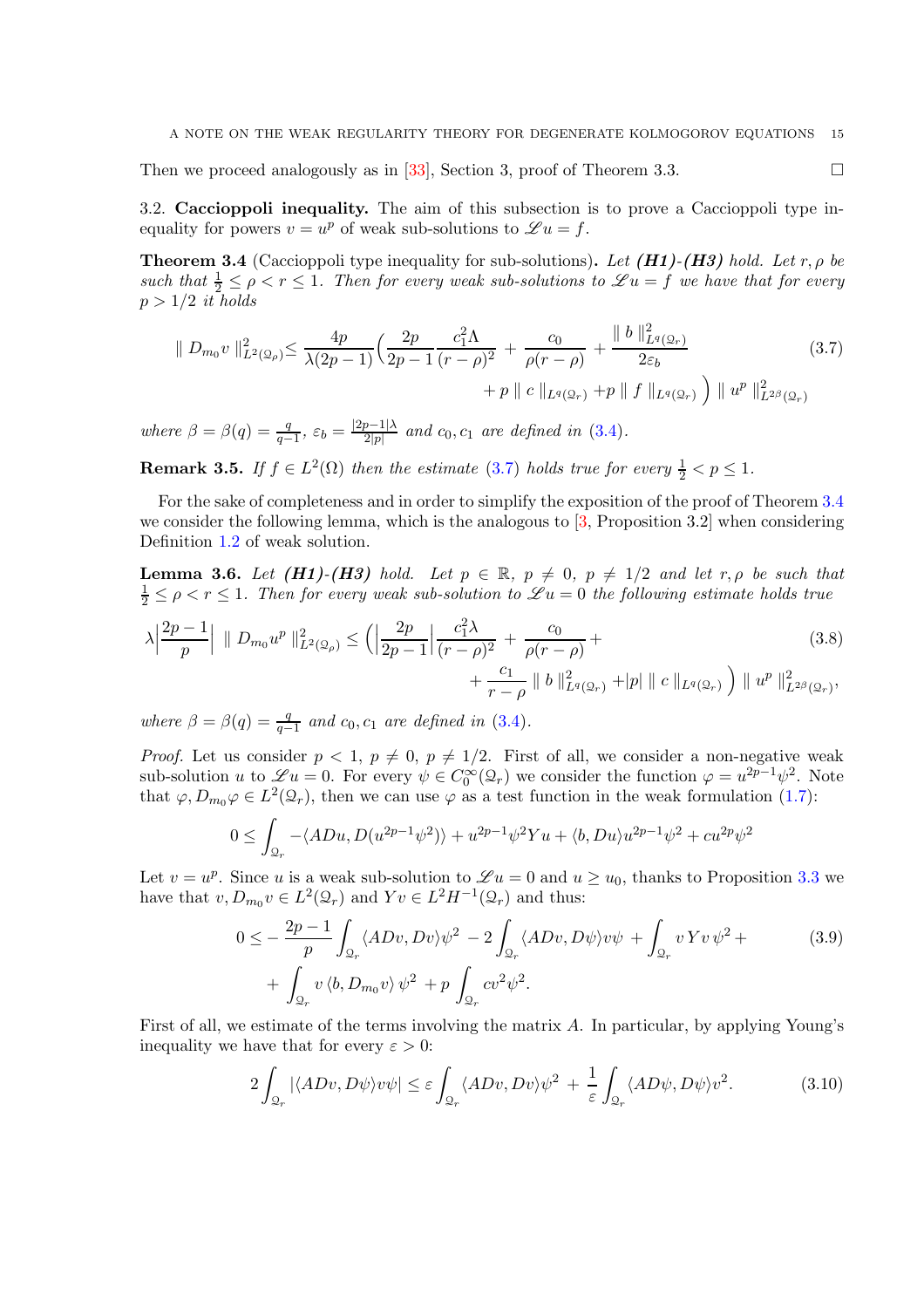Thus, taking the absolute value on the right-hand side of  $(3.9)$  and considering  $\varepsilon = |(2p-1)/2p|$ in [\(3.10\)](#page-14-3), for every  $p < 1$ ,  $p \neq 0$ ,  $1/2$  we obtain:

<span id="page-15-0"></span>
$$
\left| \frac{2p-1}{p} \right| \lambda \int_{\mathcal{Q}_{\rho}} |D_{m_0} v|^2 \le \left| \frac{2p\lambda}{2p-1} \right| \frac{c_1^2}{(r-\rho)^2} \int_{\mathcal{Q}_r} v^2 + \frac{c_0}{\rho(r-\rho)} \int_{\mathcal{Q}_r} v^2 + \left| \frac{2p\lambda}{\rho(r-\rho)} \right|_{\mathcal{Q}_r} + \left| \frac{2p\lambda}{\rho(r-\rho)} \frac{2p\lambda}{\rho(r-\rho)} \frac{1}{\rho(r-\rho)} \frac{1}{\rho(r-\rho)} \right|_{\mathcal{Q}_r} + \left| \frac{2p\lambda}{\rho(r-\rho)} \frac{1}{\rho(r-\rho)} \frac{1}{\rho(r-\rho)} \frac{1}{\rho(r-\rho)} \frac{1}{\rho(r-\rho)} \frac{1}{\rho(r-\rho)} \frac{1}{\rho(r-\rho)} \frac{1}{\rho(r-\rho)} \frac{1}{\rho(r-\rho)} \frac{1}{\rho(r-\rho)} \frac{1}{\rho(r-\rho)} \frac{1}{\rho(r-\rho)} \frac{1}{\rho(r-\rho)} \frac{1}{\rho(r-\rho)} \frac{1}{\rho(r-\rho)} \frac{1}{\rho(r-\rho)} \frac{1}{\rho(r-\rho)} \frac{1}{\rho(r-\rho)} \frac{1}{\rho(r-\rho)} \frac{1}{\rho(r-\rho)} \frac{1}{\rho(r-\rho)} \frac{1}{\rho(r-\rho)} \frac{1}{\rho(r-\rho)} \frac{1}{\rho(r-\rho)} \frac{1}{\rho(r-\rho)} \frac{1}{\rho(r-\rho)} \frac{1}{\rho(r-\rho)} \frac{1}{\rho(r-\rho)} \frac{1}{\rho(r-\rho)} \frac{1}{\rho(r-\rho)} \frac{1}{\rho(r-\rho)} \frac{1}{\rho(r-\rho)} \frac{1}{\rho(r-\rho)} \frac{1}{\rho(r-\rho)} \frac{1}{\rho(r-\rho)} \frac{1}{\rho(r-\rho)} \frac{1}{\rho(r-\rho)} \frac{1}{\rho(r-\rho)} \frac{1}{\rho(r-\rho)} \frac{1}{\rho(r-\rho)} \frac{1}{\rho(r-\rho)} \frac{1}{\rho(r-\rho)} \frac{1}{\rho(r-\rho)} \frac{1}{\rho(r-\rho)} \frac{1}{\rho(r-\rho)} \frac{1}{\rho(r-\rho)} \frac{1}{\rho(r-\rho)} \frac{1}{\rho(r-\rho)} \frac{1}{\rho(r-\rho
$$

where we have considered the definition [\(3.3\)](#page-12-3) of the cut-off function  $\psi$  in order to estimate the first integral on the right-hand side. By considering the bounds on  $(3.4)$ , assumption  $(H3)$  and the Hölder's inequality with exponent  $\beta = \frac{q}{q-1}$  we are in position to estimate the term B

$$
\frac{1}{2} \int_{\mathcal{Q}_r} \langle b, D_{m_0} v^2 \rangle \psi^2 \Big|_{B} = -\frac{1}{2} \int_{\mathcal{Q}_r} \text{div} \cdot b v^2 \psi^2 - \int_{\mathcal{Q}_r} \langle b, \psi D_{m_0} \psi \rangle v^2
$$

$$
\leq \frac{C}{r - \rho} \parallel b \parallel_{L^q(\mathcal{Q}_r)} \parallel v \parallel_{L^{2\beta}(\mathcal{Q}_r)}^2
$$

and the term C:

$$
|p| \int_{\Omega_r} |c| v^2 \psi^2 \Big|_{C} \leq |p| \|c \|_{L^q(\Omega_r)} \|v \|_{L^{2\beta}(\Omega_r)}^2.
$$

Thus, by by choosing  $\varepsilon_a = \lambda/|p|$  and  $\varepsilon_b = (|2p-1|\lambda)/(2|p|)$  we recover [\(3.8\)](#page-14-4).

Now, let us consider the case  $p \geq 1$ . For any  $n \in \mathbb{N}$ , we define the function  $g_{n,p}$  on  $]0, +\infty[$  as follows

$$
g_{n,p}(s) = \begin{cases} s^p, & \text{if } 0 < s \le n, \\ n^p + pn^{p-1}(s-n), & \text{if } s > n, \end{cases}
$$

then we let  $v_{n,p} = g_{n,p}(u)$ . Note that  $g_{n,p} \in C^1(\mathbb{R}^+)$  and  $g'_{n,p} \in L^\infty(\mathbb{R}^+)$ . Thus, since u is a weak sub-solution to  $\mathscr{L} u = 0$ , we have

$$
v_{n,p} \in L^2, \ D_{m_0}v_{n,p} \in L^2, \ Yv_{n,p} \in L^2H^{-1}.
$$

We also note that the function

$$
g_{n,p}^{''}(s) = \begin{cases} p(p-1)s^{p-2}, & \text{if } 0 < s < n \\ 0, & \text{if } s \ge n, \end{cases}
$$

is the weak derivative of  $g'_{n,p}$ , then  $D_{m_0}g'_{n,p}(u) = g''_{n,p}(u)D_{m_0}(u)$  (for the detailed proof of this assertion, we refer to  $[10]$ , Theorem 7.8). Hence, by considering

<span id="page-15-1"></span>
$$
\varphi = g_{n,p}(u) g'_{n,p}(u) \psi^2, \quad \psi \in C_0^{\infty}(\Omega_r)
$$
\n(3.12)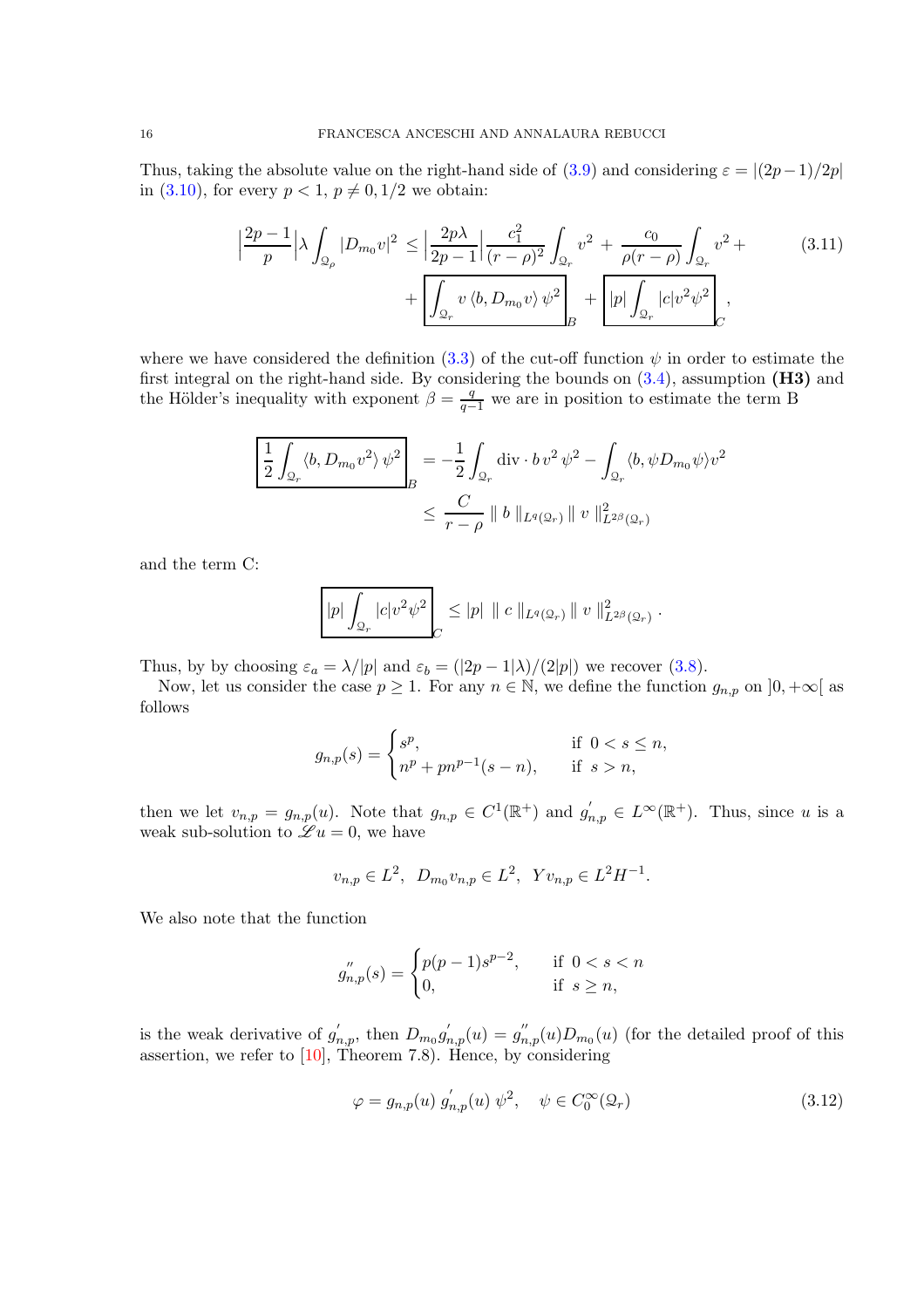# A NOTE ON THE WEAK REGULARITY THEORY FOR DEGENERATE KOLMOGOROV EQUATIONS 17

as a test function in the weak formulation [\(1.7\)](#page-3-1) and recalling that we find  $v_{n,p} = g_{n,p}(u)$  we have

<span id="page-16-0"></span>
$$
0 \leq \int_{\mathcal{Q}_r} -\psi^2 \langle ADv_{n,p}, Dv_{n,p} \rangle - \int_{\mathcal{Q}_r} \frac{v_{n,p}^{''}(u) v_{n,p}(u)}{(v_{n,p}^{'}(u))^{2}} \psi^2 \langle ADv_{n,p}, Dv_{n,p} \rangle + \frac{\int_{\mathcal{Q}_r} 2\psi \langle ADv_{n,p}, D\psi \rangle v_{n,p} + \int_{\mathcal{Q}_r} \psi^2 v_{n,p} Y(v_{n,p}) + \frac{\int_{\mathcal{Q}_r} 2\psi \langle ADv_{n,p}, D\psi \rangle v_{n,p} \psi^2}{\int_{\mathcal{Q}_r} \langle b, D_{m_0} v_{n,p} \rangle v_{n,p} \psi^2} + \frac{\int_{\mathcal{Q}_r} 2\psi v_{n,p}(u) v_{n,p}'(u) \psi^2}{\int_{\mathcal{Q}_r} 2\psi v_{n,p}(u) v_{n,p}'(u) \psi^2}.
$$
\n
$$
(3.13)
$$

Let us firstly estimate the term  $B$  as in the previous case:

$$
\left[\frac{1}{2}\int\limits_{\mathcal{Q}_r}\langle b, D_{m_0}v_{n,p}^2\rangle\,\psi^2\right]_B\leq \int_{\mathcal{Q}_r}|\langle b, \psi D_{m_0}\psi\rangle|v_{n,p}^2\leq \frac{C}{r-\rho}\parallel b\parallel_{L^q(\mathcal{Q}_r)}\parallel v_{n,p}\parallel_{L^{2\beta}(\mathcal{Q}_r)}^2
$$

Then the term  $C$  is treated as follows:

$$
\left| \int_{\mathcal{Q}_r} c u v_{n,p}(u) v'_{n,p}(u) \psi^2 \right|_{\mathcal{Q}_r} \leq p \int_{\mathcal{Q}_r} |c| \left| u^{2p} \right| \psi^2 \leq p \left\| c \right\|_{L^q(\mathcal{Q}_r)} \left\| u^p \right\|_{L^{2\beta_2}(\mathcal{Q}_r)}^2.
$$

Thus we rewrite equation [\(3.13\)](#page-16-0) as follows

$$
\int_{\Omega_r} \psi^2 \langle ADv_{n,p}, Dv_{n,p} \rangle \left( 1 + \frac{v_{n,p}''(u) v_{n,p}(u)}{(p u^{p-1})^2} - \varepsilon \right) \tag{3.14}
$$

$$
\leq \left(\frac{c_1^2 \Lambda}{\varepsilon (r - \rho)^2} + \frac{c_0}{\rho (r - \rho)} + ||b||_{L^q(\mathcal{Q}_r)} + p ||c||_{L^q(\mathcal{Q}_r)}\right) ||u^p||_{L^{2\beta_2}(\mathcal{Q}_r)}^2.
$$
(3.15)

We now observe that

$$
\left| \psi^2 \langle ADv_{n,p}, Dv_{n,p} \rangle \frac{v_{n,p}^{''}(u) v_{n,p}(u)}{p^2 u^{2p-2}} \right| \le \frac{p-1}{p} \langle ADv_{n,p}, Dv_{n,p} \rangle \in L^1(\mathcal{Q}_r)
$$
(3.16)

and thus, keeping in mind that  $|Dv_{n,p}| \uparrow |Du^p|$  as  $n \to \infty$ , we can apply the dominated convergence theorem to [\(3.14\)](#page-16-1). The proof is complete if we choose  $\varepsilon$  as in the previous case.  $\square$ 

*Proof of Theorem [3.4.](#page-14-0)* We are now in a position to consider weak sub-solutions to  $\mathscr{L} u = f$ , with f a non zero source term under assumption  $(H3)$ . First of all, let us consider the case where  $1/2 < p \le 1$ . Following the lines of the first part of this proof, for every  $\psi \in C_0^{\infty}(\mathcal{Q}_r)$  we consider the function  $\varphi = u^{2p-1}\psi^2$  as a test function in the weak formulation of [\(1.7\)](#page-3-1) with non zero source term. Indeed, by denoting  $v = u^p$  we have that also in this case  $v, D_{m_0} v \in L^2(\mathcal{Q}_r)$ and  $Yv \in L^2H^{-1}$ . Thus, we get exactly estimate [\(3.11\)](#page-15-0) with the following additional term regarding the source term f:

<span id="page-16-1"></span>
$$
\boxed{|p|\int_{\mathcal{Q}_r}|f|u^{2p-1}\psi^2}_{F}
$$

In order to conclude the proof, we therefore need to properly estimate  $u^{2p-1}$ . In particular, if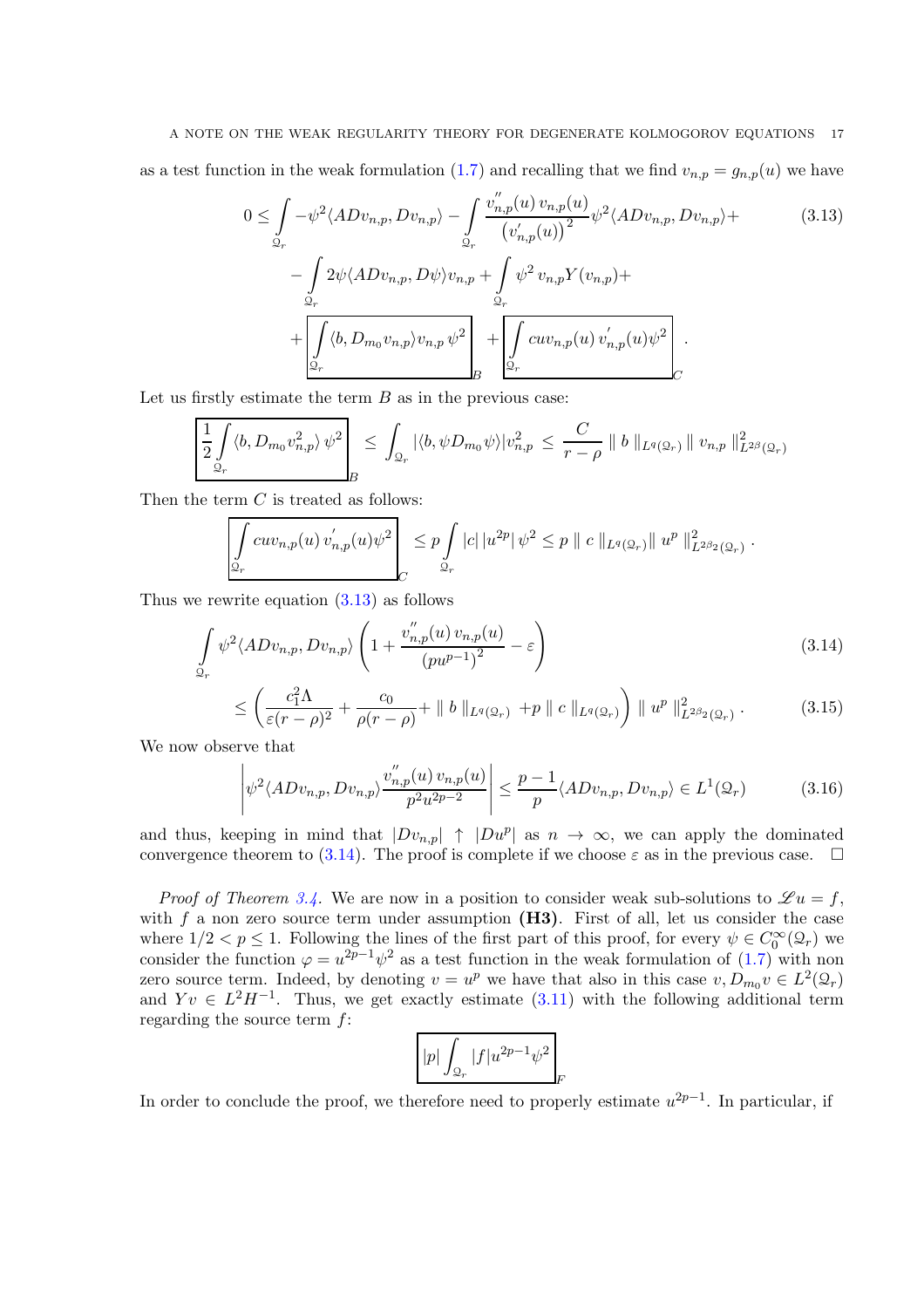•  $0 \le u < 1$  we have that  $u^{2p-1} < 1$ , thus

<span id="page-17-0"></span>
$$
|p| \int_{\mathcal{Q}_r} |f| u^{2p-1} \psi^2 \Big|_F \le |p| \int_{\mathcal{Q}_r} |f| \psi^2 \tag{3.17}
$$

•  $u \geq 1$  we have that  $u^{2p-1} < u^p = v$ . By combining Hölder's inequality and Young's inequality [\(3.10\)](#page-14-3) for every  $\varepsilon_f > 0$  we get

<span id="page-17-1"></span>
$$
|p| \int_{\mathcal{Q}_r} |f| u^{2p-1} \psi^2 \Big|_F \le |p| \|f\|_{L^2(\mathcal{Q}_r)} \|v\|_{L^2(\mathcal{Q}_r)} \tag{3.18}
$$

Thus, by combining [\(3.17\)](#page-17-0) with [\(3.18\)](#page-17-1) and considering  $\varepsilon_f = 1$  we get [\(3.7\)](#page-14-1).

We now address the case  $p > 1$ . Reasoning as above, we set  $v_{n,p} = g_{n,p}(u)$  and we choose the test function as in [\(3.12\)](#page-15-1). Then the weak formulation of [\(1.7\)](#page-3-1) for  $v_{n,p}$  reads exactly as [\(3.13\)](#page-16-0) with the additional term

$$
\left[ -p \int\limits_{\mathcal{Q}_r} f v_{n,p}(u) v'_{n,p}(u) \psi^2 \right]_F.
$$

We deal with the boxed term  $F$  by distinguishing two different cases. In particular, if

- $0 \le u < 1$  we have that  $u^{2p-1} < 1$ , thus we exactly recover estimate [\(3.17\)](#page-17-0).
- $u \geq 1$  we have that  $u^{2p-1} < u^{2p}$ . We now observe that  $u^p$  is a non-negative weak supersolution to  $\mathscr{L}u = f$  and therefore  $u^p \in L^{2\beta}$  in virtue of Theorem [3.3.](#page-12-1) By applying Hölder's inequality, we then infer

<span id="page-17-2"></span>
$$
-p\int_{\mathcal{Q}_r} f v_{n,p}(u) v'_{n,p}(u) \psi^2 \Big|_{F} \leq p \int_{\mathcal{Q}_r} |f| u^{2p-1} \psi^2 \leq p \|f\|_{L^q(\mathcal{Q}_r)} \|u^p\|_{L^{2\beta}(\mathcal{Q}_r)}^2. \tag{3.19}
$$

By combining  $(3.17)$  and  $(3.19)$  we conclude the proof  $(3.7)$ .

3.3. Proof of Theorem [3.1.](#page-11-1) Keeping in mind Lemma [2.8,](#page-11-3) it suffices to give a proof in the case  $z_0 = 0$  and to consider  $\frac{1}{2} \leq \rho < r \leq 1$ , since the general statement is obtained by applying to  $(3.23)$  the group dilations  $(2.9)$  and translations  $(2.1)$ . Combining Theorems [3.3](#page-12-1) and [3.6](#page-14-5) for a non-negative sub-solution u, we obtain the following estimate. If  $s > 1/2$ ,  $\delta > 0$  verify the condition

<span id="page-17-4"></span><span id="page-17-3"></span> $|s - 1/2| > \delta$ ,

then, for every  $\rho, r$  such that  $\frac{1}{2} \leq \rho < r \leq 1$  we have

$$
\|u^s\|_{L^{2\alpha}(\Omega_\rho)} \leq \widetilde{C}\left(s,\lambda,\Lambda,Q,\|\ b\|_{L^q(\Omega_r)},\|\ c\|_{L^q(\Omega_r)},\|\ f\|_{L^q(\Omega_r)}\right) \|\ u^s\|_{L^{2\beta}(\Omega_r)}\tag{3.20}
$$

for a positive constant  $\tilde{C}$  that we be estimated as follows

$$
\tilde{C}(s, \lambda, \Lambda, Q, \|\ b\|_{L^{q}(\mathcal{Q}_{r})}, \|\ c\|_{L^{q}(\mathcal{Q}_{r})}, \|\ f\|_{L^{q}(\mathcal{Q}_{r})})\n\n\leq \frac{K(s, \lambda, \Lambda, Q, \|\ b\|_{L^{q}(\mathcal{Q}_{r})}, \|\ c\|_{L^{q}(\mathcal{Q}_{r})}, \|\ f\|_{L^{q}(\mathcal{Q}_{r})})}{(r-\rho)^{2}},
$$
\n(3.21)

since for every  $\rho$ , r of our choice the following estimates hold

$$
\frac{1}{(\rho(r-\rho))^{\frac{1}{2}}(r-\rho)} \le \frac{1}{(r-\rho)^2}, \qquad \frac{1}{\rho(r-\rho)} \le \frac{1}{(r-\rho)^2}, \qquad \frac{1}{(\rho(r-\rho))^2} \le \frac{1}{(r-\rho)^2}.
$$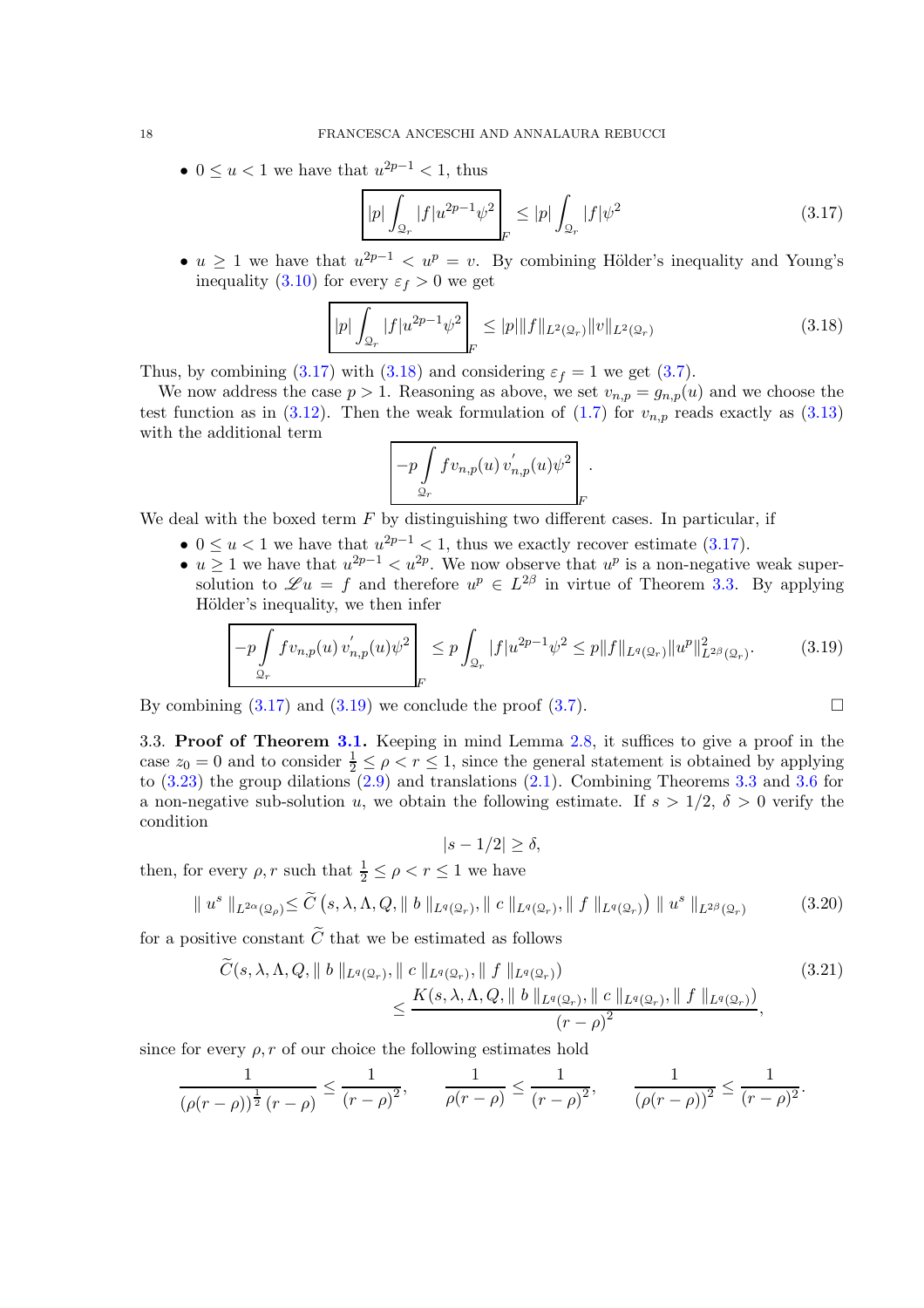Then we set  $v = u^{\frac{p}{2}}$ . Fixed a suitable  $\delta > 0$ , that we will specify later on, and a suitable  $p \ge 1$ such that

<span id="page-18-1"></span>
$$
p\left(\frac{\alpha}{\beta}\right)^n - 1 \ge 2\delta, \qquad \forall n \in \mathbb{N} \cup \{0\},\tag{3.22}
$$

we iterate inequality  $(3.20)$  by choosing

$$
\rho_n = \rho + \frac{1}{2^n} (r - \rho), \qquad p_n = \left(\frac{\alpha}{\beta}\right)^n \frac{p}{2}, \qquad n \in \mathbb{N} \cup \{0\}.
$$

Thus, by combining [\(3.20\)](#page-17-3) and [\(3.21\)](#page-17-4), for every  $n \in \mathbb{N} \cup \{0\}$  the following holds

$$
\|v^{(\frac{\alpha}{\beta})^n}\|_{L^{2\alpha}(\Omega_{\rho_{n+1}})} \leq \frac{K(p,\lambda,\Lambda,Q,\|\;b\; \|_{L^q(\Omega_r)},\|\;c\; \|_{L^q(\Omega_r)},\|\;f\; \|_{L^q(\Omega_r)})}{\left(\rho_n-\rho_{n+1}\right)^2}\;\|\;v^{(\frac{\alpha}{\beta})^n}\; \|_{L^{2\beta}(\Omega_{\rho_n})}\;.
$$

From now on we denote  $K = K(p, \lambda, \Lambda, Q, || b ||_{L^q(Q_r)}, || c ||_{L^q(Q_r)}, || f ||_{L^q(Q_r)}).$  Since

$$
\|v^{\left(\frac{\alpha}{\beta}\right)^n}\|_{L^{2\alpha}} = \left(\|v\|_{L^{2\alpha}\left(\frac{\alpha}{\beta}\right)^n}\right)^{\left(\frac{\alpha}{\beta}\right)^n} \quad \text{and} \quad \|v^{\left(\frac{\alpha}{\beta}\right)^n}\|_{L^{2\beta}} = \left(\|v\|_{L^{2\beta}\left(\frac{\alpha}{\beta}\right)^n}\right)^{\left(\frac{\alpha}{\beta}\right)^n}
$$

we are able to rewrite the previous estimate in the following form for every  $n \in \mathbb{N} \cup \{0\}$ 

$$
\parallel v\parallel_{L^{2\alpha\left(\frac{\alpha}{\beta}\right)^n}\left(\mathcal{Q}_{\rho_{n+1}}\right)}\leq \left(\frac{K}{\left(\rho_n-\rho_{n+1}\right)^2}\right)^{\left(\frac{\beta}{\alpha}\right)^n}\parallel v\parallel_{L^{2\beta}\left(\frac{\alpha}{\beta}\right)^n\left(\mathcal{Q}_{\rho_n}\right)}
$$

Iterating this inequality and letting  $n$  go to infinity, we get

$$
\sup_{\mathfrak{Q}_{\rho}} v \leq \frac{\widetilde{K}}{(r-\rho)^{2\mu}} \parallel v \parallel_{L^{2\beta}(\mathfrak{Q}_r)}, \quad \text{where } \mu = \frac{\alpha}{\alpha-\beta} \quad \text{and} \quad \widetilde{K} = \prod_{j=0}^{+\infty} \left[ K 2^{2(j+2)} \right]^{\left(\frac{\beta}{\alpha}\right)^j}.
$$

We remark that  $\widetilde{K}$  is a finite constant depending on  $\delta$ , since the product over j corresponds to a converging series. Thus, for every  $p \ge 1$  which verifies condition  $(3.22)$  we have proved that

<span id="page-18-0"></span>
$$
\sup_{\mathcal{Q}_{\rho}} u^p \le \frac{\tilde{K}^2}{(r-\rho)^{4\mu}} \parallel u^p \parallel_{L^{\beta}(\mathcal{Q}_r)},\tag{3.23}
$$

.

and thus the statement is proved. We now make a suitable choice of  $\delta > 0$ , only dependent on the homogeneous dimension Q, and on q in order to show that [\(3.22\)](#page-18-1) holds for every  $p \geq 1$ . We notice that, if  $p$  is a number of the form

$$
p_m = \frac{1}{2} \left( \frac{\alpha}{\beta} \right)^m \left( \frac{\alpha}{\beta} + 1 \right), \qquad m \in \mathbb{Z},
$$

then [\(3.22\)](#page-18-1) is satisfied with the following choice of  $\delta$  for every  $m \in \mathbb{Z}$ 

$$
\delta = \frac{\alpha - \beta}{8\beta}.
$$

Therefore [\(3.23\)](#page-18-0) holds for such a choice of p, with K only dependent on  $Q, q, \lambda$ ,  $\Lambda$  and  $||a||_{L^q(Q_r)}$ ,  $\| b \|_{L^q(Q_r)}, \| c \|_{L^q(Q_r)}.$  On the other hand, if p is an arbitrary positive number, we consider  $m \in \mathbb{Z}$  such that

$$
p_m \le p < p_{m+1}.
$$

Hence, the proof is complete.  $\Box$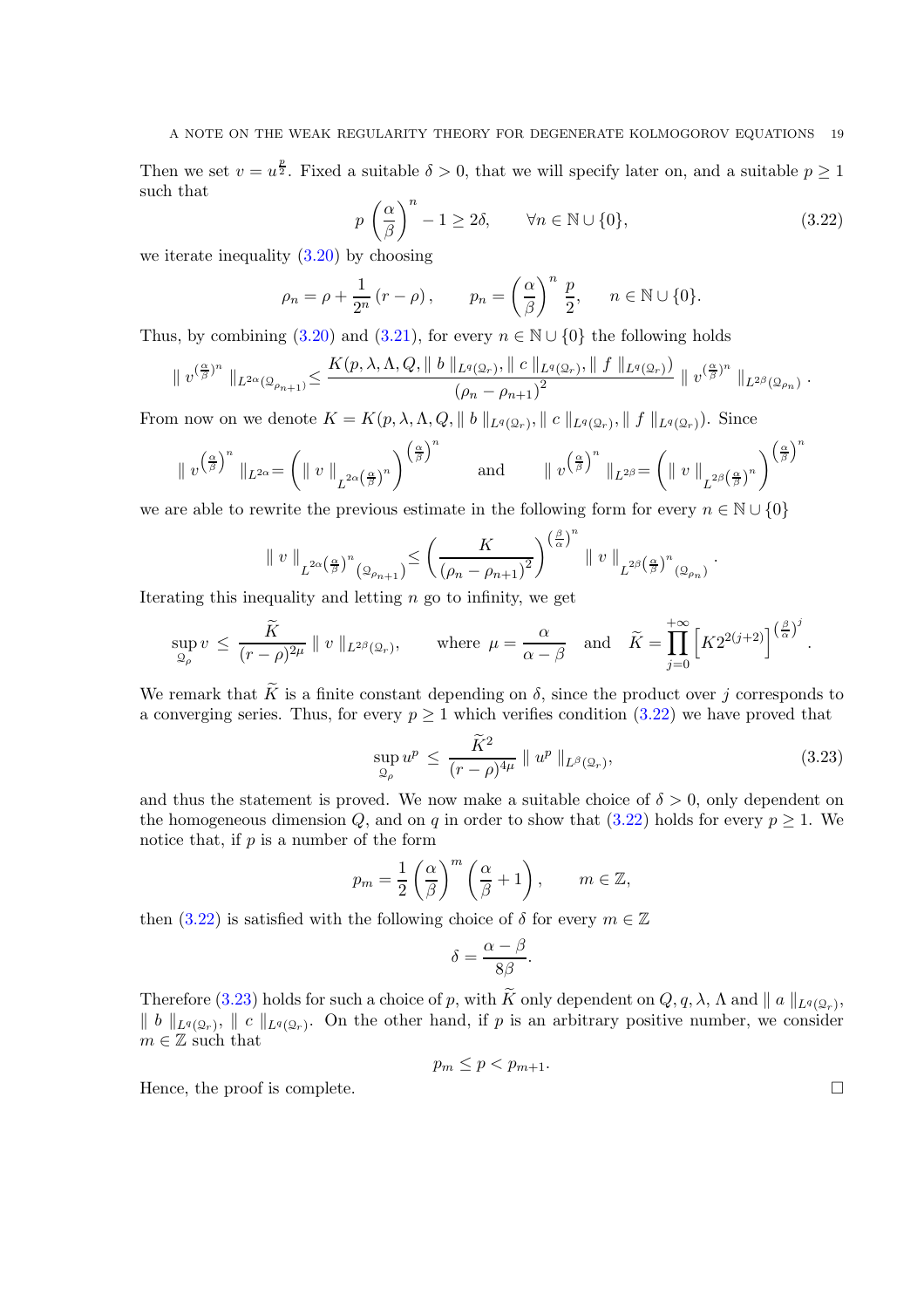## <span id="page-19-2"></span>4. WEAK POINCARÉ INEQUALITY

<span id="page-19-0"></span>This section is devoted to the proof of a weak Poincaré inequality (see Theorem [4.1\)](#page-19-1) that holds true for every function  $u \in \mathcal{W}$ . As one immediately understands, this Poincaré inequality is independent of the equation  $\mathscr{L} u = f$  and only relies on the structure of the space W. Its importance lies in the fact that it is a necessary tool in the proof of a Harnack inequality (see Theorem [1.4\)](#page-4-2) and of the local Hölder continuity (see Theorem [1.6\)](#page-5-0) of a solution u to  $(1.1)$ . In order to state our result, we first need to introduce the following sets

$$
\mathcal{Q}_{zero} = \{(x, t) : |x_j| \le \eta^{\alpha_j}, j = 1, \dots, N, -1 - \eta^2 < t \le -1\},\
$$
\n
$$
\mathcal{Q}_{ext} = \{(x, t) : |x_j| \le 2^{\alpha_j} R, j = 1, \dots, N, -1 - \eta^2 < t \le 0\},\
$$
\n
$$
(4.1)
$$

where  $R > 1$ ,  $\eta \in (0, 1]$  and the exponents  $\alpha_j$ , for  $j = 1, \ldots, N$ , are defined in [\(2.10\)](#page-8-3). Indeed,  $\mathcal{Q}_{zero}$  and  $\mathcal{Q}_{ext}$  are completely equivalent to [\(1.11\)](#page-4-0) thanks to Remark [2.4,](#page-8-4) but they are more convenient for the construction of the cut-off function  $\psi_1$  introduced in Lemma [4.3.](#page-22-0) Now, we state our weak Poincaré inequality.

<span id="page-19-1"></span>**Theorem 4.1** (Weak Poincaré inequality). Let  $\eta \in (0,1)$  and let  $\mathcal{Q}_{zero}$  and  $\mathcal{Q}_{ext}$  be defined as in [\(4.1\)](#page-19-2). Then there exist  $R > 1$  and  $\vartheta_0 \in (0,1)$  such that for any non-negative function  $u \in \mathcal{W}$ such that  $u \leq M$  in  $\mathfrak{Q}_1$  for a positive constant M, we have

$$
\|(u - \vartheta_0 M)_+\|_{L^2(\Omega_1)} \le C \left( \|D_{m_0} u\|_{L^2(\Omega_{ext})} + \|Yu\|_{L^2 H^{-1}(\Omega_{ext})} \right),\tag{4.2}
$$

where  $C > 0$  is a constant only depending on Q.

The notation we consider here needs to be intended in the sense of  $(1.6)$ . In particular, we have that  $L^2H^{-1}(\mathcal{Q}_{ext})$  is short for

<span id="page-19-4"></span>
$$
L^{2}(B_{2^{3}R} \times \ldots \times B_{2^{2\kappa+1}R} \times (-1-\eta^{2},0], H_{x^{(0)}}^{-1}(B_{2R})),
$$
\n(4.3)

where we have split  $x = (x^{(0)}, x^{(1)}, \dots, x^{(\kappa)})$  according to [\(1.5\)](#page-2-1).

We observe that a somewhat similar Poincarè inequality was already introduced by W. Wang and L. Zhang for subsolutions of ultraparabolic equations, see for instance  $[38,$  Lemmas 3.3  $\&$ 3.4] and the corresponding lemmas in [\[39\]](#page-35-1), for the "strong" notion of weak solution introduced in [\[33\]](#page-34-10), i.e.  $Yu \in L^2$ . However, the statement of our Theorem [4.1](#page-19-1) differs substantially from the ones in the articles mentioned above. This is mainly due to the fact that in our treatment we extend the functional framework introduced in [\[4\]](#page-33-2) to study the Kolmogorov-Fokker-Planck operator. As already mentioned, this framework seems to be the appropriate one when dealing with operator  $\mathscr L$  and allows us to forget the equation under study. Moreover, the proof we propose here is different from the ones in [\[38,](#page-35-0) [39\]](#page-35-1), as we avoid using repeatedly the exact form of the fundamental solution of  $\mathscr L$  and exploit arguments closer to the classical theory of parabolic equations (developed, for instance, in [\[25\]](#page-34-18)). Additionally, the information obtained through the log-transform is here summarized in only one weak Poincaré inequality (this is in contrast with [\[38,](#page-35-0) [39\]](#page-35-1), where it is split in several lemmas). Finally, we remark that in this paper the geometric settings of the main lemmas are simpler than the ones in [\[38\]](#page-35-0), [\[39\]](#page-35-1).

In order to prove Theorem  $4.1$ , the idea is to firstly derive a local Poincaré inequality in terms of an error function  $h$ , that is defined as the solution to the following Cauchy problem

<span id="page-19-3"></span>
$$
\begin{cases}\n\mathcal{K}h = u\mathcal{K}\psi, & \text{in } \mathbb{R}^N \times (-\rho^2, 0) \\
h = 0, & \text{in } \mathbb{R}^N \times \{-\rho^2\}\n\end{cases}
$$
\n(4.4)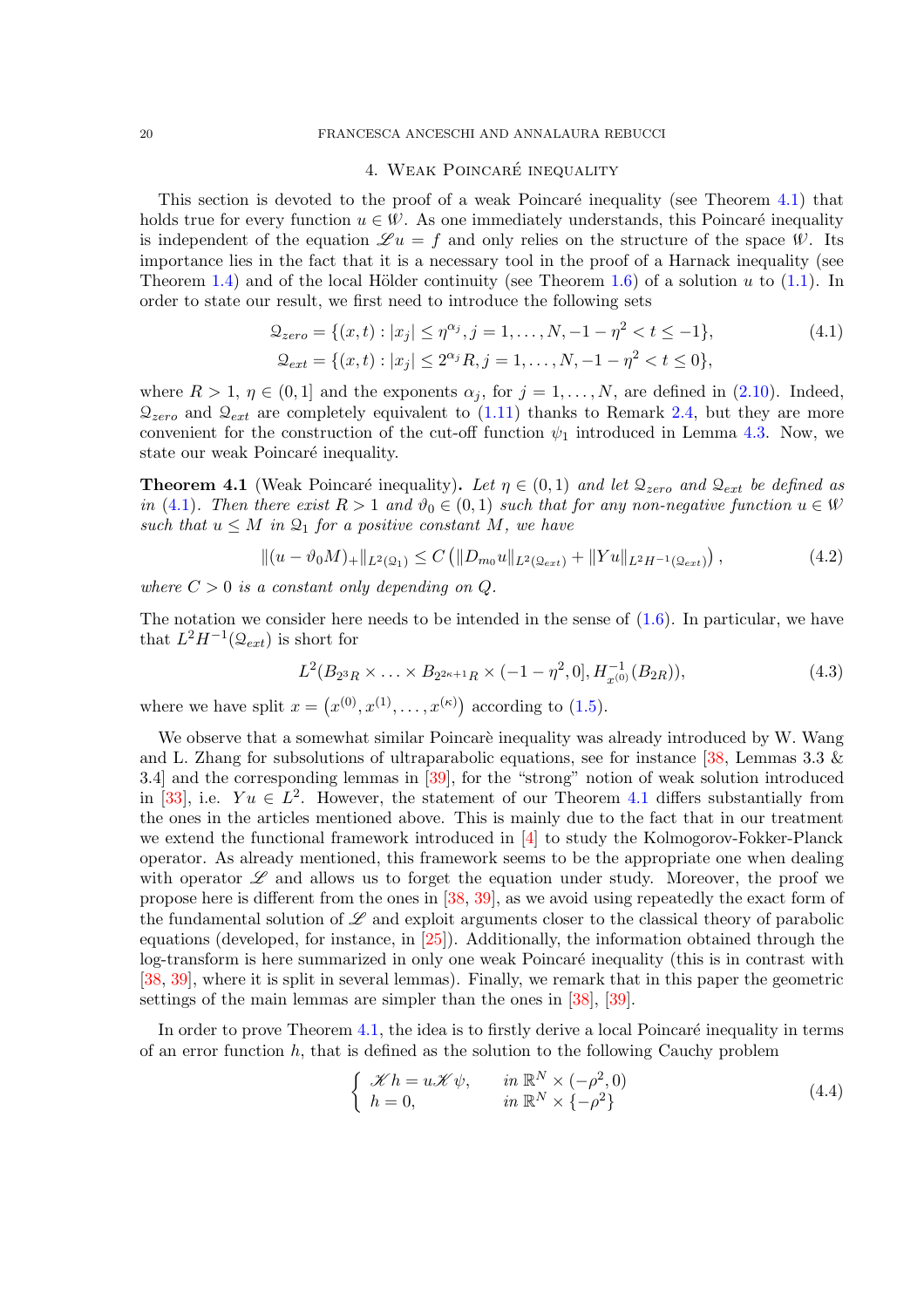where  $\mathscr K$  is the operator defined in [\(1.3\)](#page-1-1) and  $\psi$  is a given cut-off function, and then to explicitly control the error h through the  $L^{\infty}$  norm of the function u (see Lemma [4.4\)](#page-22-1).

<span id="page-20-0"></span>**Lemma 4.2.** Let  $\mathcal{Q}_{ext}$  be as defined in [\(4.1\)](#page-19-2) and let  $\psi : \mathbb{R}^{N+1} \to [0,1]$  be a  $C^{\infty}$  function, with support in  $\mathcal{Q}_{ext}$  and such that  $\psi = 1$  in  $\mathcal{Q}_1$ . Then for any  $u \in \mathcal{W}$ , the following holds

$$
||(u-h)_{+}||_{L^{2}(\Omega_{1})} \leq C \left( ||D_{m_{0}}u||_{L^{2}(\Omega_{ext})} + ||Yu||_{L^{2}H^{-1}(\Omega_{ext})} \right)
$$
\n(4.5)

where h is defined in [\(4.4\)](#page-19-3), C is a constant only depending on  $|\rho^2|$  and  $||D_{m_0}\psi||_{L^{\infty}(\mathcal{Q}_{ext})}$ , and the notation we consider needs to be intended in the sense of [\(4.3\)](#page-19-4).

This local weak Poincaré inequality is an extension to operator  $\mathscr L$  and to the space W of the one proved in [\[13\]](#page-34-8) and a simplification of the one proved in [\[38,](#page-35-0) [39\]](#page-35-1). Moreover, the result holds true for any cylinder of the form  $\mathcal{Q}_{ext} = B_{R_0} \times \ldots \times B_{R_{\kappa}} \times (-\rho^2, 0]$ , provided that  $\overline{\mathcal{Q}_1} \subset \mathcal{Q}_{ext}$ . The proof of Lemma [4.2](#page-20-0) is mainly based on the properties of the principal part operator  $\mathscr K$  and of W.

*Proof of Theorem [4.2.](#page-20-0)* In virtue of Remark [1.1,](#page-3-2) the function  $g := u\psi$  satisfies the following equation in the sense of distributions

$$
\mathcal{K}g = u\mathcal{K}\psi + \text{div}_{m_0}\widetilde{H}_1 + \widetilde{H}_0, \quad \text{in } \mathcal{D}'(\mathbb{R}^N \times (-\rho^2, 0)),
$$

where  $\widetilde{H}_1 = (H_1 + D_{m_0}u)\psi$  and  $\widetilde{H}_0 = H_0\psi - H_1D_{m_0}\psi + \langle D_{m_0}\psi, D_{m_0}u\rangle$ . Thus, owing to [\(4.4\)](#page-19-3), we obtain

<span id="page-20-2"></span><span id="page-20-1"></span>
$$
\mathcal{K}(g-h) = \text{div}_{m_0} \widetilde{H}_1 + \widetilde{H}_0 =: \widetilde{H}, \quad \text{in } \mathcal{D}'(\mathbb{R}^N \times (-\rho^2, 0)). \tag{4.6}
$$

Now, choosing  $2(g-h)+\psi^2$  as a test function in [\(4.6\)](#page-20-1) and integrating on the domain  $D =$  $\mathbb{R}^N \times [-\rho^2, 0]$ , we get

$$
2\int_{D} |D_{m_0}|^2 \psi^2 + \left[4\int_{D} \psi(g-h)_+ \langle D_{m_0}((g-h)_+), D_{m_0}(\psi) \rangle \right]_A - \left[2\int_{D} (g-h)_+ \psi^2 Y((g-h)_+)\right]_B + \left[2\int_{D} (g-h)_+ \psi^2 D_{m_0} \cdot \widetilde{H}_1 \right]_C + \left[2\int_{D} (g-h)_+ \psi^2 \widetilde{H}_0 \right]_D = 0. \tag{4.7}
$$

We estimate the boxed term A by applying Young's inequality [\(3.10\)](#page-14-3) and choosing  $\varepsilon = 1$ . As far as we are concerned with the boxed term  $B$ , we rewrite it as

$$
-\frac{2\int_D (g-h)_+\psi^2 Y((g-h)_+)}{B} = -\int_D \psi^2 Y_0((g-h)_+^2) + \int_D \psi^2 \partial_t ((g-h)_+^2)
$$
  
= 
$$
-\int_D [\psi^2 Y_0((g-h)_+^2) + \int_D \partial_t ((g-h)_+^2 \psi^2) - (g-h)_+^2 \partial_t (\psi^2)]
$$
  
= 
$$
\int_D (g-h)_+^2 Y(\psi^2) + \int_D \partial_t ((g-h)_+^2 \psi^2),
$$

where in the first line we defined  $Y_0 = \langle Bx, D \rangle$ , in the second line we used the equality  $\partial_t((g (h)_+^2 \psi^2 = \partial_t((g-h)_+^2 \psi^2) - \partial_t(\psi^2)(g-h)_+^2$  and in the third we integrated by parts the term involving  $Y_0$ . Finally, we take care of the boxed term C and D using Young's inequality as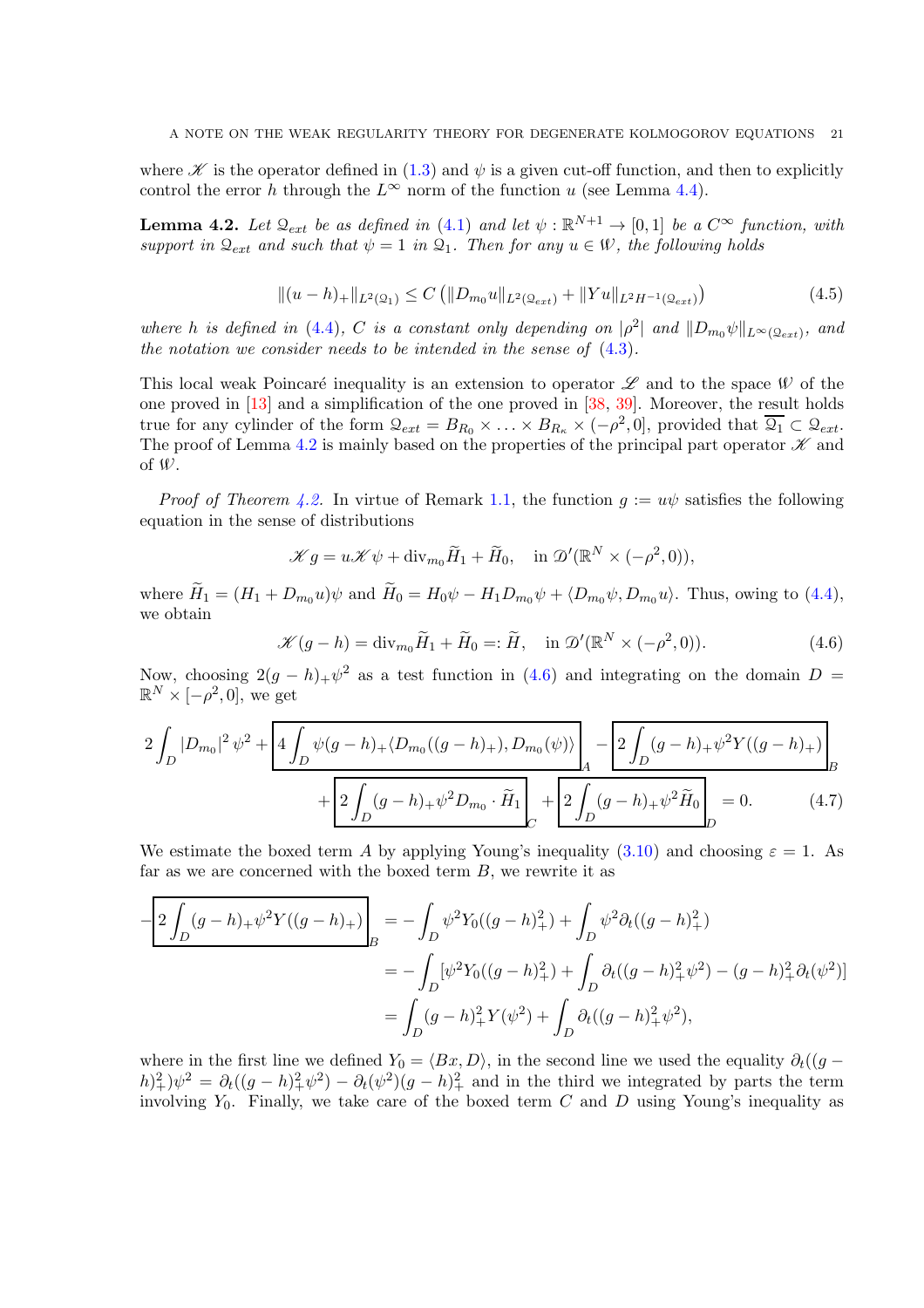follows

$$
\begin{split}\n&\frac{2\int_D (g-h)_+\psi^2 D_{m_0} \cdot \widetilde{H}_1}{\sqrt{D}} = -2 \int_D \langle D_{m_0}((g-h)_+\psi^2), \widetilde{H}_1 \rangle \\
&\leq \frac{1}{2} \|\psi D_{m_0}(g-h)_+\|_{L^2(D)} + \frac{1}{2} \|(g-h)_+ D_{m_0}\psi\|_{L^2(D)} + 10 \|\widetilde{H}_1\|_{L^2(D)}, \\
&\frac{2\int_D (g-h)_+\psi^2 \widetilde{H}_0}{\sqrt{D}} \leq 2\varepsilon \|(g-h)_+\|_{L^2(D)} + \frac{1}{2\varepsilon} \|\widetilde{H}_0\|_{L^2(D)}.\n\end{split}
$$

Combining the previous estimates, for every  $T \in (-\rho^2, 0)$  and  $\varepsilon > 0$  to be chosen later, we rewrite  $(4.7)$  as

$$
\int_{-\rho^2}^T \int_D \partial_t ((g-h)_+^2 \psi^2) dx dt + 2 \int_D |D_{m_0}(g-h)_+|^2 \psi^2 + \int_D (g-h)_+^2 Y(\psi^2) \n\leq \frac{1}{2} ||D_{m_0}(g-h)_+ \psi||_{L^2(D)} + 10 ||\widetilde{H}_1||_{L^2(D)} + 2\varepsilon ||(g-h)_+||_{L^2(D)} + \frac{1}{2\varepsilon} ||\widetilde{H}_0||_{L^2(D)}.
$$

We now apply the fundamental theorem of calculus to the term involving the time derivative and we infer

<span id="page-21-1"></span><span id="page-21-0"></span>
$$
\int_{D} ((g-h)_+^2 \psi^2)(x,T)dx + 2 \int_{D} |D_{m_0}(g-h)_+|^2 \psi^2 + \int_{D} (g-h)_+^2 Y(\psi^2) \tag{4.8}
$$
\n
$$
\leq \frac{1}{2} \|D_{m_0}(g-h)_+ \psi\|_{L^2(D)} + 10 \|\widetilde{H}_1\|_{L^2(D)} + 2\varepsilon \|(g-h)_+\|_{L^2(D)} + \frac{1}{2\varepsilon} \|\widetilde{H}_0\|_{L^2(D)}.
$$

We then integrate in T from  $-\rho^2$  to 0 and we obtain

$$
\begin{split} \|(g-h)_{+}\psi\|_{L^{2}(D)} &+ \rho^{2} \int_{D} (g-h)_{+}^{2} Y(\psi^{2}) \\ &\leq -\frac{3}{2}\rho^{2} \|D_{m_{0}}(g-h)_{+}\psi\|_{L^{2}(D)} + 10\rho^{2} \|\widetilde{H}_{1}\|_{L^{2}(D)} + 2\rho^{2}\varepsilon \|(g-h)_{+}\|_{L^{2}(D)} + \frac{\rho^{2}}{2\varepsilon} \|\widetilde{H}_{0}\|_{L^{2}(D)} \\ &\leq 10\rho^{2} \|\widetilde{H}_{1}\|_{L^{2}(D)} + 2\rho^{2}\varepsilon \|(g-h)_{+}\|_{L^{2}(D)} + \frac{\rho^{2}}{2\varepsilon} \|\widetilde{H}_{0}\|_{L^{2}(D)}. \end{split} \tag{4.9}
$$

We later observe that  $(g - h)_{+} \psi$  equals  $(u - h)_{+}$  and  $Y(\psi^2)$  equals 0 in  $\mathcal{Q}_1$ . In addition, the following estimates hold

<span id="page-21-2"></span>
$$
\|\widetilde{H}_0\|_{L^2(D)} \le \|H_0\|_{L^2(\Omega_{ext})} + \|D_{m_0}\psi\|_{L^\infty(\Omega_{ext})} \left(\|D_{m_0}u\|_{L^2(\Omega_{ext})} + \|H_1\|_{L^2(\Omega_{ext})}\right),\tag{4.10}
$$
  

$$
\|\widetilde{H}_1\|_{L^2(D)} \le \|H_1\|_{L^2(\Omega_{ext})} + \|D_{m_0}u\|_{L^2(\Omega_{ext})}.
$$

By combining [\(4.8\)](#page-21-0), [\(4.9\)](#page-21-1) and [\(4.10\)](#page-21-2) and choosing  $\varepsilon = \frac{1}{4\rho}$  $\frac{1}{4\rho^2}$  the claim is proved.

Given the local Poincaré inequality proved in Lemma  $4.2$ , we just need to estimate the function h defined in  $(4.4)$  in order to complete the proof of Theorem [4.1.](#page-19-1) In particular, our aim is to show that the error function h is bounded from above by  $\vartheta_0 M$ , where  $\vartheta_0 \in (0,1)$  is a constant only depending on  $Q$ ,  $\lambda$  and  $\Lambda$ . In order to prove such result, we first need to explicitly construct an appropriate cut-off function, that differs from the one considered in [\[13,](#page-34-8) Lemma 3.3] due to the more involved structure of our drift term  $Y$ . We note that our construction of the suitable cut-off function is constructive, in contrast with the one proposed in [\[13\]](#page-34-8).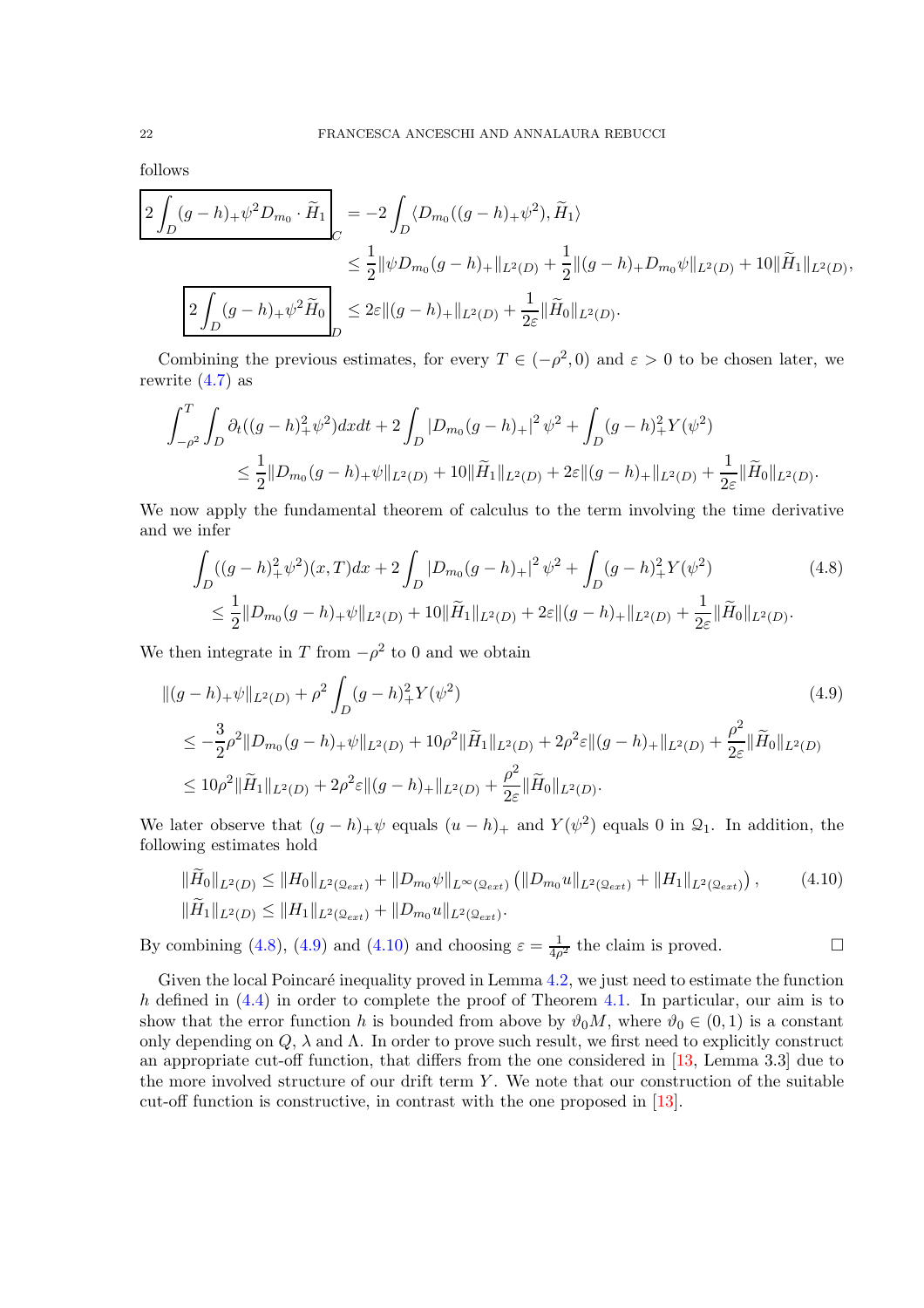<span id="page-22-0"></span>**Lemma 4.3.** Given  $\eta \in (0,1]$  and  $T \in (0,\eta^2)$ , there exists a smooth function  $\psi_1 : \mathbb{R}^N \times [-1-\eta^2]$  $\eta^2, 0$ , supported in  $\{(x, t) : |x_j| \leq 2^{\alpha_j}, j = 1, \ldots, N, t \in [-1 - \eta^2, 0]\}$ , equal to 1 in  $\mathfrak{Q}_1$ , and such that the following conditions hold

$$
Y\psi_1 \le 0 \quad everywhere
$$
  
\n
$$
Y\psi_1 \le -1 \quad if \ t \in (-1 - \eta^2, -1 - T].
$$
\n(4.11)

<span id="page-22-2"></span>*Proof.* Let us consider the cut-off function  $\chi \in C^{\infty}([0, +\infty))$  defined by

$$
\chi(s) = \begin{cases} 0, & \text{if } s > \frac{2}{\sqrt{2}}, \\ 1, & \text{if } 0 \le s \le C + 1, \end{cases} \chi' \le 0,
$$
\n(4.12)

where  $C > 1$  is a constant we shall specify later on. In addition, we consider a smooth function  $\chi_t: [-1-\eta^2, 0] \to [0,1]$  equal to 1 in [-1, 0], with  $\chi_t(-1-\eta^2) = 0$ ,  $\chi'_t \ge 0$  in [-1 -  $\eta^2, 0$ ] and  $\chi'_t = 1$  in  $[-1 - \eta^2, -1 - T]$ . Now, setting

$$
\chi_0(x,t) = \chi \left( \sum_{j=m_0}^{N} \frac{2x_j^2}{2^{2\alpha_j} \sqrt{2}} - C t \right),
$$

we define the cut-off function  $\psi_1$  as follows

 $\psi_1(x,t) = \chi(\|(x_1,\ldots,x_{m_0})\|)\chi_0(x,t)\chi_t(t).$ 

We only have to check that conditions  $(4.11)$  hold, as the other desired properties immediately follow from the definition of  $\psi_1$ . To this end, we compute the following derivative

$$
Y\chi_0 = \chi'((...)) \left[ \sum_{i=1}^N \sum_{j > m_0} 2x_i b_{ij} x_j 2^{-2\alpha_j - 1/2} + C \right],
$$

where (...) denotes  $\left(\sum_{j=m_0}^{N}$  $2x_j^2$  $\frac{2x_j^2}{2^{2\alpha_j}\sqrt{2}}$  –  $C t$ . It can be shown (see [\[39\]](#page-35-1)) that it is well defined a certain constant  $C > 1$  such that

$$
C \ge \sum_{i=1}^{N} \sum_{j > m_0} 2x_i b_{ij} x_j 2^{-2\alpha_j - 1/2}.
$$

Thus, with such a choice of C and keeping in mind that  $\chi'_t \geq 0$  in  $[-1 - \eta^2, 0]$  and  $\chi'_t = 1$  in  $[-1 - \eta^2, -1 - T]$ , we have

$$
Y\psi_1 = \chi \chi_t Y \chi_0 - \chi \chi_0 \chi'_t \le 0 \qquad \text{everywhere},
$$
  
\n
$$
Y\psi_1 = \chi \chi_t Y \chi_0 - \chi \chi_0 \chi'_t \le -1 \quad \text{if } t \in (-1 - \eta^2, -1 - T].
$$

Thus, we are now in a position to state and prove the following result regarding the control of the localization term  $h$  defined in  $(4.4)$ .

<span id="page-22-1"></span>**Lemma 4.4.** Let  $\eta \in (0,1]$  and let  $\mathcal{Q}_{ext}$  be as defined in [\(4.1\)](#page-19-2). then there exist  $R = R(Q, \eta) > 1$ ,  $\vartheta_0 = \vartheta_0(Q,\eta) \in (0,1)$  and a  $C^{\infty}$  cut-off function  $\psi : \mathbb{R}^{N+1} \to [0,1]$ , with support in  $\mathcal{Q}_{ext}$  and equal to 1 in  $\mathfrak{Q}_1$ , such that for all  $u \in W$  non-negative bounded functions defined on  $\mathfrak{Q}_{ext}$ , the function h solution to the Cauchy problem [\(4.4\)](#page-19-3) with  $\rho^2 = 1 + \eta^2$  satisfies

<span id="page-22-3"></span>
$$
h \leq \vartheta_0 \|u\|_{L^{\infty}(\Omega_{ext})}.\tag{4.13}
$$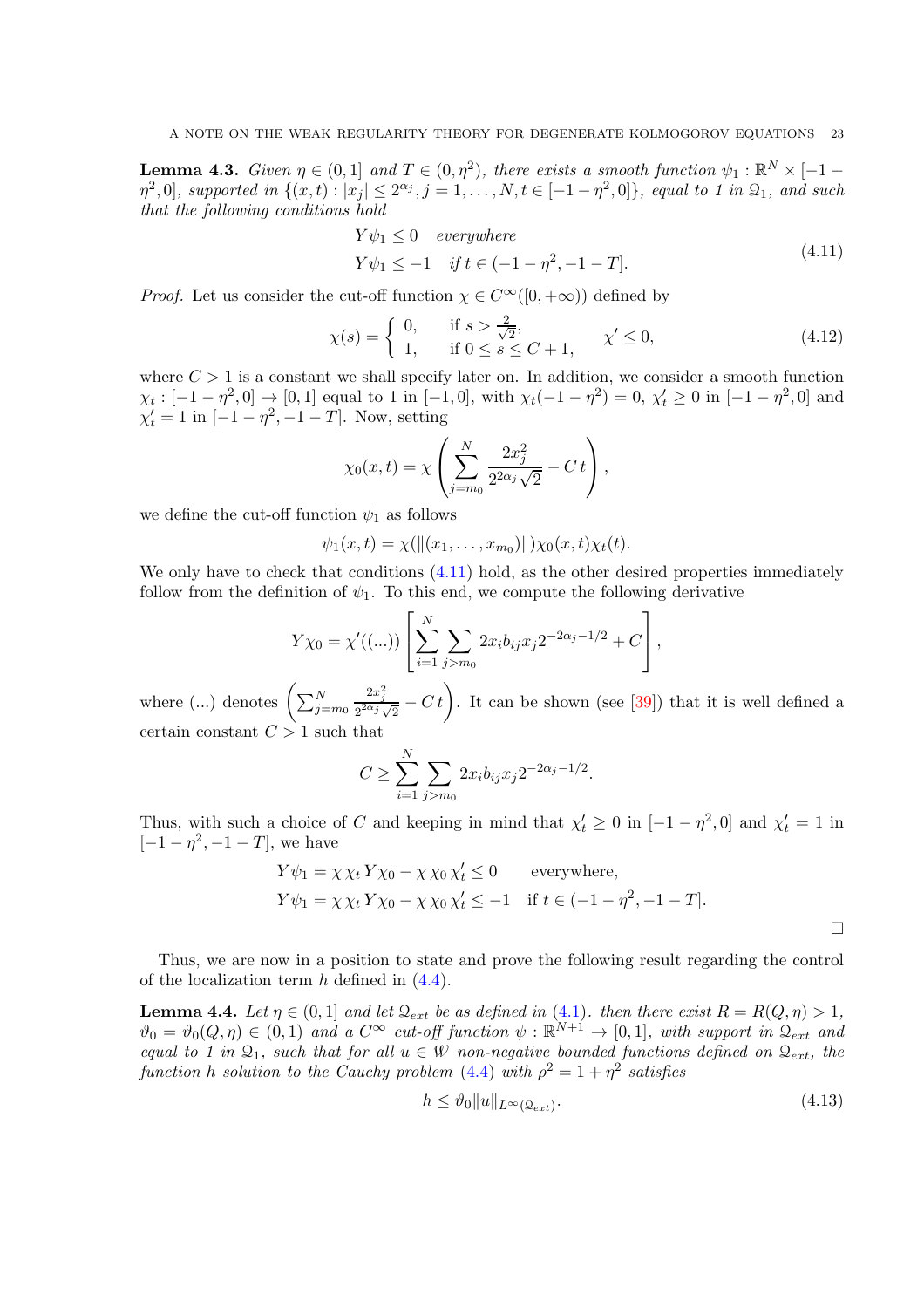*Proof.* We assume that u is not identically vanishing in  $\mathcal{Q}_{ext}$ . Indeed, if  $u = 0$  in  $\mathcal{Q}_{ext}$ , then  $h = 0$ and inequality  $(4.13)$  is trivially satisfied. Moreover, we can reduce to the case of a function  $u$ with  $L^{\infty}$ - norm equal to 1 by taking  $u/||u||_{L^{\infty}(\mathcal{Q}_{ext})}$ .

We now fix  $T = \eta^2/2$ ; then,

$$
|\mathcal{Q}_{zero} \cap \{t \le -1 - T\}| = \frac{1}{2} |\mathcal{Q}_{zero}|.
$$

We now consider the cut-off function

$$
\psi(x,t) = \psi_1(x/R, t),
$$

whew  $R > 1$  is a constant we will specify later and  $\psi_1$  is given by Lemma [4.3.](#page-22-0) We observe that, by definition of  $\psi_1, \psi$  is supported in  $\mathcal{Q}_{ext}$  and equal to 1 in  $\{(x, t) : |x_i| \leq R, j = 1, \ldots, N, t \in$  $(-1, 0]$ . In addition, it satifies

$$
\mathcal{K}\psi(x,t) = R^{-2}\Delta_{m_0}\psi_1(x/R,t) + Y\psi_1(x/R,t).
$$

Thus, in virtue of [\(4.4\)](#page-19-3), we have

$$
\mathcal{K}(h - \psi) = \frac{u - 1}{R^2} \Delta_{m_0} \psi_1(x/R, t) + (u - 1)Y\psi_1(x/R, t)
$$

and we can write the difference  $h - \psi$  as

<span id="page-23-2"></span>
$$
h - \psi = E_R + N_R, \tag{4.14}
$$

where  $E_R$  and  $N_R$  are solutions in  $\mathbb{R}^N \times (-1 - \eta^2, 0)$  to the following Cauchy problems

$$
\mathcal{K}E_R = \frac{u-1}{R^2} \Delta_{m_0} \psi_1(x/R, t),
$$
  

$$
\mathcal{K}N_R = (u-1)Y\psi_1(x/R, t),
$$

with  $E_R = P_R = 0$  at the initial time. We first focus on the term involving  $E_R$ , and we remark that

<span id="page-23-0"></span>
$$
\mathcal{K}E_R \le \frac{C'}{R^2},\tag{4.15}
$$

where  $C' = ||\Delta_{m_0}\psi_1||_{L^\infty}$  is a constant only depending on Q,  $\lambda$ ,  $\Lambda$  and  $\eta$ . As far as the term involving  $N_R$  is concerned, we observe that, owing to  $Y\psi_1 \leq -1$  for  $t \in (-1 - \eta^2, -1 - T)$ , we have

$$
\mathscr{K} N_R \leq -\mathbb{I}_{\mathcal{Z}}, \quad \text{in } \mathbb{R}^N \times (-1 - \eta^2, 0),
$$

where  $\mathcal{Z} := \mathcal{Q}_{zero} \cap \{t \leq -1 - T\}$ . Let N such that  $\mathcal{K}N = -\mathbb{I}_{\mathcal{Z}}$  in  $\mathbb{R}^N \times (-1 - \eta^2, 0)$  and  $N = 0$ at the initial time  $t = -1 - \eta^2$ . Then, the maximum principle [\[5\]](#page-33-9) for the principle part operator  $\mathscr K$  yields

$$
P\leq N_R,\quad\text{in }\mathfrak{Q}_1.
$$

We now represent N in using the fundamental solution  $\Gamma$  of  $\mathscr K$  and we infer

$$
N(z) = \int \Gamma(z,\zeta) \left(-\mathbb{I}_{\mathcal{Z}}(\zeta)\right) d\zeta \le -\frac{1}{2}m|\mathfrak{Q}_{zero}| =: -\delta_0,
$$

where  $m = \min_{Q_1 \times Q_{zero} \cap \{t \leq -1 - T\}} \Gamma(z, \zeta)$ . As a consequence,

<span id="page-23-1"></span>
$$
N_R \le -\delta_0,\tag{4.16}
$$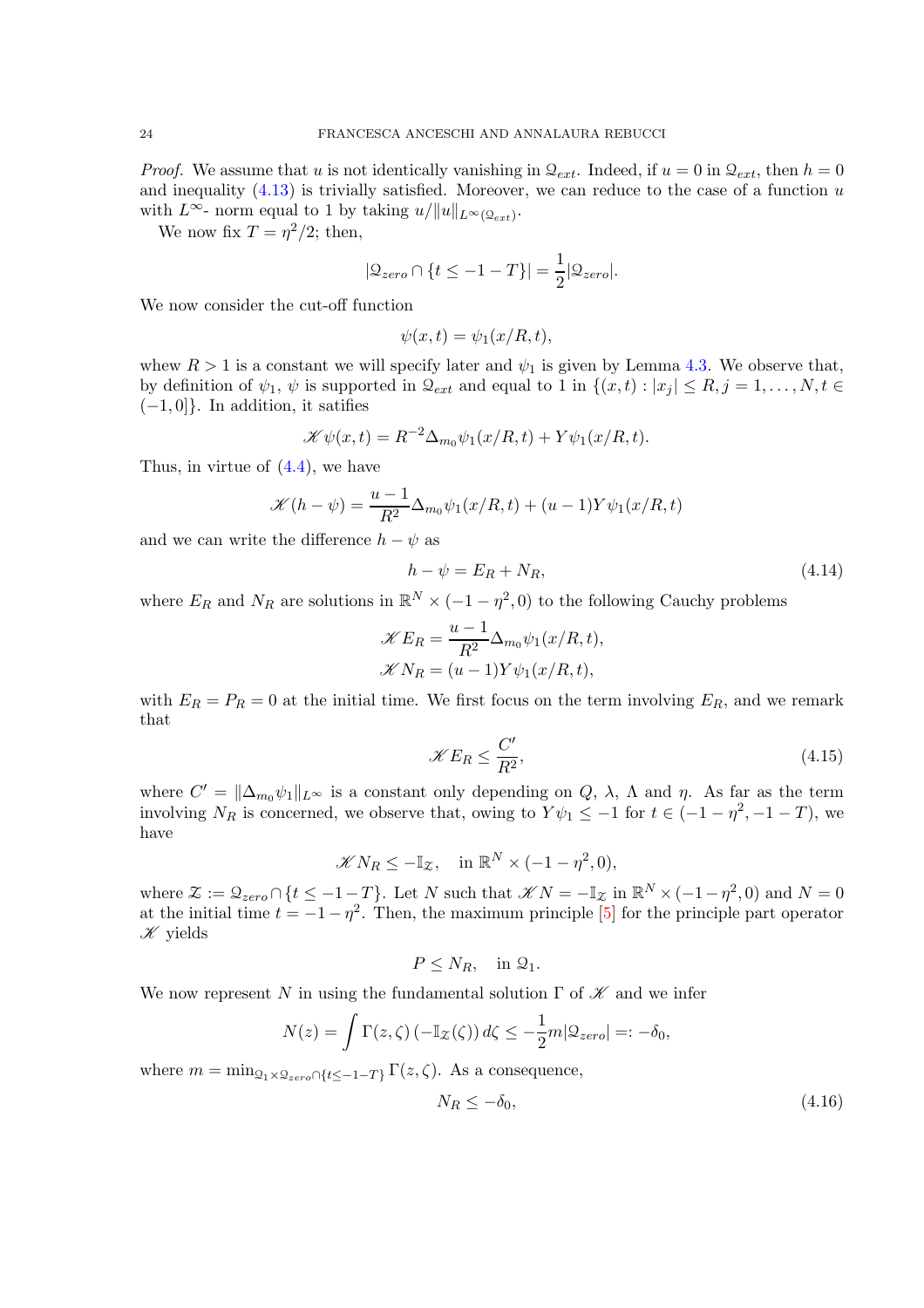for a constant  $\delta_0$  only depending on Q and  $\eta$ . Using estimates [\(4.15\)](#page-23-0) and [\(4.16\)](#page-23-1) in [\(4.14\)](#page-23-2), we finally obtain

$$
h \le 1 - \delta_0 + \frac{C'}{R^2}.
$$

<span id="page-24-0"></span>We now observe that for R large enough we have  $C/R^2 \le \delta_0/2$ . Thus, setting  $\vartheta_0 = 1 - \delta_0/2 < 1$ , we get the desired inequality (4.13) we get the desired inequality  $(4.13)$ .

## 5. Main results

This section is devoted to the proof of our main results. The approach we present here is an extension of the method inspired by [\[21,](#page-34-19) [22\]](#page-34-20) and then followed by Guerand and Imbert in [\[13\]](#page-34-8) for the kinetic Kolmogorov-Fokker-Planck equation. In particular, we remark that an analogous approach based on a weak Poincaré type inequality was firstly introduced by Wang and Zhang in [\[38,](#page-35-0) [39\]](#page-35-1) for the Kolmogorov equation  $\mathscr{L} u = 0$  under the assumption  $Yu \in L^2$ , and thus with a stronger notion of weak solution, and with a different log −transform. The main advantage of our approach is that it only relies on the structure of the function space  $W$  to which every weak solution belongs to and on the non-Euclidean geometrical structure presented in Section [2](#page-6-0) behind the operator  $\mathscr{L}$ . To our knowledge, it is the first time that the study of the weak regularity theory is carried on replacing the classical  $L^{Q+2}$  integrability assumptions for the lower order coefficients b, c and the non zero right-hand side f with  $(H3)$ .

5.1. Weak Harnack inequality. First of all we address the proof of the weak Harnack inequality (Theorem [1.3\)](#page-4-1) that relies on combining the fact that super-solutions to [\(1.1\)](#page-0-1) expand positivity along times (Lemma [5.1\)](#page-25-0) with the covering argument presented in Appendix [B.](#page-33-0)

The derivation of the weak Harnack inequality in the present paper from the expansion of positivity follows very closely the reasoning in [\[19\]](#page-34-11) and extends the results presented in [\[13\]](#page-34-8) for the Kolmogorov-Fokker- Planck case. For reader's convenience, we here state (and adapt to our more involved case) the results contained in [\[13,](#page-34-8) Section 4], sketching their proofs only when they differ from the ones contained in the aforementioned paper.

We observe that, in contrast with parabolic equations, it is not possible to apply a classical Poincaré inequality in the spirit of  $[29]$ . Indeed, in our case there is a positive quantity replacing the avarage in the usual Poincaré inequality (see the statement of Theorem [4.1\)](#page-19-1). Following  $[13]$ we circumvent this difficulty by estabilishing a weak expansion of positivity of super-solutions to  $(1.1)$ . More precisely, given a small cylider  $\mathcal{Q}_{pos}$  lying in the past of  $\mathcal{Q}_1$  (see Definition [\(5.1\)](#page-25-1)), we show that the positivity of a non-negative super solution u lying above 1 in a "big" part of  $\mathcal{Q}_{pos}$ is spread to the whole  $\mathcal{Q}_1$  (see Lemma [5.1\)](#page-25-0). In other words, a positivity in measure in a smaller cylinder  $\mathcal{Q}_{pos}$  is transformed into a pointwise positivity in a bigger cylinder  $\mathcal{Q}_1$ . We emphasize that such a weak expansion of positivity was already proved in [\[11\]](#page-34-7) thanks to an intermediate value lemma, following De Giorgi's original proof, but the argument was not constructive and specific for the Fokker-Planck equation case.

Lastly, we mention that Moser [\[29\]](#page-34-21) and Trudinger [\[35\]](#page-34-22) proved a weak Harnack inequality in the spirit of Theorem [1.3](#page-4-1) in the setting of parabolic equations. We also recall that Di Benedetto and Trudinger [\[7\]](#page-33-10) proved that non-negative functions in the elliptic De Giorgi class, which corresponds to super-solutions to elliptic equations, satisfy a weak Harnack inequality. Moreover, let us emphasize that in [\[37\]](#page-35-3) it is proved a weak Harnack for the corresponding parabolic case, i.e. for functions in the parabolic De Giorgi's class. We conclude by observing that quantitative interior Hölder regularity estimates for functions in the parabolic De Giorgi class (and for parabolic equations with rough coefficients) can be found in [\[12\]](#page-34-23).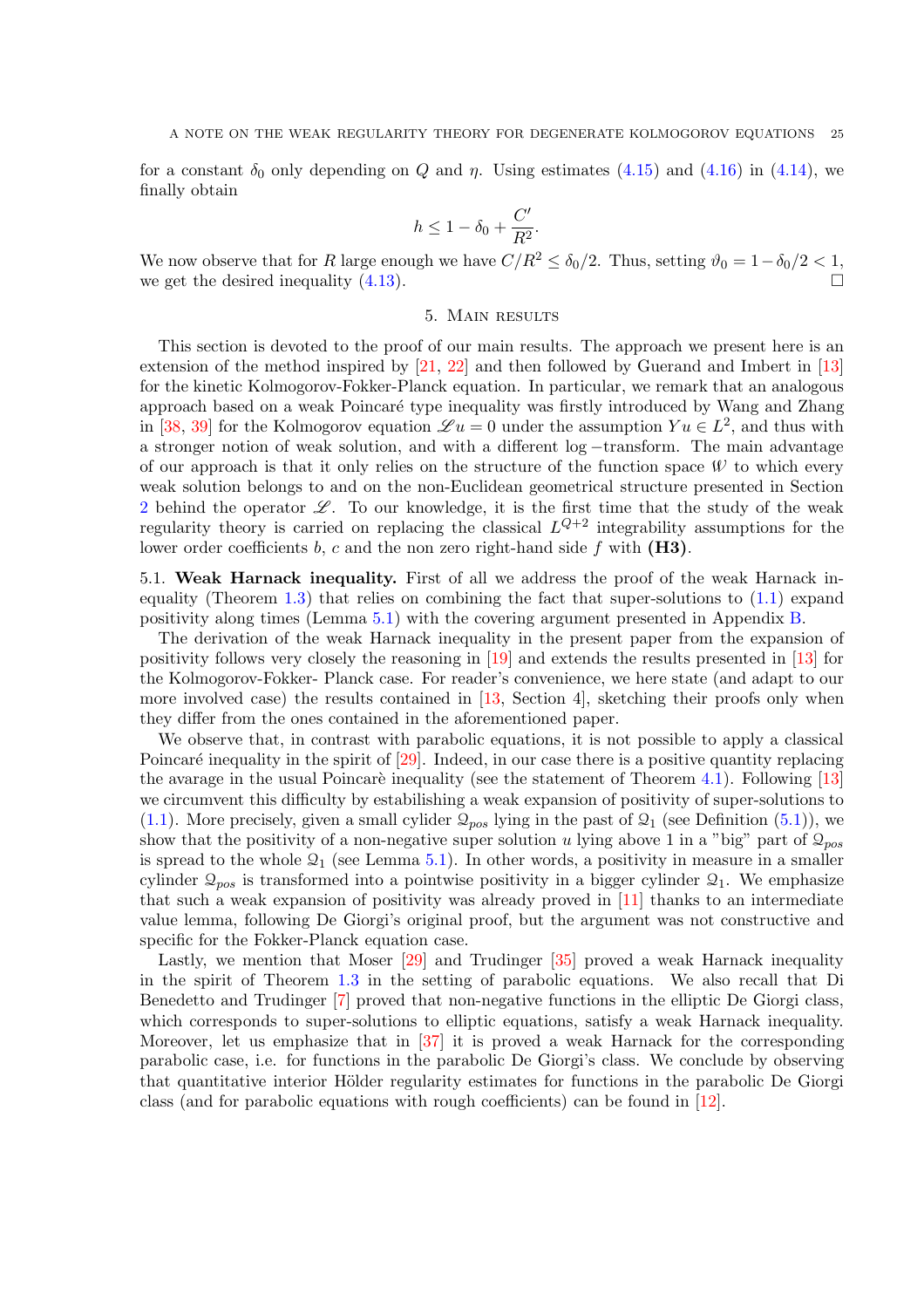We first study how equation [\(1.1\)](#page-0-1) spreads positivity of super-solutions. More precisely, we state the upcoming Lemma [5.1,](#page-25-0) given in terms of the cylinders

<span id="page-25-1"></span>
$$
\mathcal{Q}_{pos} = B_{\theta} \times B_{\theta^3} \times \ldots \times B_{\theta^{2\kappa+1}} \times (-1 - \theta^2, -1],
$$
\n
$$
\widetilde{\mathcal{Q}}_{ext} = B_{3R} \times B_{3^3R} \times \ldots \times B_{3^{2\kappa+1}R} \times (-1 - \theta^2, 0],
$$
\n(5.1)

where  $R = R(\theta, Q, \lambda, \Lambda)$  is the constant given by Lemma [4.4](#page-22-1) and  $\theta \in (0, 1]$  is a parameter we will choose later on. In particular,  $\theta$  will be chosen such that the stacked cylinder  $\overline{\mathcal{Q}}_{pos}^{m}$  (see definition [A.1\)](#page-28-1) is contained in  $\mathcal{Q}_1$ . To stress the dependence of R on  $\theta$ , we will sometimes write  $R_{\theta}$  instead of R.

<span id="page-25-0"></span>**Lemma 5.1.** Let  $\theta \in (0,1]$  and  $\mathcal{Q}_{pos}$ ,  $\widetilde{\mathcal{Q}}_{ext}$  be the cylinders defined in [\(5.1\)](#page-25-1). Then there exist a small constant  $\eta_0 = \eta_0(\theta, Q, \lambda, \Lambda) \in (0, 1)$  such that for any non-negative super-solution u of  $(1.1)$  in some cylindrical open set  $\Omega \supset \widetilde{Q}_{ext}$  such that  $|\{u \geq 1\} \cap \mathcal{Q}_{pos}| \geq \frac{1}{2} |\mathcal{Q}_{pos}|$ , we have  $u \geq \eta_0$  $in \mathcal{Q}_1$ .

Proof. For the sake of completeness we hereby state a sketch of the proof, that is an extension of [\[13,](#page-34-8) Lemma 4.1]. We consider  $q = G(u + \varepsilon)$ , where G is the convex function defined in [13, Lemma 2.1. In particular,  $G$  is such that

- $G'' \ge (G')^2$  and  $G' \le 0$  in  $]0, +\infty[,$
- G is supported in  $[0, 1]$ ,
- $G(t) \sim -\ln t$  as  $t \to 0^+,$
- $\bullet$   $-G'(t) \leq \frac{1}{t}$  $\frac{1}{t}$  for  $t \in ]0, \frac{1}{4}$  $\frac{1}{4}$ .

Thus, we have that  $|G'(u+\varepsilon)| \leq |G'(\varepsilon)| \leq \varepsilon^{-1}$  as u is non-negative. Moreover, adapting [\[13,](#page-34-8) Lemma 2.2] to our case, we find that g is a non-negative sub-solution to [\(1.1\)](#page-0-1) with f replaced by  $fG'(u+\varepsilon)$ . This implies in particular that the drift term Yg is bounded, i.e.  $Yg \leq \text{div}(ADg) + \langle b, Dg \rangle + cg + \varepsilon^{-1} ||f||_{L^q(\widetilde{\mathfrak{Q}}_{ext})}.$  The rest of the proof follows very closely the one of [\[13,](#page-34-8) Lemma 4.1], with the only difference that we consider our Theorem [3.1](#page-11-1) instead of the classical  $L^2 - L^{\infty}$  estimate and the weak Poincarè inequality [4.1](#page-19-1) instead of [\[13,](#page-34-8) Theorem 1.4].

As a straightforward consequence of Lemma [5.1](#page-25-0) we have the following result, whose proof is obtained reasoning exactly as in [\[13,](#page-34-8) Lemma 4.2].

<span id="page-25-2"></span>**Lemma 5.2.** Let  $m \geq 3$  and let R be the constant given in Lemma [5.1](#page-25-0) for  $\theta \leq m^{-1/2}$ . Then there exists a constant  $M = M(m, Q, \lambda, \Lambda) > 1$  such that for any non-negative super-solution u to [\(1.1\)](#page-0-1) with f equal to 0 satisfying  $|\{u \ge M\} \cap \mathcal{Q}_1| \ge \frac{1}{2} |\mathcal{Q}_1|$ , we have  $u \ge 1$  in  $\overline{\mathcal{Q}}_1^{\hat{m}}$  $\binom{m}{1}$  (see [\(A.1\)](#page-28-1)).

Before proving the weak Harnack inequality, we need to show that we can spread positivity along "suitable" cylinders. More precisely, recalling the definition of the open ball in [\(1.10\)](#page-4-3), we set

<span id="page-25-3"></span>
$$
\mathcal{Q}_+ = B_\omega \times B_{\omega^3} \times \ldots \times B_{\omega^{2\kappa+1}} \times (-\omega^2, 0], \quad \mathcal{Q}_- = B_\omega \times B_{\omega^3} \times \ldots \times B_{\omega^{2\kappa+1}} \times (-1, -1 + \omega^2], \tag{5.2}
$$

where  $\omega$  is a small positive constant. In particular, we will choose  $\omega$  small enough so that, when expanding positivity from a given cylinder  $\mathcal{Q}_r(z_0)$  in the past, the union of the stacked cylinders where the positivity is spread includes  $\mathcal{Q}_+$ . Moreover, we will choose the radius  $R_0$ in the statement of Theorem [1.3](#page-4-1) so that Lemma [5.1](#page-25-0) can be applied to every stacked cylinder. The two previous statements are specified in Lemma [B.1.](#page-33-3) The staking cylinders Lemma [B.1,](#page-33-3) combined with Lemma [5.1,](#page-25-0) implies the following result regarding the expansion of positivity for large times.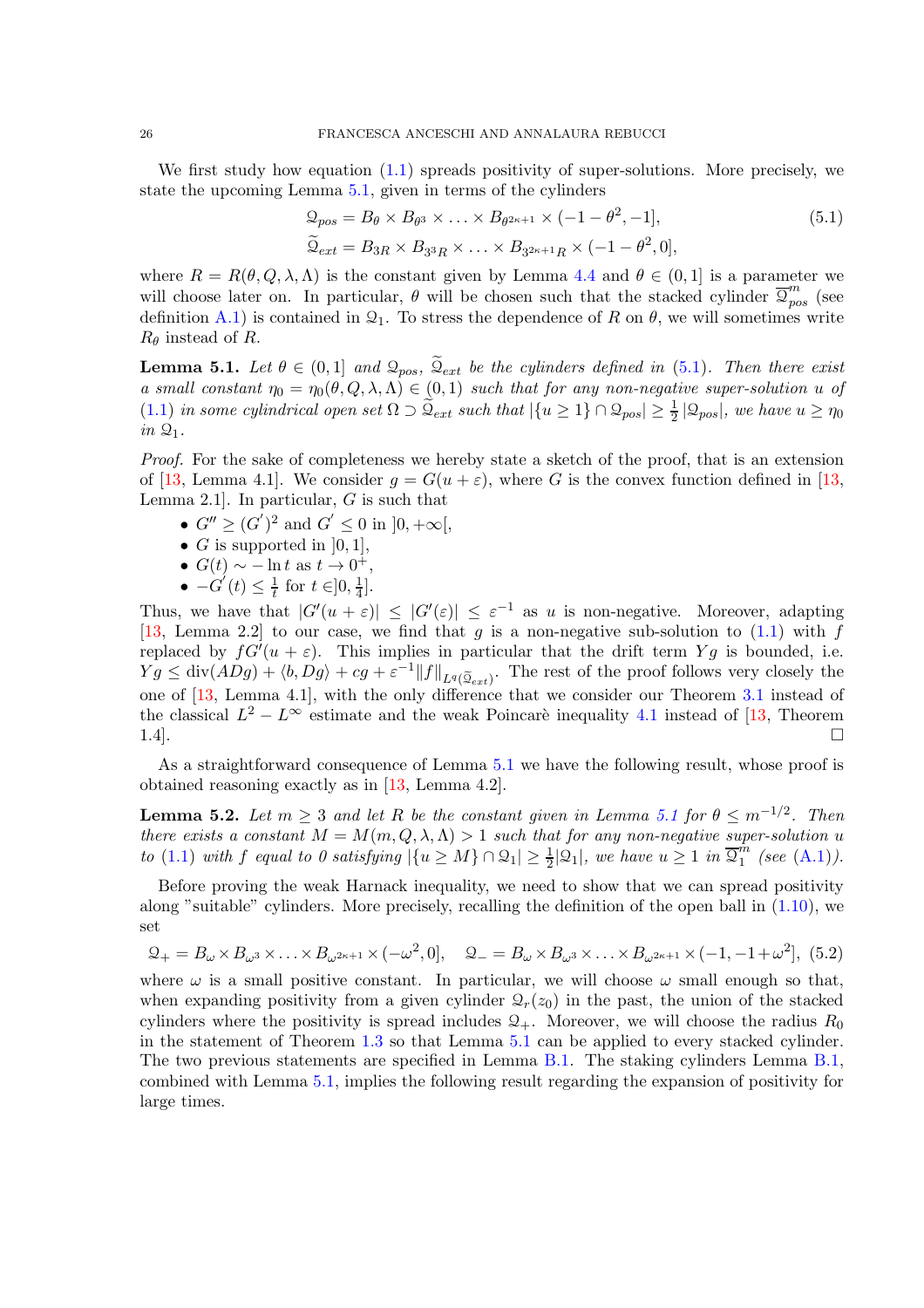In the sequel, we will largely use the cylinders  $\mathcal{Q}_r[k]$ , for  $k = 1, ..., N$  and  $\mathcal{Q}_{R_{N+1}}[N+1]$ , whose definition and properties are presented in Appendix [B.](#page-33-0)

<span id="page-26-1"></span>**Lemma 5.3.** Let  $R_{1/2}$  be the constant given by Lemma [5.1](#page-25-0) for  $\theta = 1/2$  and let u be any non-negative super-solution to [\(1.1\)](#page-0-1) with  $f = 0$  in  $\Omega \supset \Omega$  such that  $|\{u \ge M\} \cap \Omega_r(z_0)| \ge \frac{1}{2} |\Omega_r(z_0)|$ for some  $M > 0$  and for some cylinder  $\mathcal{Q}_r(z_0) \subset \mathcal{Q}_-$ . Then there exists a positive constant  $p_0$ , only depending on  $Q$ ,  $\lambda$ ,  $\Lambda$ , such that

$$
u \ge M\left(\frac{r^2}{4}\right)^{p_0}, \quad in \ \mathcal{Q}_+.\tag{5.3}
$$

*Proof.* We apply Lemma [5.1](#page-25-0) for  $\theta = \frac{1}{2}$  to the function  $u/M$ , with  $\mathcal{Q}_r(z_0)$  and  $\mathcal{Q}_r[1]$  taking the role of  $\mathcal{Q}_{pos}$  and  $\mathcal{Q}_1$  (this is achieved through a rescaling argument) and obtain  $u/M \ge \eta_0$  in  $\mathcal{Q}_r[1]$ . We then apply it to  $u/(M\eta_0)$  and get  $u \geq M\eta_0^2$  in  $\mathcal{Q}_r[2]$ . Reasoning by induction on  $k = 1, ..., N$  we infer  $u \ge M\eta_0^k$  in  $\mathcal{Q}[k]$ .

By exploiting Lemma [5.1](#page-25-0) again, we get  $u \geq M\eta_0^{N+1}$  in  $\mathcal{Q}_{R_{N+1}}[N+1]$ , which implies that the same inequality holds true in  $Q_+$ . As  $T_N \leq -t_0 < 1$ , we have in particular  $4^N r^2 \leq 1$ . Picking  $p_0 > 0$  so that  $\eta_0 = \left(\frac{1}{4}\right)$  $\frac{1}{4}$  $\left(\frac{N}{N+1}\right)^{p_0}$ , we finally obtain

$$
u \ge M \left( \left( \left(1/4\right)^{\frac{N}{N+1}} \right)^{N+1} \right)^{p_0} = M \left( \left(1/4\right)^N \right)^{p_0} \ge M \left( r^2/4 \right)^{p_0},
$$

which concludes the proof.

From now on we will assume  $\omega < 1/\sqrt{2\kappa + 1}$ , where  $\kappa$  is defined in [\(1.5\)](#page-2-1). We are in a position to prove the main result of this Section, Theorem [1.3.](#page-4-1)

*Proof of Theorem [1.3.](#page-4-1)* We start the proof by fixing the parameters  $\omega$  and  $R_0$  in order to select the appropriate geometric setting. More precisely, we choose  $\omega$  so that we capture  $\mathcal{Q}_+$  when applying Lemma [B.1,](#page-33-3) namely we fix  $\omega < \frac{1}{\sqrt{2\kappa+1}}$ . In addition, we choose the radius  $R_0$  so that the stacked cylinders do not leak out of  $\mathcal{Q}^0$ , i.e.  $R_0 \ge 6(2\kappa+1) R_{1/2}$ , where  $R_{1/2}$  is the constant given by Lemma [5.1](#page-25-0) when  $\theta = 1/2$ . As we want to apply Lemma [5.2](#page-25-2) to cylinders contained in  $\mathcal{Q}_-$ , we also assume  $R_0 \geq 3(2\kappa+1)R_{m^{-1/2}}m^{(2\kappa+1)/2} \omega^{2\kappa+1}$ , where  $R_{m^{-1/2}}$  is the constant given by Lemma [5.1](#page-25-0) for  $\theta = m^{-1/2}$ .

Our aim is to reduce ourselves to the case where

$$
\inf_{\mathcal{Q}_+} u \le 1, \quad and \quad f = 0. \tag{5.4}
$$

On one hand, if  $\inf_{\mathcal{Q}_+} u > 1$  we can simply consider  $\bar{u} = u/(\inf_{\mathcal{Q}_+} u + 1)$  and reduce to the case where  $\inf_{\mathcal{Q}_+} u \leq 1$ . On the other hand, if  $f \neq 0$  and  $c = 0$  we have that  $\widetilde{u} := u + \vartheta t ||f||_{L^q(\mathcal{Q}^0)}$  is a super-solution to equation [\(1.1\)](#page-0-1) with source term equal to 0, provided that we choose  $\vartheta$  such that

<span id="page-26-0"></span>
$$
\vartheta = R_0^{-\frac{Q+2}{q}}.\tag{5.5}
$$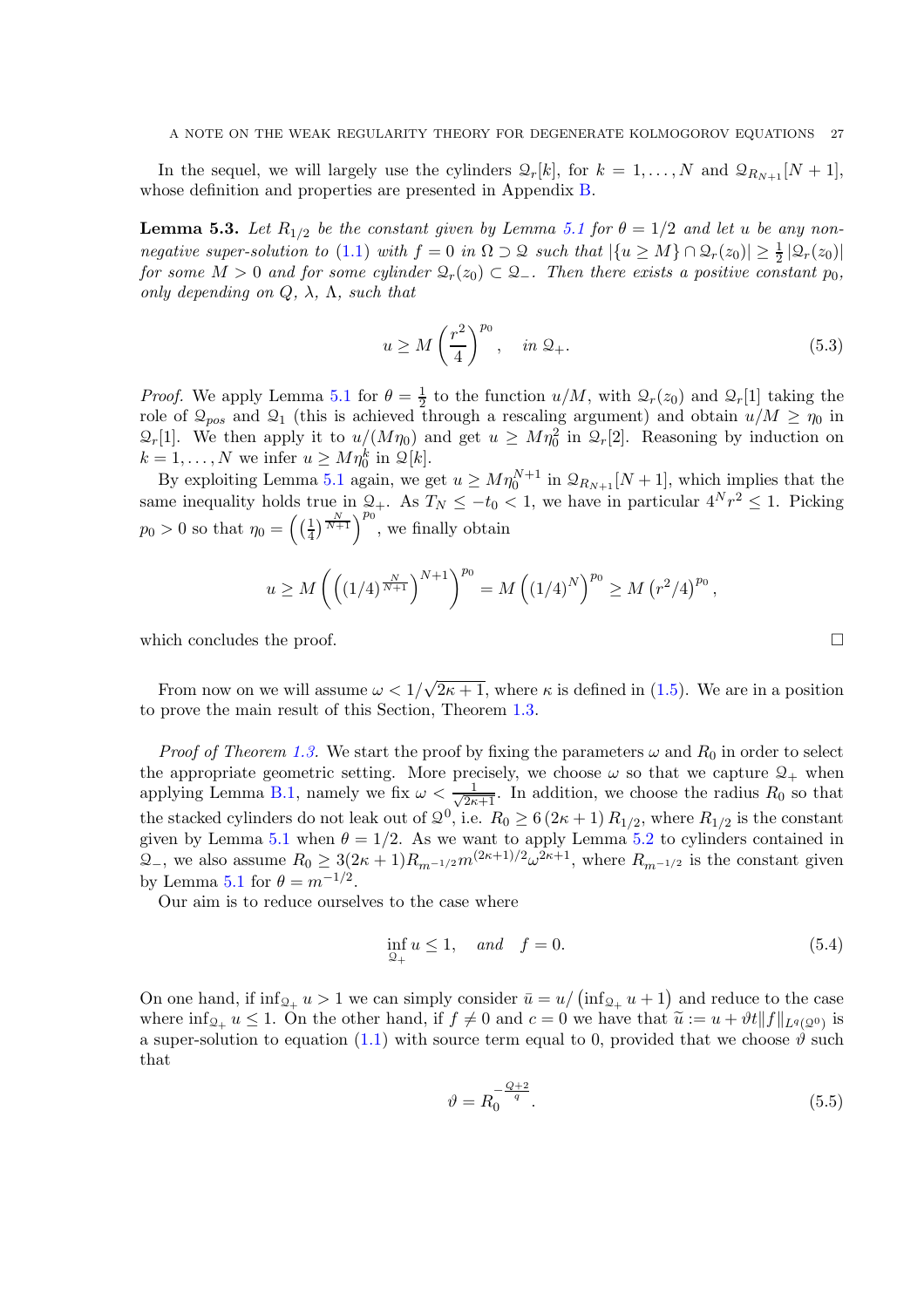Indeed, exploiting the fact that u is non-negative super-solution to  $(1.1)$  in  $\mathcal{Q}^0$ , we infer

$$
\int_{\mathcal{Q}^0} -\langle AD\tilde{u}, D\varphi \rangle + \varphi Y \tilde{u} + \langle b, D\tilde{u} \rangle \varphi
$$
\n
$$
= \int_{\mathcal{Q}^0} -\langle ADu, D\varphi \rangle + \varphi Y u - \varphi \vartheta \| f \|_{L^q(\mathcal{Q}^0)} + \langle b, Du \rangle \varphi
$$
\n
$$
\leq \int_{\mathcal{Q}^0} f\varphi - \int_{\mathcal{Q}^0} \varphi \vartheta \| f \|_{L^q(\mathcal{Q}^0)}.
$$
\n(5.6)

We now observe that the last line in  $(5.6)$  can be estimated as follows

$$
\int_{\mathcal{Q}^0} f\varphi - \int_{\mathcal{Q}^0} \varphi \vartheta \|f\|_{L^q(\mathcal{Q}^0)} \leq \left(R_0^{Q+2}\right)^{1-1/q} \|f\|_{L^q(\mathcal{Q}^0)} \|\varphi\|_{L^\infty(\mathcal{Q}^0)} - \vartheta \|f\|_{L^q(\mathcal{Q}^0)} R_0^{Q+2} \|\varphi\|_{L^\infty(\mathcal{Q}^0)} \n= \|f\|_{L^q(\mathcal{Q}^0)} R_0^{Q+2} \|\varphi\|_{L^\infty(\mathcal{Q}^0)} \left(\left(R_0^{Q+2}\right)^{1-1/q} - \vartheta R_0^{Q+2}\right),
$$

which is equal to 0 when  $\vartheta = R_0^{-\frac{Q+2}{q}}$ . Thus,  $\tilde{u}$  is a super-solution of equation [\(1.1\)](#page-0-1) with  $f = 0$ and the weak Harnack inequality for  $\tilde{u}$  implies the one for u. Lastly, if  $c \neq 0$  the reasoning<br>follows by probating the value of  $\vartheta$  in  $(5,5)$  by follows by replacing the value of  $\vartheta$  in [\(5.5\)](#page-26-0) by

$$
\vartheta = \frac{1}{(R_0^{Q+2})^{1/q} - ||c||_{L^q(\mathcal{Q}^0)}}
$$

We now want to prove that for all  $k \in \mathbb{N}$ , the following inequality holds

<span id="page-27-1"></span>
$$
\left| \{ u > M^k \} \cap \mathcal{Q}_1 \right| \le \widetilde{C} (1 - \widetilde{\mu})^k,\tag{5.7}
$$

<span id="page-27-0"></span>.

for some constants  $\tilde{\mu} \in (0,1)$   $M > 1$  and  $\tilde{C} > 0$  that only depend on  $Q$ ,  $\lambda$  and  $\Lambda$ . The proof of this fact is carried out by induction. For  $k = 1$  it is sufficient to choose  $\widetilde{\mu} \leq \frac{1}{2}$  and  $\widetilde{C}$  such that  $|Q_{-}| \leq \frac{1}{2}\tilde{C}$ . We now assume that [\(5.7\)](#page-27-1) holds true for  $k \geq 1$  and we prove it for  $k + 1$ . To this end, we consider the sets

$$
E := \{ u > M^{k+1} \} \cap \mathcal{Q}_-, \qquad F := \{ u > M^k \} \cap \mathcal{Q}_1. \tag{5.8}
$$

We observe that E and F satisfy the assumptions of Corollary [A.3](#page-29-0) with  $\mathcal{Q}_1$  replaced by  $\mathcal{Q}_-$  and  $\mu = 1/2$ . Indeed, by definition E and F are bounded measurable sets such that  $E \subset \mathcal{Q}_-\cap F$ . We now consider a cylinder  $\mathcal{Q} = \mathcal{Q}_r(z) \subset \mathcal{Q}_-$  such that  $|\mathcal{Q} \cap E| > \frac{1}{2} |\mathcal{Q}|$ , i.e.

$$
|\{u > M^{k+1}\}\cap\mathcal{Q}| > \frac{1}{2}|\mathcal{Q}|.
$$

We show that r needs to be small, that is to say r is less than some parameter  $r_0 = r_0(Q, \lambda, \Lambda, k)$ . Indeed, applying Lemma [5.3](#page-26-1) to u, we obtain  $u \geq M^{k+1} (r^2/4)^{p_0}$  in  $\mathcal{Q}_+$ . Thus, owing to  $\inf_{\mathcal{Q}_+} u \leq$ 1, we infer  $1 \ge M^{k+1} (r^2/4)^{p_0}$  and therefore it is sufficient to choose  $r_0 \le 2M^{-k-1/2p_0}$ . In order to apply Corollary [A.3,](#page-29-0) we are left with proving that  $\overline{Q}^m \subset F$ , which holds true if  $\overline{Q}^m \subset \{u > M^k\}.$ To this end, we apply Lemma [5.2](#page-25-2) to  $u/M^k$  after rescaling the cylinder  $\mathcal Q$  in  $\mathcal Q_1$ .

In virtue of Corollary [A.3,](#page-29-0) there exist  $c_{is} \in (0,1)$  and  $C_{is} > 0$  such that

$$
|E| = \left| \{ u > M^{k+1} \} \cap \mathcal{Q}_- \right| \le \frac{m+1}{m} \left( 1 - \frac{c_{\rm is}}{2} \right) \left( \left| \{ u > M^k \} \cap \mathcal{Q}_1 \right| + C_{\rm is} mr_0^2 \right) \\
\le \left( 1 - \frac{c_{\rm is}}{4} \right) \left( \left| \{ u > M^k \} \cap \mathcal{Q}_1 \right| + C_{\rm is} mr_0^2 \right),
$$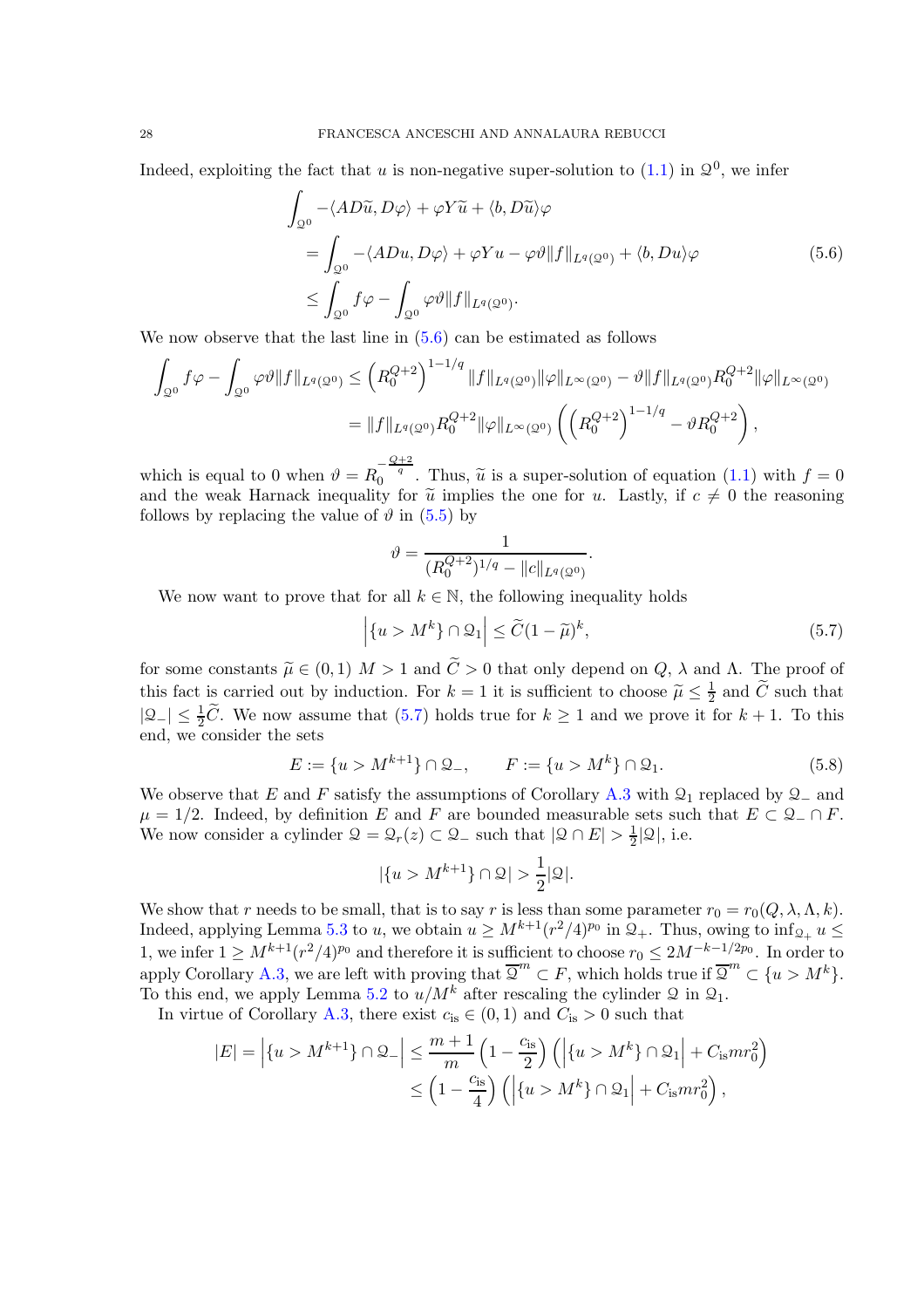provided that we chose  $m \in \mathbb{N}$  so that  $\frac{m+1}{m}(1-\frac{c_{is}}{2}) \leq 1-\frac{c_{is}}{4}$ . Thanks to the induction assumption and our choice of  $r_0$  we get

$$
|E| \leq \left(1 - \frac{c_{\rm is}}{4}\right) \left(\widetilde{C} (1 - \widetilde{\mu})^k + C_{\rm is} mr_0^2\right) \leq \left(1 - \frac{c_{\rm is}}{4}\right) \left(\widetilde{C} (1 - \widetilde{\mu})^k + C_{\rm is} mM^{-\frac{k+1}{p_0}}\right).
$$

Picking then  $\tilde{\mu}$  small enough so that  $M^{-1/p_0} \leq (1 - \tilde{\mu})$  and  $\tilde{\mu} \leq \frac{c_{is}}{4}$ , we obtain

$$
|E| \leq \widetilde{C} \left( 1 - \frac{c_{\rm is}}{4} \right) (1 - \widetilde{\mu})^k \left( 1 + \widetilde{C}^{-1} m M^{-\frac{1}{p_0}} \right)
$$
  

$$
\leq \widetilde{C} (1 - \widetilde{\mu})^{k+1} \left( 1 + \widetilde{C}^{-1} m M^{-\frac{1}{p_0}} \right).
$$

Picking  $\widetilde{C}$  large enough so that  $\left(1+\widetilde{C}^{-1}mM^{-\frac{1}{p_0}}\right) \leq 2$  we conclude the proof of [\(5.7\)](#page-27-1). By extending estimate [\(5.7\)](#page-27-1) to the continuous case (i.e.  $k \in \mathbb{R}$  and  $k \ge 1$ ) and applying the layer cake formula to  $\int_{Q_-} f^p$  for some exponent p, we obtain that  $\int_{Q_-} f^p$  is bounded from above by a constant that only depends on  $Q$ ,  $\lambda$  and  $\Lambda$ .

## 5.2. Harnack inequality and local Hölder continuity.

Proof of Theorem [1.4.](#page-4-2) The full Harnack inequality is a direct consequence of the combination of the local boundedness of weak sub-solutions proved in Theorem [3.1](#page-11-1) and the weak Harnack inequality of Theorem [1.3.](#page-4-1)

*Proof of Theorem [1.6.](#page-5-0)* The Hölder continuity of weak solutions is classically obtained by proving that the oscillation of the solution decays by a universal factor. This can be achieved in two different ways. Either by applying Lemma [5.1](#page-25-0) with  $\theta = 1$  in the same spirit of [\[13,](#page-34-8) Appendix B], or by directly applying the weak Harnack inequality, Theorem [1.3,](#page-4-1) following a standard argument, for further reference see [\[10\]](#page-34-17).  $\Box$ 

# <span id="page-28-1"></span>Appendix A. The Ink-Spots Theorem

<span id="page-28-0"></span>For the sake of completeness, we provide here the proof of the Ink Spots Theorem for the case of ultraparabolic equations. This theorem involves a covering argument in the spirit of Krylov and Safonov [\[23\]](#page-34-24) growing ink spots theorem, or the Calderón-Zygmund decomposition, and it is a fundamental ingredient for the proof of the weak Harnack inequality (see Theorem [1.3\)](#page-4-1). In order to give its statement in our setting, we introduce the delayed cylinder

$$
\overline{\mathcal{Q}}_r^m(z_0) = ((0, \ldots, 0, mr^2) \circ \mathcal{Q}_r(z_0)) \cap (\mathbb{R}^{N+1} \times (t_0, +\infty))
$$
\n(A.1)

where  $z_0 = (x_0, t_0) = (x_0^{(0)})$  $x_0^{(0)}, \ldots, x_0^{(\kappa)}$  $\mathbf{Q}_{0}^{(\kappa)}$ ,  $t_0$ )  $\in \mathbb{R}^{N+1}$ . We remark that  $\overline{\mathcal{Q}}_{r}^{m}$  $r''(z_0)$  starts immediately at the end of  $\mathcal{Q}_r(z_0)$ , with which shares the same values for  $x^{(0)}$ , and its structure follows the non Euclidean geometry presented in Section [2](#page-6-0) associated to the principal part operator  $\mathscr K$ . The aim of this section is to prove the following statement.

<span id="page-28-2"></span>**Theorem A.1.** Let  $E \subset F$  be two bounded measurable sets. We assume there exists a constant  $\mu \in ]0,1]$  such that

- $E \subset \mathcal{Q}_1$  and  $|E| < (1 \mu)|\mathcal{Q}_1|$ ;
- moreover, there exist an integer m such that for any cylinder  $\mathcal{Q} \subset \mathcal{Q}_1$  such that  $\overline{\mathcal{Q}}^m \subset \mathcal{Q}_1$ and  $|\mathcal{Q} \cap E| \geq (1 - \mu)|\mathcal{Q}|$ , we have that  $\overline{\mathcal{Q}}^m \subset F$ .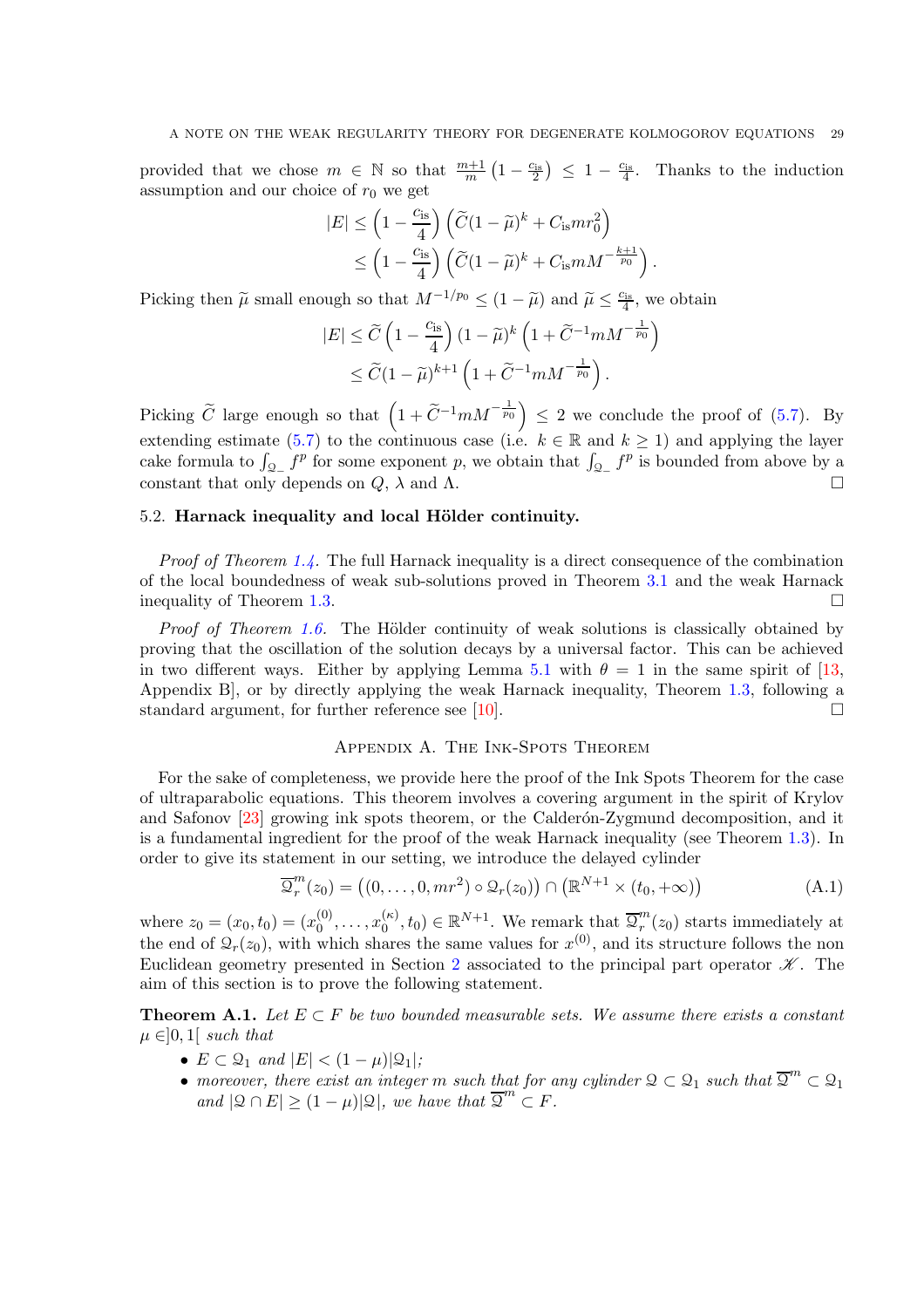Then for some universal constant  $c_{is} \in (0,1)$  only depending on N, there holds

$$
|E| \le \frac{m+1}{m}(1 - c_{\text{is}}\mu)|F|.
$$

**Remark A.2.** Theorem [A.1](#page-28-2) still holds true if we replace  $\mathcal{Q}_1$  with  $\mathcal{Q}_-$  defined in [\(5.2\)](#page-25-3).

As it has already been pointed out by Imbert and Silvestre in [\[18\]](#page-34-25), there is no chance to adapt the Calderón-Zygmund decomposition to this context, because it would require to split a larger piece into smaller ones of the same type and this is impossible due to the non Euclidean nature of our geometry. What we do is a generalization of the procedure proposed in [\[18\]](#page-34-25), that is in fact an adaptation of the growing ink-spots theorem, whose original construction in the parabolic case dates back to Krylov and Safonov [\[23,](#page-34-24) Appendix A].

Moreover, when we need to confine both  $E$  and  $F$  to stay within a fixed cylinder, the following corollary directly follows.

<span id="page-29-0"></span>**Corollary A.3.** Let  $E \subset F$  be two bounded measurable sets. We assume

- $E \subset \mathcal{Q}_1$ ;
- there exist two constants  $\mu, r_0 \in ]0,1[$  and an integer m such that for any cylinder  $\mathfrak{D} \subset \mathfrak{D}_1$ of the form  $Q_r(z_0)$  such that  $|\mathcal{Q} \cap E| \geq (1-\mu)|\mathcal{Q}|$ , we have  $\overline{\mathcal{Q}}^m \subset F$  and also  $r < r_0$ .

Then for some universal constants  $c_{is}$  and  $C_{is}$  only depending on N

$$
|E| \le \frac{m+1}{m}(1 - c_{\text{is}}\mu) (|F \cap \mathcal{Q}_1| + C_{\text{is}}mr_0^2).
$$

A.1. Stacked cylinders. First of all we recall some important properties of the following family of stacked cylinders

$$
k\mathfrak{Q}_r = \left(0,\ldots,0,\frac{k^2-1}{2}r^2\right)\circ \mathfrak{Q}_{kr} \quad \text{and} \quad k\mathfrak{Q}_r(x_0,t_0) = \left(0,\ldots,0,\frac{k^2-1}{2}r^2\right)\circ \mathfrak{Q}_{kr}(x_0,t_0),
$$

where  $(x_0, t_0) \in \mathbb{R}^{N+1}$ , that are defined starting from the unit cylinder  $(1.9)$  for a certain  $k > 0$ . By definition, it is clear that  $|k\mathcal{Q}_r(x_0,t_0)| = k^{Q+2}|\mathcal{Q}_r(x_0,t_0)|$ , and that the cylinders  $\mathcal{Q}_r(x_0,t_0)$ are not the balls of any metric. Thus, the important properties of the cylinders are explicitly given by the following lemmas.

<span id="page-29-1"></span>**Lemma A.4.** Let  $\mathcal{Q}_{r_0}(x_0, t_0)$  and  $\mathcal{Q}_{r_1}(x_1, t_1)$  be two cylinders with non empty intersection, with  $(x_0, t_0), (x_1, t_1) \in \mathbb{R}^{N+1}$  and  $2r_0 \ge r_1 > 0$ . Then

$$
\mathcal{Q}_{r_1}(x_1,t_1) \subset k\mathcal{Q}_{r_0}(x_0,t_0)
$$

for some universal constant k.

*Proof.* Without loss of generality, we may assume  $(x_0, t_0) = (0, 0)$ . Then we need to choose the constant  $k$  in order to satisfy our statement. In particular, if we consider the ball associated to the first  $m_0$  variables we get that  $B_{r_1}(x_1^{(0)})$  $\binom{0}{1}$   $\subset B_{kr_0}$  if

$$
kr_0 \ge r_0 + 2r_1 \quad \Longrightarrow \quad k \ge 5.
$$

By repeating the same argument for all the  $\kappa$  blocks of variables, we get that k must satisfy the following conditions:

$$
k^{2j+1} \ge 1 + 2 \cdot 2^{2j+1}
$$
 for  $j = 0, ..., \kappa$ .

As far as we are concerned with the condition regarding the time interval, we need  $k$  to be such that

$$
-\frac{k^2+1}{2}r_0^2 \le -r_0 - 2r_1^2 \implies k^2 \ge 9.
$$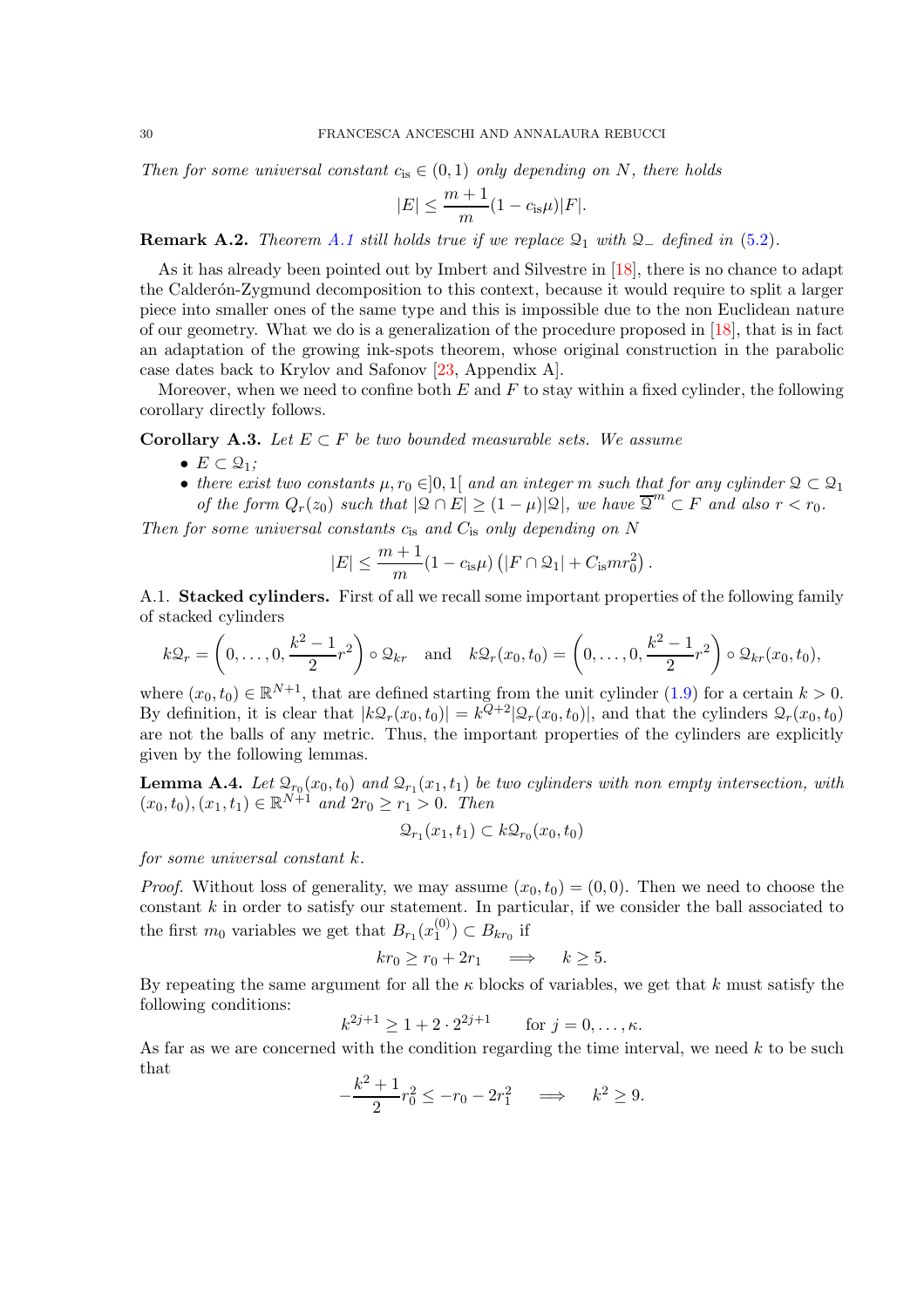All of these inequalities are satisfied when the first one, i.e. the one corresponding to  $j = 0$ , is satisfied. We choose k to be the smallest parameter satisfying these inequalities.

<span id="page-30-0"></span>**Lemma A.5.** Let  $\{\mathcal{Q}_j\}_{j\in J}$  be an arbitrary collection of slanted cylinders with bounded radius. Then there exists a disjoint countable subcollection  $\{\mathcal{Q}_{j_i}\}_{i\in I}$  such that

$$
\bigcup_{j\in J}\mathcal{Q}_j=\bigcup_{i=1}^\infty k\mathcal{Q}_{j_i}.
$$

The proof of Lemma [A.5](#page-30-0) is the same as the classical proof of the Vitali covering lemma, where we employ Lemma [A.4](#page-29-1) instead of the fact that in any metric space  $B_{r_1}(x_1) \subset 5B_{r_0}$ , if  $B_{r_1}(x_1) \cap B_{r_0} \neq$  $\emptyset$  and  $r_1 \leq 2r_0$ .

A.2. A generalized Lebesgue differentiation theorem. For the readers convenience, we also recall the definition of maximal function:

$$
Mf(x,t) = \sup_{\mathcal{Q}: (x,t)\in \mathcal{Q}} \frac{1}{|\mathcal{Q}|} \int_{\mathcal{Q}\cap \Omega} |f(y,s)| dy ds,
$$

where the supremum is taken over cylinders of the form  $(y, s) + R\mathfrak{Q}_1$ .

<span id="page-30-2"></span>**Lemma A.6.** For every  $\lambda > 0$  and  $f \in L^1(\Omega)$ , we have

$$
|\{Mf < \lambda\} \cap \Omega| \leq \frac{C}{\lambda} \|f\|_{L^1(\Omega)}.
$$

*Proof.* Let us consider  $(x, t) \in \{Mf < \lambda\} \cap \Omega$ . Then there exists a cylinder Q such that  $(x, t) \in \mathcal{Q}$ and

$$
\int_{\Omega \cap \Omega} |f(y, s)| dy ds \ge \frac{\lambda}{2} |\mathcal{Q} \cap \Omega|.
$$

Then  $\{Mf \prec \lambda\} \cap \Omega$  is covered with cylinders  $\{\mathcal{Q}_i\}$  such that the previous inequality holds. From Lemma [A.5,](#page-30-0) there exists a disjoint countable subcollection  $\{Q_{j_i}\}$  so that

$$
\{Mf < \lambda\} \cap \Omega = \bigcup_{j=1}^{\infty} Q_j \subset \bigcup_{i=1}^{\infty} kQ_{j_i},
$$

for some integer  $k$ . Thus, we get

$$
\|f\|_{L^1(\Omega)}\geq\int\limits_{\Omega\cap\cup_iQ_{j_i}}|f|\geq \frac{\lambda}{2}\sum_{i=1}^\infty|\mathfrak{Q}_{j_i}\cap\Omega|=\frac{\lambda}{2k^{Q+2}}\Big|\bigcup_{i=1}^\infty k\mathfrak{Q}_{j_i}\cap\Omega\Big|\geq \frac{\lambda}{2k^{Q+2}}\Big|\{Mf<\lambda\}\cap\Omega\Big|.
$$

Thus, the claim is proved when  $C = 2k^{Q+2}$ 

The following generalized version of the Lebesgue differentiation theorem holds.

<span id="page-30-1"></span>**Theorem A.7** (Genaralized Lebesgue Differentiation Theorem). Let  $f \in L^1(\Omega, dx \otimes dt)$ , where  $\Omega$  is an open subset of  $\mathbb{R}^{N+1}$ . Then for a.e.  $(x,t) \in \Omega$ 

$$
\lim_{r \to 0^+} \frac{1}{|\mathcal{Q}_r(x,t)|} \int_{\mathcal{Q}_r(x,t)} |f(y,s) - f(x,t)| \, dy \, ds = 0.
$$

Theorem [A.7](#page-30-1) is obtained from the following Lemma [A.6](#page-30-2) exactly as in [\[17,](#page-34-26) Theorem 2.5.1] by considering Lemma [A.6.](#page-30-2)

. **Experimental and the contract of the Contract of the Contract of the Contract of the Contract of the Contract of**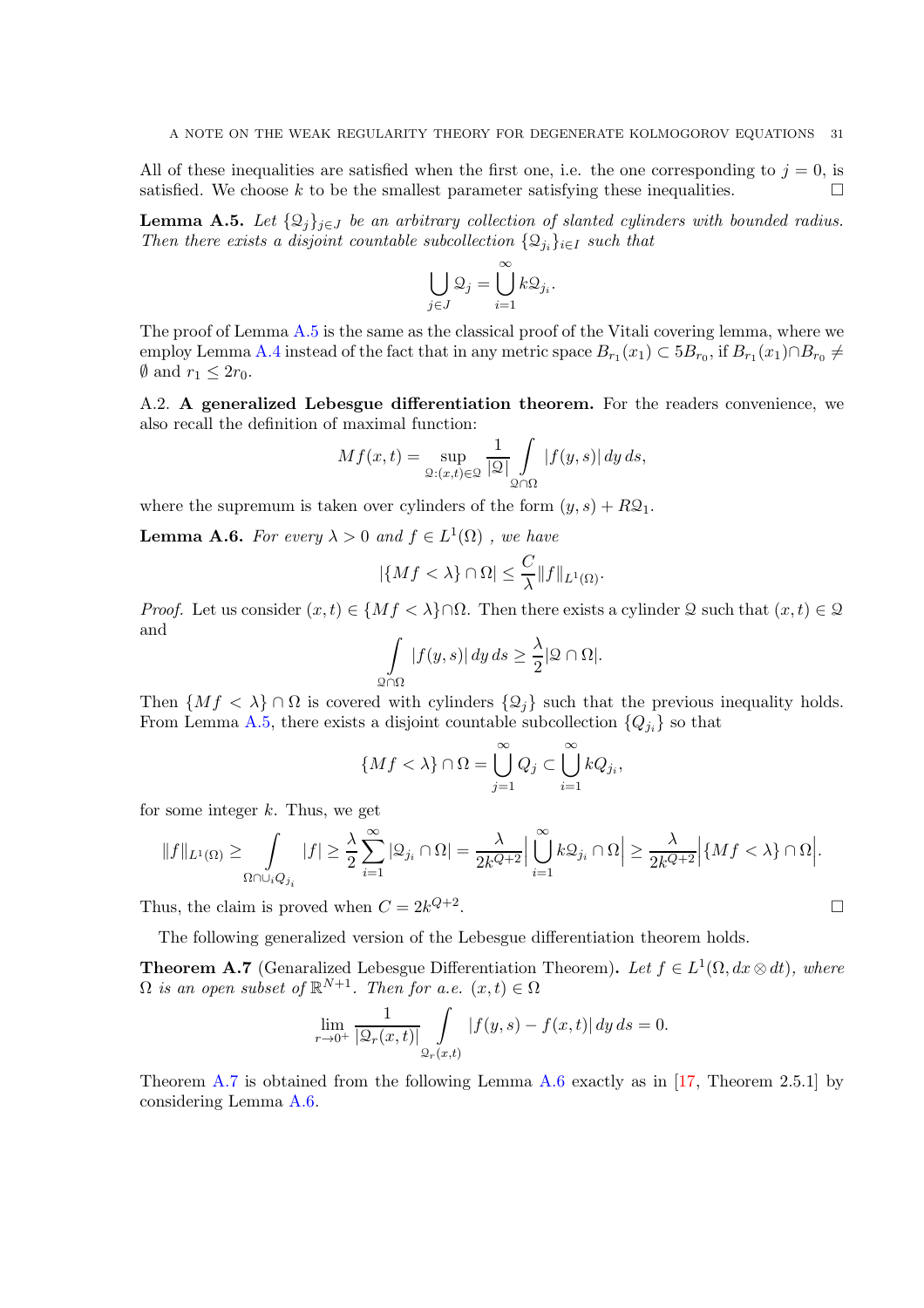#### A.3. Ink-spots theorem without time delay.

<span id="page-31-1"></span>**Lemma A.8.** Let  $E \subset F \subset \mathcal{Q}_1$  be two bounded measurable sets. We make the following assumptions for some constant  $\mu \in (0,1)$ :

- $E < (1 \mu) |Q_1|$ ;
- if for any cylinder  $\mathcal{Q} \subset \mathcal{Q}_1$  such that  $|\mathcal{Q} \cap E| \geq (1 \mu)|\mathcal{Q}|$ , then  $\mathcal{Q} \subset F$ .

Then  $|E| \leq (1 - c\mu)|F|$  for some universal constant c only depending on N.

*Proof.* Thanks to Theorem [A.7,](#page-30-1) for almost all points  $z \in E$  there is some cylinder  $\mathcal{Q}^z$  containing z such that  $|Q^z \cap E| \ge (1 - \mu)|Q^z|$ . Thus, for all Lebesgue points  $z \in E$  we choose a maximal cylinder  $\mathcal{Q}^z \subset \mathcal{Q}_1$  that contains z and such that  $|\mathcal{Q}^z \cap E| \ge (1 - \mu)|\mathcal{Q}^z|$ . Here  $\mathcal{Q}^z = \mathcal{Q}_{\overline{r}}(\overline{x}, \overline{t})$  for some  $\overline{r} > 0$  and  $(\overline{x}, \overline{t}) \in \mathcal{Q}_1$ . In particular, we have that  $\mathcal{Q}^z$  differs from  $\mathcal{Q}_1$  and  $\mathcal{Q}^z \subset F$  by our assumption.

First of all we prove that  $|Q^z \cap E| = (1 - \mu)|Q^z|$ . By contradiction, let us suppose that is not true. Then there exists  $\delta > 0$  small enough and  $\overline{2}$  such that  $\mathcal{Q}^z \subset \overline{\mathcal{Q}} \subset (1 + \delta) \mathcal{Q}^z$ ,  $\overline{\mathcal{Q}} \subset \mathcal{Q}_1$  and  $|\overline{Q} \cap E| > (1 - \mu)|\mathcal{Q}^z|$ , and this contradicts the maximality of the choice of  $\mathcal{Q}^z$ .

Then we recall that the family of cylinders  $\{\mathcal{Q}^z\}_{z\in E}$  covers the set E. Thanks to Lemma [A.5](#page-30-0) and considering that  $E$  is a bounded set, we can extract a finite subfamily of non overlapping cylinders  $\mathcal{Q}_j := \mathcal{Q}^{z_j}$  such that  $E \subset \cup_{j=1}^n k \mathcal{Q}_j$ . Since  $\mathcal{Q}_j \subset F$  and  $|\mathcal{Q}_j \cap E| = (1 - \mu)|\mathcal{Q}_j|$ , we have that  $|\mathcal{Q}_j \cap F \setminus E| = \mu |\mathcal{Q}^z|$ . Therefore,

$$
|F \setminus E| \ge \sum_{j=1}^n |\mathfrak{Q}_j \cap F \setminus E| \ge \sum_{j=1}^n \mu |\mathfrak{Q}_j| = k^{-(Q+2)} \mu \sum_{j=1}^n |k \mathfrak{Q}_j| \ge k^{-(Q+2)} \mu |E|.
$$

Thus, we get that  $|F| \ge (1 + \overline{c}\mu)|E|$ , with  $\overline{c} = k^{-(Q+2)}$ . Since  $\overline{c}\mu \in (0, 1)$ , we complete the proof by choosing  $c = \overline{c}/2$ .

A.4. Proof of Theorem [A.1](#page-28-2) and Corollary [A.3.](#page-29-0) In order to proceed with the proof of the Ink Spots Theorem, we first need to recall two preliminary results.

<span id="page-31-0"></span>**Lemma A.9.** Consider a (possibly infinite) sequence of intervals  $(a_j - h_k, a_j]$ . Then

$$
\Big|\bigcup_{k} (a_k, a_k + mh_k]\Big| \geq \frac{m}{m+1} \Big|\bigcup_{k} (a_k - h_k, a_k)\Big|.
$$

The proof of Lemma [A.9](#page-31-0) can be found in [\[19,](#page-34-11) Lemma 10.8]. Here, we only report the proof of the following lemma, that is an extension of Lemma 10.9 [\[19\]](#page-34-11).

<span id="page-31-2"></span>**Lemma A.10.** Let  $\{\mathfrak{Q}_j\}$  be a collection of slanted cylinders and let  $\overline{\mathfrak{Q}}_j^m$  $j^{\prime\prime}$  be the corresponding versions as in [\(A.1\)](#page-28-1). Then

$$
\Big|\bigcup_j\overline{\mathfrak Q}_j^m\Big|\geq \frac{m}{m+1}\Big|\bigcup_j\mathfrak Q_j\Big|.
$$

*Proof.* Because of Fubini's Theorem we know that for any set  $\Omega \subset \mathbb{R}^{N+1}$ 

$$
|\Omega| = \int | \{ (x^{(1)}, \dots, x^{(\kappa)}, t) : (x^{(0)}, x^{(1)}, \dots, x^{(\kappa)}, t) \in \Omega \} | dx^{(0)}.
$$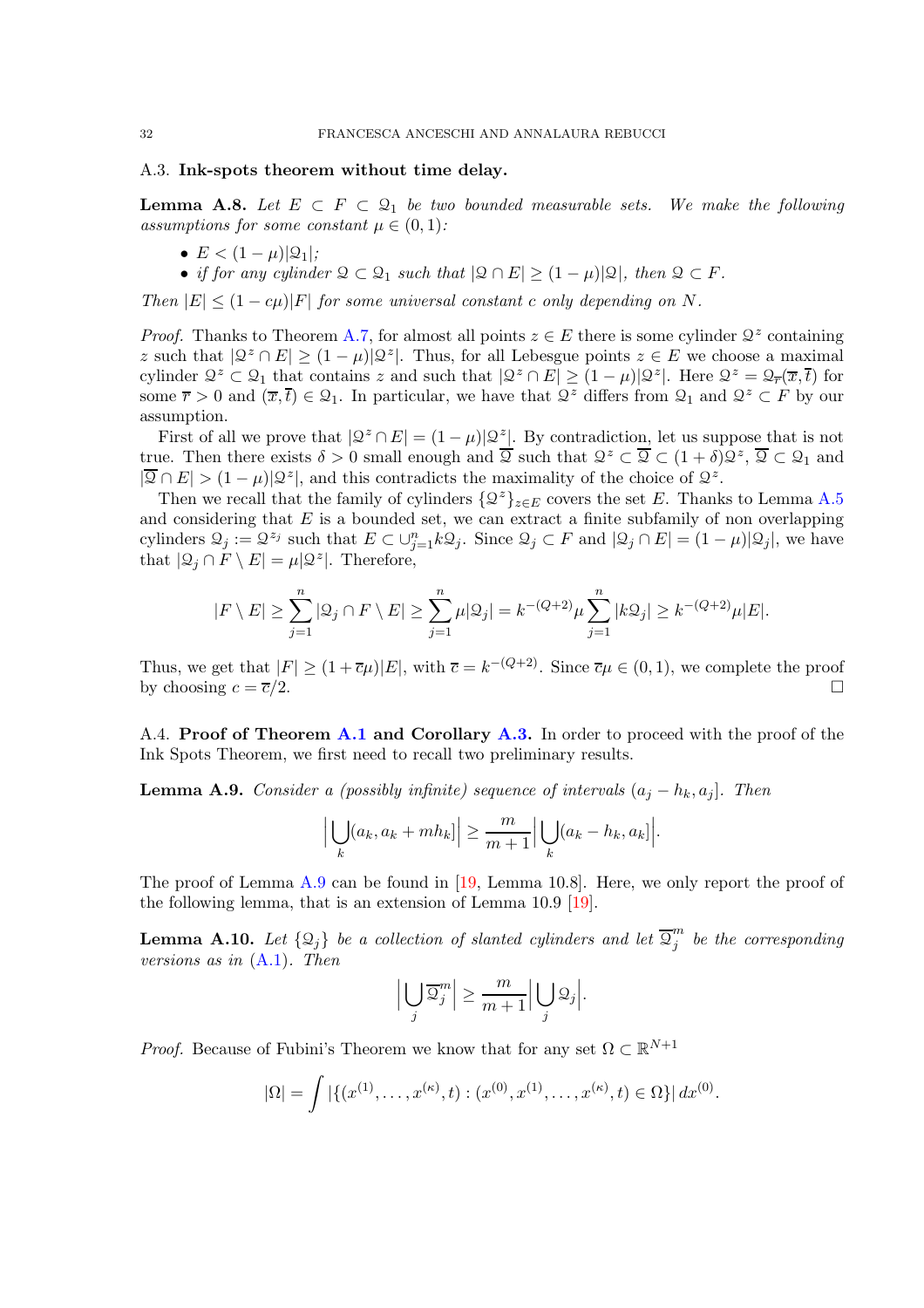Therefore, in order to prove our statement it is sufficient to show that for every  $x^{(0)} \in \mathbb{R}^{m_0}$ 

$$
\left| \left\{ (x^{(1)}, \dots, x^{(\kappa)}, t) : (x^{(0)}, x^{(1)}, \dots, x^{(\kappa)}, t) \in \bigcup_{j} \overline{\mathcal{Q}}_{j}^{m} \right\} \right|
$$
  

$$
\geq \frac{m}{m+1} \left| \left\{ (x^{(1)}, \dots, x^{(\kappa)}, t) : (x^{(0)}, x^{(1)}, \dots, x^{(\kappa)}, t) \in \bigcup_{j} \mathcal{Q}_{j} \right\} \right|
$$

From now on, let us consider a fixed  $\overline{x} \in \mathbb{R}^{m_0}$ . Any cylinder  $\mathcal{Q}_j$  is a cylinder with center  $(x_i^{(0)}$  $j^{(0)}, x_j^{(1)}$  $\binom{1}{j},\ldots,\binom{r(\kappa)}{j}$  $j^{(\kappa)}, t_j) \in \mathbb{R}^{N+1}$ 

and radius  $r_j > 0$ .  $\overline{\mathcal{Q}}_j^m$  $j^{'''}_j$  is its delayed version [\(A.1\)](#page-28-1), that thanks to Remark [2.4](#page-8-4) can equivalently be represented as follows

$$
\overline{\mathcal{Q}}_j^m = (t_0, t_0 + mr_j^2] \times B_r(x_j^{(0)}) \times B_{(m+2)r_j^3}(x_j^{(1)}) \times \ldots \times B_{(m^{\kappa}+2\sum_{i=0}^{\kappa} m^i)r_j^{2\kappa+1}}(x_j^{(\kappa)}).
$$

On one hand, when  $|\overline{x} - x_j^{(0)}|$  $|j^{(0)}| \geq r_j$  the set

$$
\left\{ (x^{(1)}, \ldots, x^{(\kappa)}, t) : (x^{(0)}, x^{(1)}, \ldots, x^{(\kappa)}, t) \in \overline{\mathcal{Q}}_j^m \right\} \text{ is empty.}
$$

On the other hand, when  $|\overline{x} - x_j^{(0)}|$  $|j^{(0)}|$  <  $r_j$  we have that

$$
\left\{ (x^{(1)}, \ldots, x^{(\kappa)}, t) : (\overline{x}, x^{(1)}, \ldots, x^{(\kappa)}, t) \in \overline{\mathcal{Q}}_j^m \right\}
$$
  

$$
\supset \widetilde{\mathcal{Q}}_j := (t_j, t_j + mr_j^2] \times B_{2r_j^3}(x_j^{(1)}) \times \ldots \times B_{2\sum_{i=0}^{\kappa-1} m^i r_j^{2\kappa+1}}(x_j^{(\kappa)}).
$$

Based on these last observations, we have that

$$
\left|\left\{(x^{(1)},\ldots,x^{(\kappa)},t): (x^{(0)},x^{(1)},\ldots,x^{(\kappa)},t)\in\bigcup_j\overline{\mathfrak{Q}}_j^m\right\}\right|\geq\Big|\bigcup_{j:\left|\overline{x}-x_j^{(0)}\right|
$$

Now, thanks to Fubini's Theorem and Lemma [A.9](#page-31-0) we have

$$
\left| \left\{ (x^{(1)}, \ldots, x^{(\kappa)}, t) : (x^{(0)}, x^{(1)}, \ldots, x^{(\kappa)}, t) \in \bigcup_{j} \overline{\mathfrak{Q}}_{j}^{m} \right\} \right|
$$
\n
$$
\geq \frac{m}{m+1} \Big| \bigcup_{\substack{j : |\overline{x} - x_{j}^{(0)}| < r_{j} \\ j : |\overline{x} - x_{j}^{(0)}| < r_{j} \end{cases}} (t_{j} - r_{j}^{2}, 0] \times B_{2r_{j}^{3}}(x_{j}^{(1)}) \times \ldots \times B_{2\sum_{i=0}^{\kappa-1} m^{i} r_{j}^{2\kappa+1}}(x_{j}^{(\kappa)}) \Big|
$$
\n
$$
\geq \frac{m}{m+1} \Big| \bigcup_{\substack{j : |\overline{x} - x_{j}^{(0)}| < r_{j} \\ j : |\overline{x} - x_{j}^{(0)}| < r_{j} \end{cases}} (t_{j} - r_{j}^{2}, 0] \times B_{r_{j}^{3}}(x_{j}^{(1)}) \times \ldots \times B_{r_{j}^{2\kappa+1}}(x_{j}^{(\kappa)}) \Big|
$$
\n
$$
= \frac{m}{m+1} \Big| \Big\{ (x^{(1)}, \ldots, x^{(\kappa)}, t) : (\overline{x}, x^{(1)}, \ldots, x^{(\kappa)}, t) \in \bigcup_{j} \mathfrak{Q}_{j} \Big\} \Big|.
$$

Combining all of the above results, the proof is complete.  $\Box$ 

*Proof of Theorem [A.1.](#page-28-2)* Let Q be the collection of all cylinders  $\mathcal{Q} \subset \mathcal{Q}_1$  such that  $|\mathcal{Q} \cap E| \ge$  $(1 - \mu)|\mathcal{Q}|$ . Let  $G := \cup_{\mathcal{Q} \in Q} \mathcal{Q}$ . By construction, the sets E and G satisfy the assumptions of Lemma [A.8.](#page-31-1) Therefore  $(1 - c_{is}\mu)|G| \geq |E|$ . Combining the assumptions of the theorem with Lemma A.10 we conclude the proof. Lemma [A.10](#page-31-2) we conclude the proof.

*Proof of Corollary [A.3.](#page-29-0)* The condition  $|E| \leq (1 - \delta)|\mathcal{Q}_1|$  is implied by the second assumption when  $r_0 < 1$ . Moreover, the result is trivial when  $r_0 \geq 1$  choosing C sufficiently large. Let Q be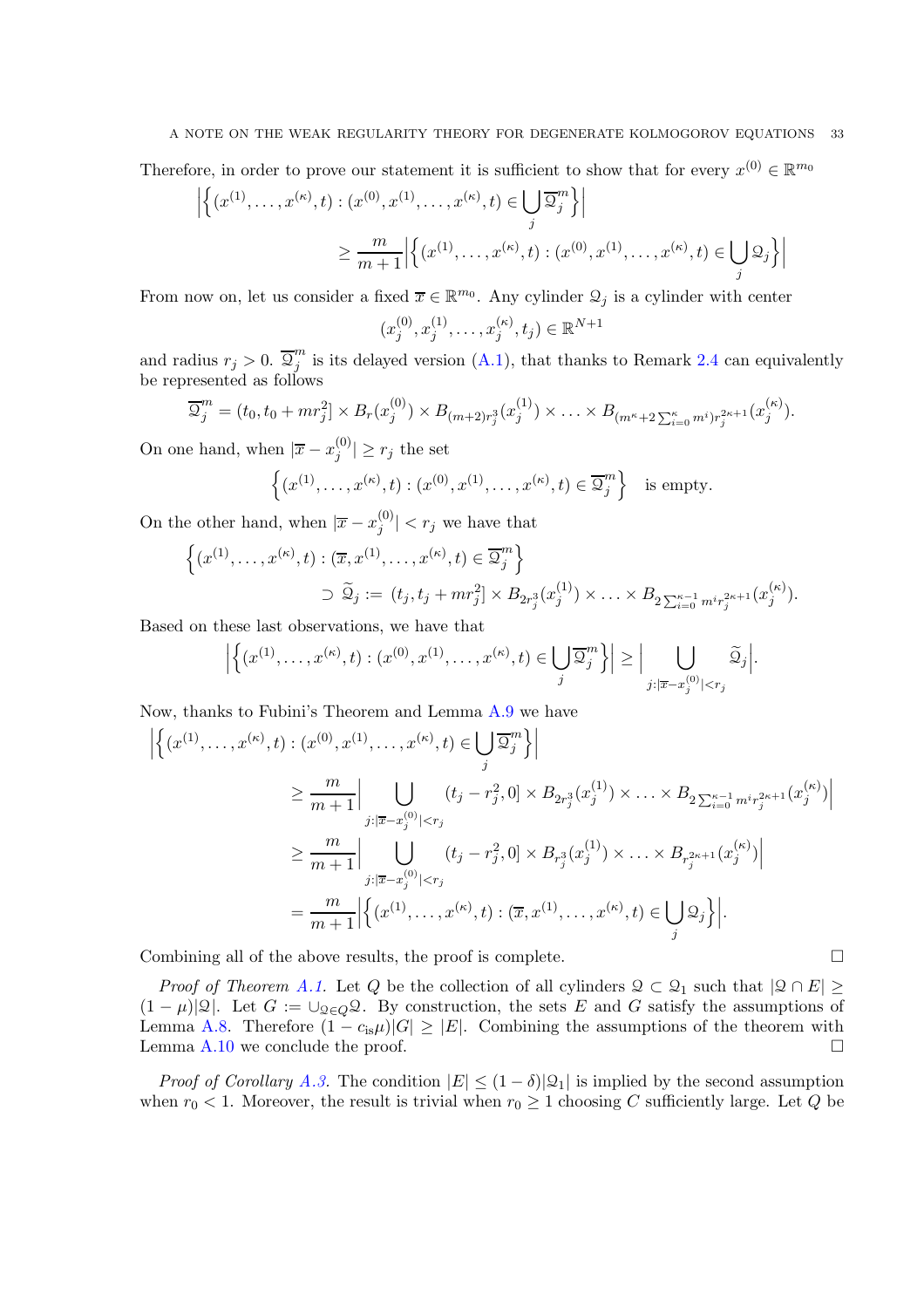the collection of all cylinders  $\mathcal{Q} \subset \mathcal{Q}_1$  such that  $|\mathcal{Q} \cap E| \geq (1 - \mu)|\mathcal{Q}|$ . Let  $G := \bigcup_{\mathcal{Q} \in Q} \overline{\mathcal{Q}}^m$ . From Theorem [A.1](#page-28-2) we have that  $|E| \leq \frac{m}{m+1}(1-c\mu)|G|$ . Moreover, our assumptions tell us  $G \subset F$ . In order to conclude the proof is sufficient to estimate the measure  $G \setminus Q_1$  by considering that each cylinder  $Q = Q_r(x, t) \subset Q_1$  has radius bounded by  $r_0$  (see [19, Corollary 10.2]). each cylinder  $\mathcal{Q} = \mathcal{Q}_r(x, t) \subset \mathcal{Q}_1$  has radius bounded by  $r_0$  (see [\[19,](#page-34-11) Corollary 10.2]).

#### Appendix B. Stacked cylinders

<span id="page-33-0"></span>For the sake of completeness, we here state the stacking cylinders lemma for our operator  $\mathscr{L}$ . Such a result is used when applying the Ink-Spots Theorem in the proof of the weak Harnack inequality, Theorem [1.3.](#page-4-1)

<span id="page-33-3"></span>**Lemma B.1.** Let  $\omega < \frac{1}{\sqrt{2\kappa+1}}$  and  $\rho = ((3\kappa+1)\omega)^{\frac{1}{2\kappa+1}}$ . We consider any non-empty cylinder  $\mathcal{Q}_r(z_0) \subset \mathcal{Q}_-$  and we set  $T_k = \sum_{j=1}^k (2^k r)^2$ . Let  $N \ge 1$  such that  $T_N \le -t_0 < T_{N+1}$  and let

$$
\mathcal{Q}_r[k] := \mathcal{Q}_{2^k r}(z_k), \quad k = 1, ..., N
$$
  

$$
\mathcal{Q}_{R_{N+1}}[N+1] := \mathcal{Q}_{R_{N+1}}(z_{N+1}),
$$

where  $z_k = z_0 \circ (0, \ldots, 0, T_k)$  and  $R = |t_0 + T_N|^{\frac{1}{2}}$ ,  $R_{N+1} = \max(R, \rho)$ , and

$$
z_{N+1} = \begin{cases} z_N \circ (0, \dots, 0, R^2), & \text{if } R \ge \rho \\ (0, 0), & \text{if } R < \rho \end{cases}
$$

These cylinders satisfy

 $\mathfrak{Q}_+ \subset \mathfrak{Q}_{R_{N+1}}[N+1], \qquad \cup_{k=1}^{N+1} \mathfrak{Q}_r[k] \subset (-1,0] \times B_2, \qquad \widetilde{\mathfrak{Q}}[N] \subset \mathfrak{Q}_r[N],$ where  $\widetilde{\mathfrak{Q}}[N] = \mathfrak{Q}_{R_{N+1}/2} (z_{N+1} \circ (0, \ldots, 0, -R_{N+1}^2)).$ 

Proof. As our derivation of the previous lemma follows very closely the one contained in [\[13,](#page-34-8) Appendix C], we here do not write explicitly the proof. Indeed, the proof of the result is merely geometric and the main difference with [\[13\]](#page-34-8) lies in the fact that in our case we exploit the more general composition law and dilations defined in  $(2.1)$  and in  $(2.9)$ , respectively. This explains why here the constants  $\omega$  and  $\rho$  differ from the ones in [\[13\]](#page-34-8).

#### <span id="page-33-1"></span>**REFERENCES**

- <span id="page-33-4"></span>[1] F. Anceschi, M. Eleuteri and S. Polidoro A geometric statement of the Harnack inequality for a degenerate Kolmogorov equation with rough coefficients, *Comm. Cont. Math.* (21):  $1 - 17$ , 2018.
- <span id="page-33-5"></span>[2] F. Anceschi and S. Polidoro. A survey on the classical theory for Kolmogorov equation. Le Matematiche, LXXV(Issue I) :221–258, 2020.
- <span id="page-33-8"></span>[3] F. Anceschi, S. Polidoro, and M. A. Ragusa. Moser's estimates for degenerate Kolmogorov equations with non-negative divergence lower order coefficients. Nonlinear Analysis :1–19, 2019.
- <span id="page-33-2"></span>[4] S. Armstrong and J.C. Mourrat. Variational methods for the kinetic Fokker-Planck equation. arXiv:1902.04037, preprint, 2019.
- <span id="page-33-9"></span>[5] J.M. Bony. Principe du maximum, inégalite de Harnack et unicité du problème de Cauchy pour les opérateurs elliptiques dégénérés. Ann. Inst. Fourier (Grenoble), 19(fasc. 1):277–304 xii, 1969.
- <span id="page-33-7"></span>[6] C. Cinti, A. Pascucci, and S. Polidoro. Pointwise estimates for a class of non-homogeneous Kolmogorov equations. Math. Ann., 340(2):237–264, 2008.
- <span id="page-33-10"></span>[7] E. Di Benedetto and N.S. Trudinger, Harnack inequalities for quasi-minima of variational integrals. Annales de l'I.H.P. Analyse non linéaire, 1(4):295–308, 1984.
- [8] B. Fisher and K. Tas The convolution of functions and distributions J. Math. Anal. Appl. 306, 364–374, 2005.
- <span id="page-33-6"></span>[9] G.B. Folland. Sub-elliptic estimates and function spaces on nilpotent lie groups. Ark. Mat., 13:161–207, 1975.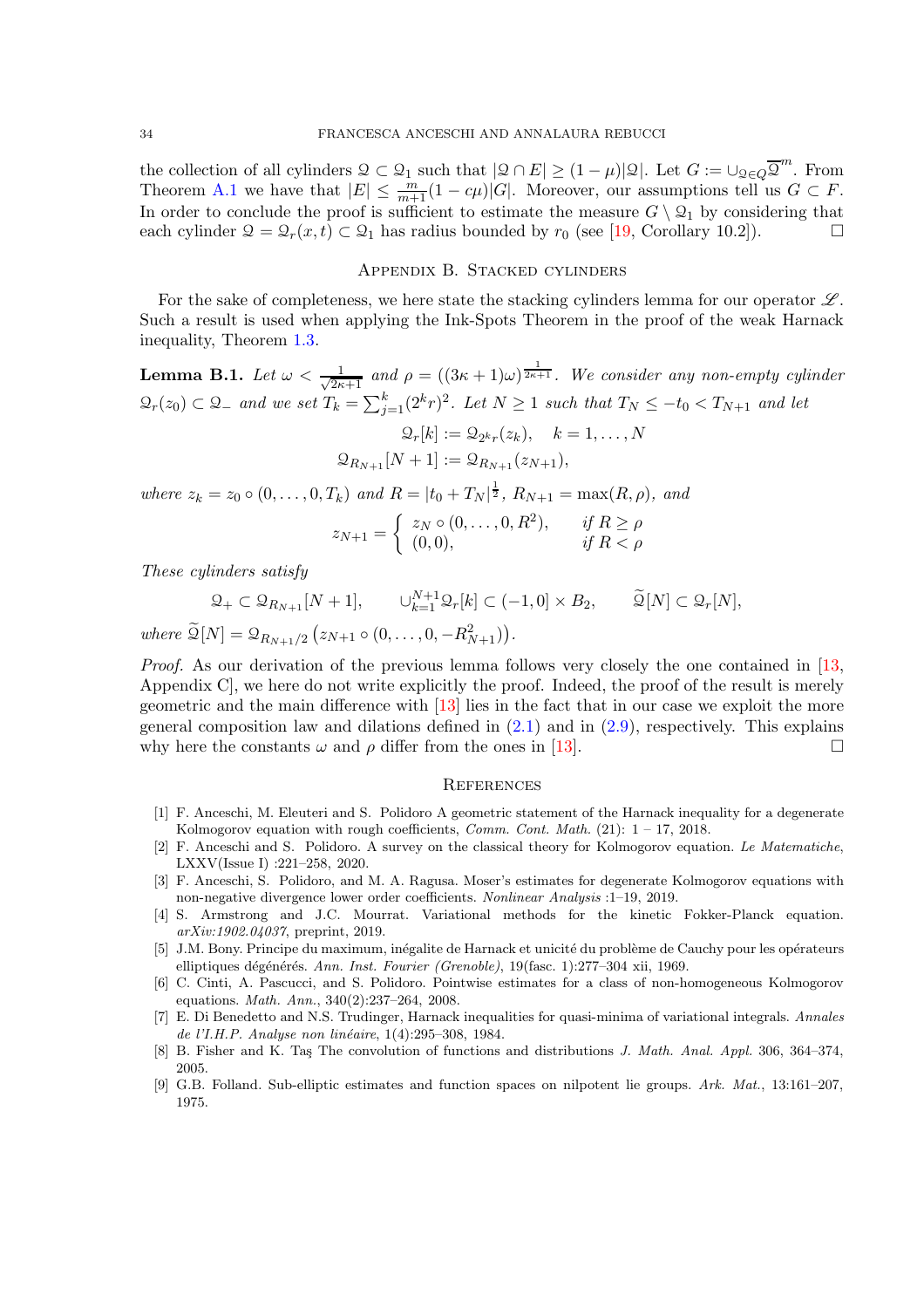A NOTE ON THE WEAK REGULARITY THEORY FOR DEGENERATE KOLMOGOROV EQUATIONS 35

- <span id="page-34-17"></span><span id="page-34-7"></span>[10] D. Gilbarg and N.S. Trudinger. Elliptic partial differential equations of second order. Springer-Verlag, Berlin-New York, 1977. Grundlehren der Mathematischen Wissenschaften, Vol. 224.
- [11] F. Golse, C. Imbert and C. Mouhot, and Alexis F. Vasseur. Harnack inequality for kinetic Fokker-Planck equations with rough coefficients and application to the Landau equation. Ann. Sc. Norm. Super. Pisa Cl. Sci. (5), 19(1):253-295, 2019.
- <span id="page-34-23"></span><span id="page-34-8"></span>[12] J. Guerand. Quantitative regularity for parabolic De Giorgi classes, 2020. arXiv:2103.09646.
- <span id="page-34-9"></span>[13] J. Guerand and C. Imbert. Log-transform and the weak Harnack inequality for kinetic Fokker-Planck equations. arXiv: 2102.04105, preprint, 2021.
- <span id="page-34-13"></span>[14] J. Guerand and C. Mouhot. Quantitative de giorgi methods in kinetic theory.  $arXiv:2103.09646$ , preprint, 2021.
- <span id="page-34-4"></span>[15] L. Hörmander. Hypoelliptic second order differential equations. Acta Math., 119:147–171, 1967.
- [16] M. Ignatova On the continuity of solutions to advection-diusion equations with slightly super-critical divergence-free drifts. Adv. Nonlinear Anal. 3 (2):81–86 (2014).
- <span id="page-34-26"></span>[17] C. Imbert and L Silvestre. An Introduction to Fully Nonlinear Parabolic Equations. Lecture Notes in Mathematics, Springer, Cham., 2086 in Boucksom S., Eyssidieux P., Guedj V. (eds) An Introduction to the Kähler-Ricci Flow, 2013.
- <span id="page-34-25"></span>[18] C. Imbert and L Silvestre. Global regularity estimates for the boltzmann equation without cut-off. Journal of the American Mathematical Society. Accepted for publication., arXiv:1909.12729v1, 2019.
- <span id="page-34-11"></span>[19] C. Imbert and L Silvestre. The weak Harnack inequality for the Boltzmann equation without cut-off. Journal of the European Mathematical Society, 22(2):507–592, 2020.
- <span id="page-34-6"></span>[20] D. Kinderlehrer and G. Stampacchia. An introduction to variational inequalities and their applications. Academic Press, 1980.
- <span id="page-34-19"></span>[21] S.N. Krŭzkov A priori bounds for generalized solutions of second-order elliptic and parabolic equations. Dokl. Akad. Nauk SSSR, 150: 748–751, 1963.
- <span id="page-34-20"></span>[22] S.N. Krŭzkov A priori bounds for generalized solutions of second-order elliptic and parabolic equations. Mat. Sb. (N.S.), 65 (107): 522–570, 1964.
- <span id="page-34-24"></span>[23] N.V. Krylov and M.V. Safonov. A certain property of solutions of parabolic equations with measurable coefficients. Izv. Akad. Nauk SSSR, Ser. Mat., 44:161–175, 1980.
- <span id="page-34-12"></span>[24] E. Lanconelli and S. Polidoro On a class of hypoelliptic evolution operators. Rend. Sem. Mat. Univ. Politec. Torino, 52:29–63, 1994.
- <span id="page-34-18"></span><span id="page-34-5"></span>[25] G.M. Lieberman Second Order Parabolic Differential Equations World Scientific, 1996.
- [26] M. Litsgard and K. Nyström The Dirichlet problem for Kolmogorov-Fokker-Planck type equations with rough coefficients preprint ArXiV: 2012.11410 (2021).
- <span id="page-34-3"></span>[27] H.K. Moffatt, Magnetostrophic turbulence and the geodynamo. IUTAM Symposium on Computational Physics and New Perspectives inTurbulence, IUTAM Bookser., vol. 4, Springer, Dordrecht, 2008, pp. 339–346.
- <span id="page-34-15"></span>[28] J. Moser. A new technique for the construction of solutions of nonlinear differential equations. Proc. Natl. Acad. Sci. USA, 47(11):1824–1831, 1961.
- <span id="page-34-21"></span><span id="page-34-16"></span>[29] J. Moser. A Harnack inequality for parabolic differential equations. Comm. Pure Appl. Math., 17:101–134, 1964.
- [30] J. Moser. A rapidly convergent iteration method and non-linear partial differential equations I. Annali della Scuola Normale Superiore di Pisa - Classe di Scienze, Ser. 3, 20(2):265–315, 1966.
- <span id="page-34-2"></span>[31] G. Koch, N. Nadirashvili, G.A. Seregin and V. Šverák. Liouville theorems for the Navier–Stokes equations and applications. Acta Mathematica, 203:83 – 105, 2009.
- <span id="page-34-14"></span>[32] Nazarov A.I. , Ural'tseva N.N. The Harnack inequality and related properties of solutions of elliptic and parabolic equations with divergence-free lower-order coefficients Algebra i Analiz, 23 (2011): 136-168
- <span id="page-34-10"></span>[33] A. Pascucci and S. Polidoro. The Moser's iterative method for a class of ultraparabolic equations. Commun. Contemp. Math., 6(3):395–417, 2004.
- <span id="page-34-1"></span>[34] G. Seregin, L. Silvestre, V. Šverák and A. Zlatoš, On divergence-free drifts. Journal of Differential Equations, Volume 252, Issue 1 : 505-540, (2012) https://doi.org/10.1016/j.jde.2011.08.039.
- <span id="page-34-22"></span>[35] N.S. Trudinger. Pointwise estimates and quasilinear parabolic equations. Communications on Pure and Applied Mathematics, 21:205–226, 1968.
- <span id="page-34-0"></span>[36] H.D. Victory, J. On the Existence of Global Weak Solutions for Vlasov-Poisson-Fokker-Planck Systems J. Math. An. App. 160: 525 – 555 (1991)